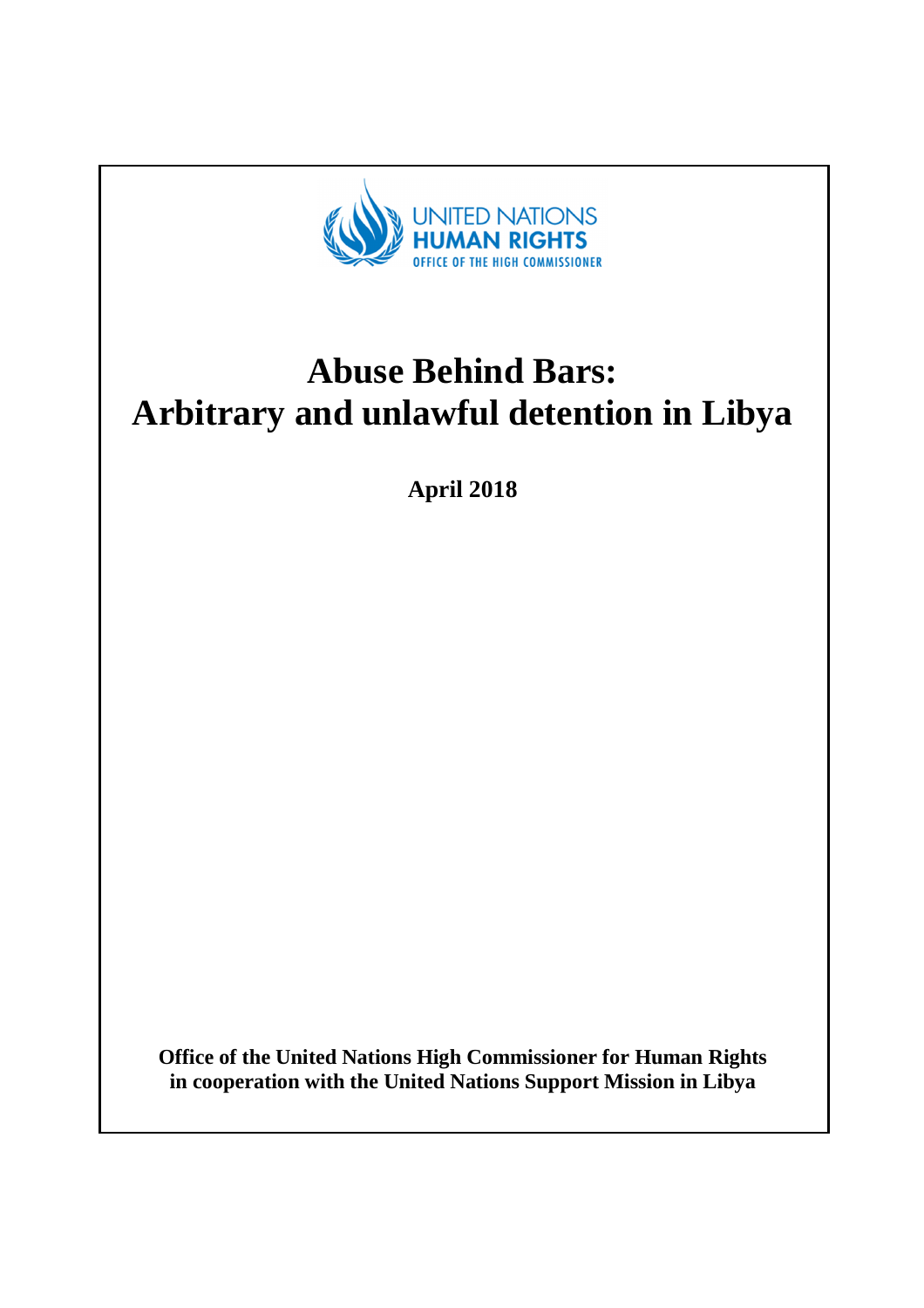## Contents

| 1.   |        |  |  |
|------|--------|--|--|
| 2.   |        |  |  |
| 3.   |        |  |  |
| 3.1  |        |  |  |
|      | 3.1.1  |  |  |
|      | 3.1.2. |  |  |
| 3.2  |        |  |  |
| 3.3  |        |  |  |
| 4.   |        |  |  |
| 4.1  |        |  |  |
| 4.2  |        |  |  |
| 5.   |        |  |  |
| 5.1. |        |  |  |
| 5.2  |        |  |  |
|      | 5.2.1  |  |  |
|      | 5.2.2  |  |  |
|      | 5.2.3  |  |  |
|      | 5.2.4  |  |  |
| 6.   |        |  |  |
| 7.   |        |  |  |
| 8.   |        |  |  |
|      | 8.1    |  |  |
| 9.   |        |  |  |
| 9.1  |        |  |  |
| 9.2  |        |  |  |
| 10.  |        |  |  |
| 11.  |        |  |  |

 $\mathbf{1}$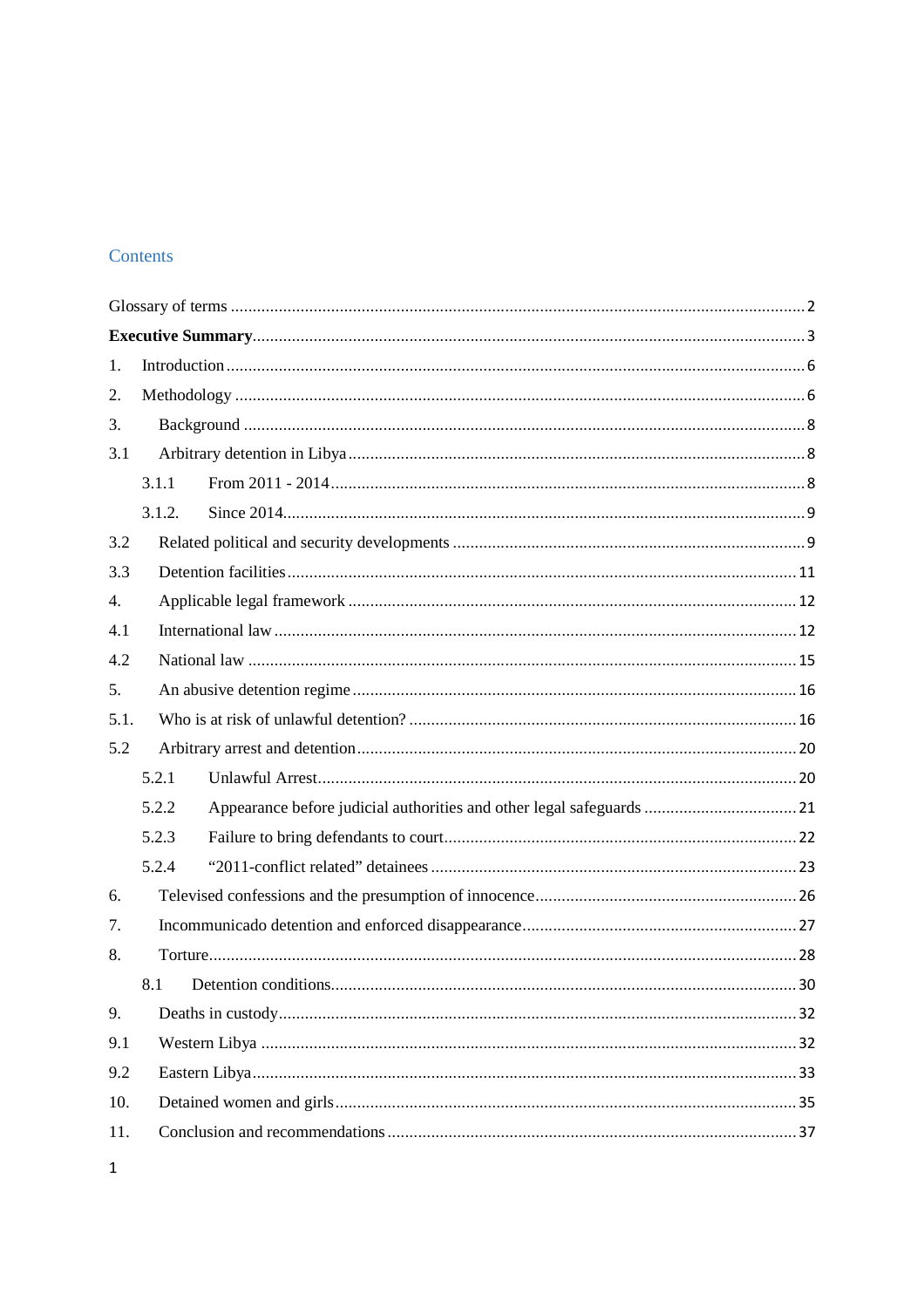## Glossary of terms

| <b>BDB</b>        | Benghazi Defense Brigade                                                                                |
|-------------------|---------------------------------------------------------------------------------------------------------|
| <b>BRSC</b>       | Benghazi Revolutionaries Shura Council                                                                  |
| CS/AS             | Central Security/Abu Salim armed group                                                                  |
| <b>DMSC</b>       | Derna Mujahedeen Shura Council                                                                          |
| <b>GIA</b>        | General Intelligence Agency                                                                             |
| <b>GIS</b>        | General Intelligence Service                                                                            |
| <b>GNA</b>        | Government of National Accord                                                                           |
| <b>GNC</b>        | <b>General National Congress</b>                                                                        |
| <b>HOR</b>        | House of Representatives                                                                                |
| <b>LNA</b>        | Libyan National Army                                                                                    |
| <b>LPA</b>        | <b>Libyan Political Agreement</b>                                                                       |
| <b>PC</b>         | Presidency Council                                                                                      |
| <b>SDF</b>        | <b>Special Deterrence Force</b>                                                                         |
| <b>TRB</b>        | Tripoli Revolutionaries Brigade                                                                         |
| <b>UNSMIL HRD</b> | United Nations Support Mission in Libya, Human Rights, Transitional<br>Justice and Rule of Law Division |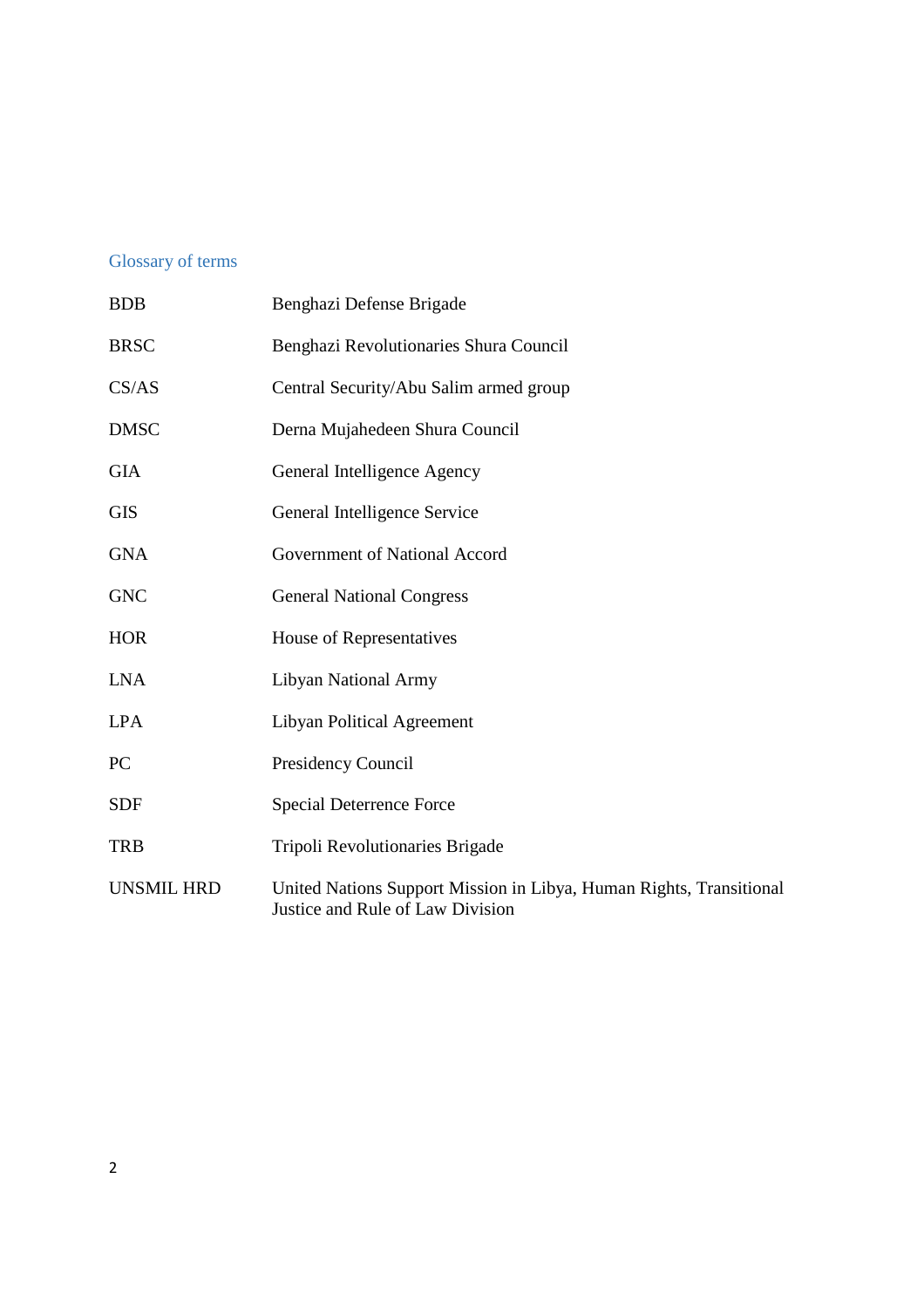#### **Executive Summary**

Armed groups across Libya, including those affiliated with the State, hold thousands of men, women and children in prolonged arbitrary and unlawful detention, and subject them to torture and other human rights violations and abuses. Victims have little or no recourse to judicial remedy or reparations, while members of armed groups enjoy total impunity.

This report is published by the Office of the United Nations High Commissioner for Human Rights (OHCHR), in cooperation with the United Nations Support Mission in Libya (UNSMIL). It summarizes the main human rights concerns in the context of detention in Libya since the signing of the Libyan Political Agreement (LPA) on 17 December 2015. Findings in this report are based on first-hand accounts and other information gathered by OHCHR/UNSMIL from a broad range of sources inside Libya, visits to prisons and other detention facilities, review of legal and medical documents, and analysis of photographic and audiovisual evidence.

The Libyan Government has failed to effectively tackle the patterns of abuse in detention despite continued advocacy on this issue by UNSMIL, since its establishment at the end of 2011, and OHCHR. Efforts to implement LPA provisions to release or bring to court those detained without legal basis and to transfer all those lawfully detained to official prisons were met with resistance from armed groups, and further hindered by political and security challenges. Rather than reining in armed groups and integrating their members under State command and control structures, successive Libyan governments have increasingly allowed them to assume law enforcement functions, including arrests and detention; paid them salaries; and provided them with equipment and uniforms. As a result, armed groups' power has grown unchecked and they have remained free of effective government oversight. To the best of OHCHR/UNSMIL's knowledge, at the time of writing, no commanders or members of armed groups have been held accountable for human rights violations or abuses committed since the 2011 armed conflict, further emboldening them and entrenching their sense of impunity.

Since renewed armed hostilities broke out in 2014, armed groups on all sides have rounded-up suspected opponents, critics, activists, medical professionals, journalists and politicians. Hostage taking for the purpose of prisoner exchanges or for ransom are also common. Men, women and children across Libya are arbitrarily detained or unlawfully deprived of their liberty based on their tribal or family links and perceived political affiliations. Those detained arbitrarily include individuals held in relation to the 2011 armed conflict, many without charge, trial or sentence for over six years.

In October 2017, some 6,500 people were estimated to be held in official prisons overseen by the Judicial Police of the Ministry of Justice, while thousands more are held in a multitude of other facilities nominally under the Ministries of Interior or Defence or run directly by armed groups. These facilities are notorious for endemic torture and other human rights violations or abuses. For instance, the detention facility at Mitiga airbase in Tripoli is run by the Special Deterrence Force (SDF) armed group, allied to the internationally recognized Government of National Accord (GNA) and nominally under the Ministry of Interior. It is likely the largest detention facility in western Libya and holds an estimated 2,600 men, women and children, most without access to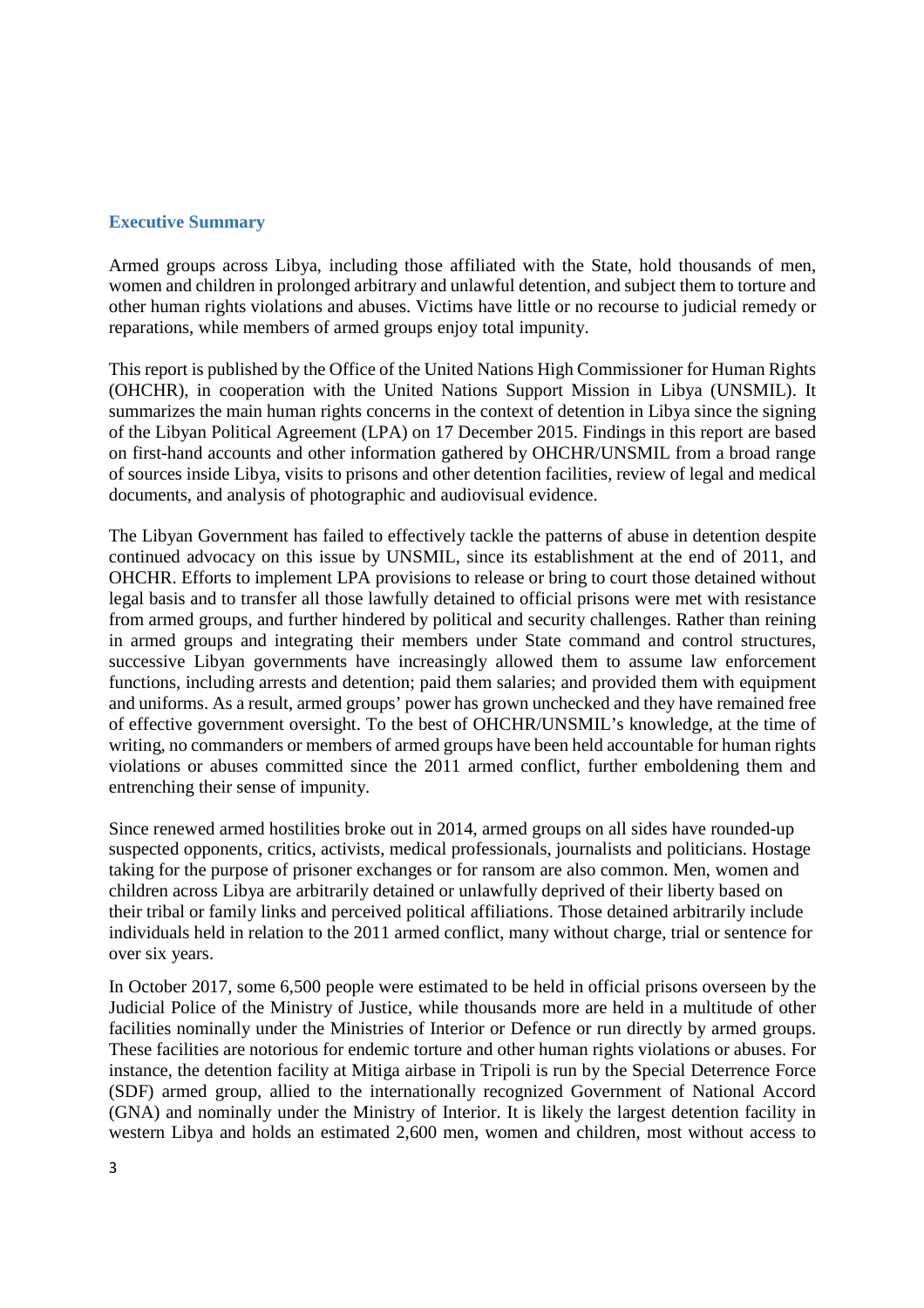judicial authorities. Detainees are subjected to torture, unlawful killing, denial of adequate medical treatment and poor detention conditions. In Kuweifiya prison, the largest detention facility in eastern Libya, at least 1,800 individuals are estimated to be held in three separate sections under the control of the Judicial Police; the Libyan National Army, a military coalition in control of most of eastern Libya not aligned to the internationally recognized government; and an intelligence agency. Those detained in the latter two sections face prolonged arbitrary and incommunicado detention, torture and other ill-treatment, and sub-standard detention conditions.

The Mitiga and Kuweifiya detention facilities, in particular, are prominently featured in this report, given the availability of credible information, the number of individual complaints received and corroborated, and the scale and gravity of violations documented in relation to the two facilities. The report also highlights a range of human rights concerns in seven other prisons, namely: Ain Zara (B), al-Hadba, al-Jawiya, Jdeida, Gernada, Tomina, and Surman. The report also includes examples of arbitrary detention or other unlawful deprivation of liberty in 13 facilities run by armed groups including the Abu Salim/Central Security, the Benghazi General Intelligence, the Benghazi Revolutionaries Shura Council, the Criminal Investigation Department in Abu Salim, the Derna Mujahedeen Shura Council, the Department of Combatting Organized Crime-Central Branch Misrata, the Department of Combatting Terrorism in Benghazi, Presidential Security (alamn al-ri'asi) in Tripoli, the Support Force 17 in Tripoli, the Second Support Brigade in Tripoli, the Security Committee of Misrata, the Tripoli Revolutionaries Brigade and the 116 Battalion/Deterrence Force in Sabha. Several additional cases of unlawful deprivation of liberty by armed groups in al-Zawiya, Warshafana and Tripoli are also outlined in this report.

Individuals detained by armed groups, including those under the nominal oversight of the State, are not informed of their rights or granted them. Most have never appeared in front of courts. Instead, members of armed groups, and in rarer cases prosecutors, carry out the interrogations without the presence of defence lawyers. In some cases, forced "confessions" are extracted and then broadcast on Libyan TV channels, undermining the presumption of innocence and exposing relatives to revenge attacks.

Detainees are frequently held in detention conditions that fall far short of international minimum standards for the treatment of prisoners. In some cases, conditions are so inhuman that they amount to torture and other ill-treatment. Detainees are crammed into small cells lacking light and ventilation, and without adequate washing and sanitation facilities. Some are placed in prolonged solitary confinement in cells that are so small there is no room to stretch out their legs. Such conditions aggravate pre-existing medical conditions and lead to the spread of infections and gastro-intestinal ailments. In some cases, poor detention conditions, coupled with medical neglect, lead to deaths, including from otherwise treatable conditions. In contravention of international standards, children are held together with adults in similar squalid conditions.

Armed groups routinely deny detainees any contact with the outside world in the initial period of their detention. In some cases, detainees are held incommunicado for up to two years in conditions amounting to enforced disappearance. When detained incommunicado, individuals are most vulnerable to torture and other egregious human rights violations.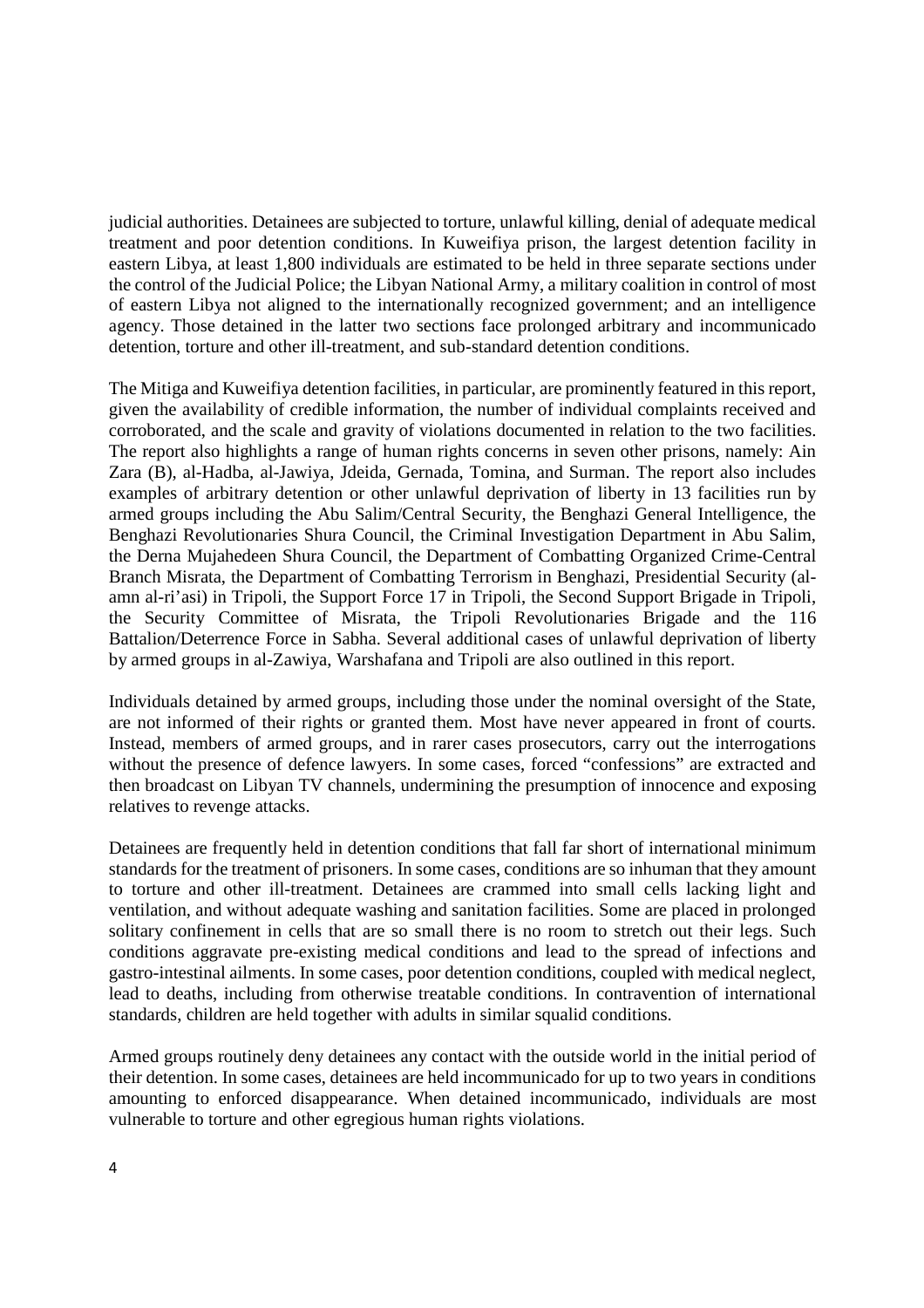Torture and ill-treatment are systematic in detention facilities across Libya, particularly in the initial period of detention and during interrogations. Most commonly used methods of torture include beatings with various objects such as metal bars and water pipes, flogging on the soles of the feet, suspension in stress position, burning with cigarettes or hot rods, and the administration of electric shocks. Some detainees have been beaten to death. For instance, a man in his fifties was found dead four days after being summoned for questioning, in July 2017, by a Tripoli-based armed group nominally affiliated to the Ministry of Interior. In 2017, 37 bodies bearing torture marks were brought to Tripoli hospitals alone.

There are serious risks for those forcibly disappeared by armed groups. The bodies of hundreds of individuals taken by armed groups have been uncovered in streets, hospitals, and rubbish dumps, many with bound limbs, marks of torture and gunshot wounds. OHCHR/UNSMIL found that armed groups across the country have summarily executed or otherwise unlawfully killed individuals deprived of their liberty.

While the number of female detainees is less than male, women are unlawfully deprived of their liberty often because of family affiliations or for prisoner exchanges, and are held in facilities without female guards, exposing them to the risk of sexual abuse. OHCHR/UNSMIL documented cases of torture and ill-treatment of women, including beatings, flogging, hair pulling, insults and threats of a sexual nature at the Mitiga detention facility under the SDF, the Central Security/Abu Salim and other places of detention nominally under the control of the Ministry of Interior. In some facilities, women detainees are forced to strip and are subjected to invasive cavity searches by male guards or under the gaze of male officials.

As Libya is party to several core United Nations human rights treaties, the Libyan State is bound to respect, protect and fulfil the human rights of all individuals in any territory under its jurisdiction. All parties to the conflict are also bound by international humanitarian law. Non-State actors who exercise government-like functions and control over territory are also obliged to respect human rights norms.

The widespread prolonged arbitrary and unlawful detention and endemic human rights abuses in custody in Libya require urgent action by the Libyan authorities, with support from the international community. Such action needs to provide redress to victims and their families, and prevent the repetition of such crimes. The authorities must translate their commitment to addressing the situation of prolonged arbitrary and unlawful detention through concrete measures, committing relevant institutions to specific deadlines and laying out sanctions for failure to meet them. As a first step, the State and non-State actors that effectively control territory and exercise government-like functions must release those detained arbitrarily or otherwise unlawfully deprived of their liberty. All those lawfully detained must be transferred to official prisons under effective and exclusive State control.

OHCHR/UNSMIL calls upon the GNA to formulate a strategy and plan of action to end arbitrary and unlawful detention in consultation with relevant national stakeholders and members of the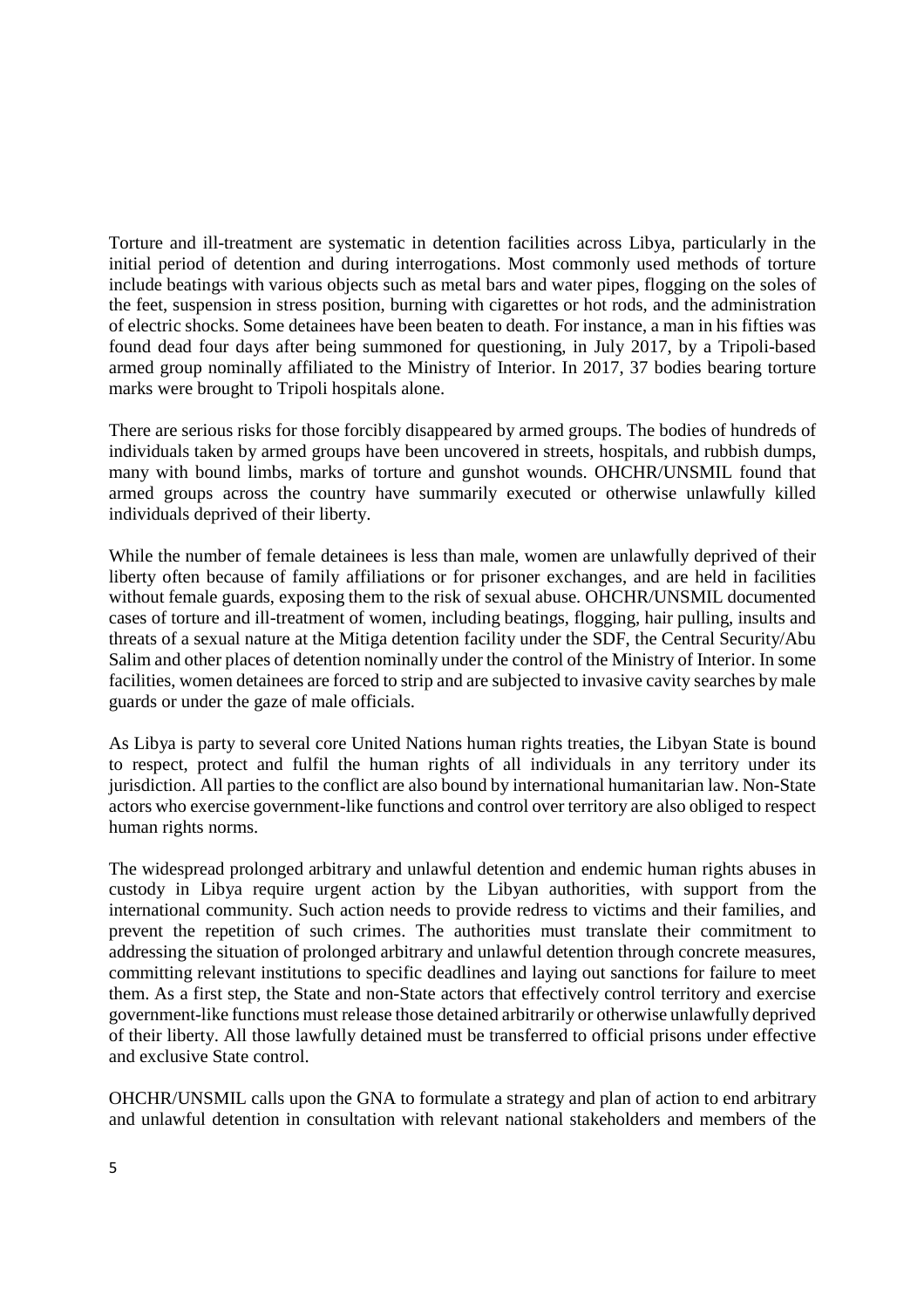international community. Authorities must also publicly and unequivocally condemn torture, illtreatment and summary executions of those detained, and ensure accountability for such crimes. Failure to act will not only inflict additional suffering on thousands of detainees and their families and lead to further loss of life. It will also be detrimental to any stabilization, peacebuilding and reconciliation efforts.

## 1. Introduction

This report is published by the Office of the United Nations High Commissioner for Human Rights (OHCHR)<sup>1</sup>, in cooperation with the United Nations Support Mission in Libya (UNSMIL).<sup>2</sup> It summarizes the main human rights concerns in the context of detention in Libya from 17 December 2015, when the LPA was signed, $3$  until 1 January 2018. While the LPA includes provisions aimed at addressing the situation of thousands of individuals detained arbitrarily for prolonged periods of time, their implementation has stalled.

This report assesses the situation of detainees in Libya in the light of international human rights law and international humanitarian law as well as national legislation.

## 2. Methodology

Findings in this report are primarily based on monitoring conducted by UNSMIL's Human Rights, Transitional Justice, and Rule of Law Division (HRD). Since 2011, HRD has carried-out regular visits to prisons and other detention facilities across Libya. Since December 2015, HRD has visited the al-Hadba Prison, the al-Jdeida Women's Prison, the Ain Zara A and B (previously known as al-Baraka) prisons, the Special Deterrence Force (SDF)<sup>4</sup> detention facility in Mitiga airbase and the Central Security/Abu Salim (CS/AS)<sup>5</sup> detention facility in Tripoli; the al-Jawiya and Tomina prisons in Misrata; the Tobruk prison; and the Deterrence Force/Brigade 116 detention facility in Sabha. HRD staff met with prison administrators and toured facilities and, when confidentiality conditions were met, interviewed detainees in private.

Operational and security constraints, and in some instances denial of access by detaining authorities, prevented United Nations staff from conducting visits to all detention facilities across

<sup>&</sup>lt;sup>1</sup> The Director of the Human Rights, Transitional Justice and Rule of Law Division of United Nations Support Mission in Libya is the representative of the United Nations High Commissioner for Human Rights in Libya.

<sup>&</sup>lt;sup>2</sup> UNSMIL's mandate, most recently extended by the United Nations Security Council on 14 September 2017

<sup>(</sup>Resolution 2376 of 2017), includes the undertaking of "human rights monitoring and reporting", as well as "support to key institutions".

<sup>&</sup>lt;sup>3</sup> The Libyan Political Agreement was adopted in December 2015 following multiple rounds of talks between Libyan stakeholders facilitated by UNSMIL, with the aim of resolving Libya's crisis politically. The LPA led to the formation of the Presidency Council, which proceeded with the establishment of a Government of National Accord (GNA), the only internationally-recognized government in Libya since December 2015.

<sup>&</sup>lt;sup>4</sup> For more information on the SDF, see BOX 1 on Mitiga Detention Facility on page 18.

<sup>&</sup>lt;sup>5</sup> In 2016, the Abu Salim armed group, headed by Commander Abdel Ghani al-Kikli, was renamed the Central Security/Abu Salim (CS/AS), and is nominally under the Ministry of Interior. It has been in effective control of the neighbourhood of Abu Salim since the end of the 2011 armed conflict. The CS/AS continues to be led by Abdel Ghani al-Kikli, and is allied to the internationally recognized GNA.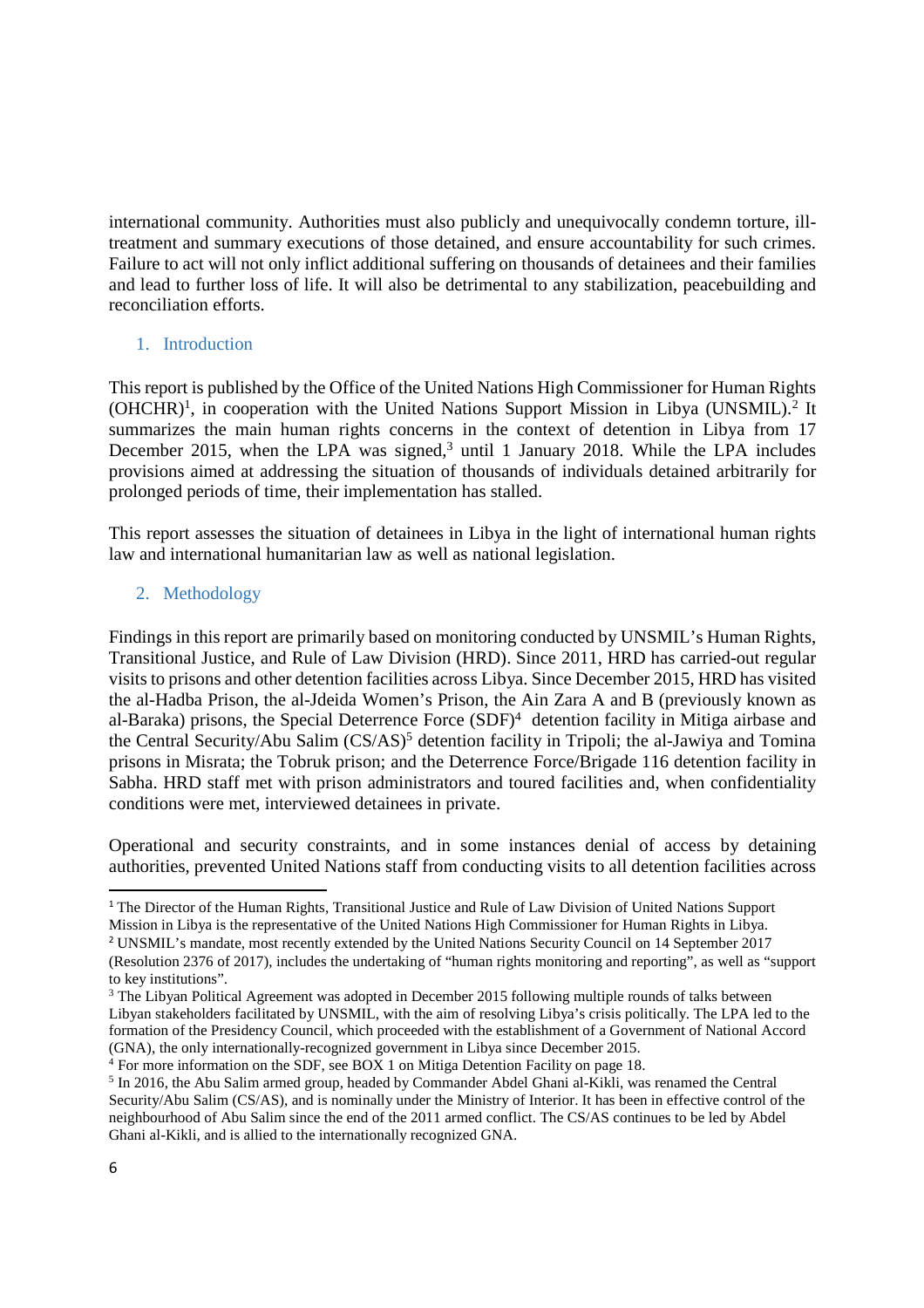Libya, or from undertaking follow-up visits to specific detention facilities of concern, such as the Mitiga detention facility. Nonetheless, HRD gathered and cross-checked first-hand accounts and other information from a broad range of sources in and outside of Libya, including former detainees, relatives of detainees, human rights defenders and other civil society actors, lawyers, prosecutors and other judicial officials, current and former officials, employees of local government, medical professionals, community leaders, witnesses, and others. Where possible and relevant, HRD reviewed medical and police records, forensic reports, court documents and photographic and audiovisual evidence. Some sources were subjected to, or feared threats, intimidation, and/or reprisals. Consequently, the names and other identifying information of most individual cases do not figure in this report.

HRD has been providing policy advice and technical assistance to the justice sector, including prosecutorial authorities and the Judicial Police, on the treatment of persons deprived of their liberty, judicial screening of detainees,<sup>6</sup> and legal, institutional and prison reform. UNSMIL has repeatedly and directly raised concerns regarding abuses in the context of detention in official communications and meetings with armed groups and prison authorities, as well as the Office of the Prosecutor General, the President of the Presidency Council, and the Ministries of Justice and Interior. On 10 October 2017, during meetings held in Tripoli with government officials including the Prime Minister and the Minister of Justice, the United Nations High Commissioner for Human Rights, Zeid Ra'ad Al Hussein, raised concerns regarding prolonged arbitrary detention and torture.<sup>7</sup>

This report does not provide a comprehensive account of the human rights situation in all detention facilities in Libya,<sup>8</sup> but presents findings of concern with emblematic examples. Specific facilities are featured in this report, in particular the Mitiga detention facility and the Kuweifiya prison complex, because of the availability of credible information, the number of individual complaints received and corroborated, and the scale and gravity of violations documented in relation to these facilities.

<sup>&</sup>lt;sup>6</sup> The review of a detainee's legal and factual basis of detention by a judicial body to determine whether a detainee should be released or brought to trial.

<sup>7</sup> OHCHR, *Statement by UN High Commissioner for Human Rights Zeid Ra'ad Al Hussein at the end of visit to Libya,* 12 October 2017 available at

http://www.ohchr.org/en/NewsEvents/Pages/DisplayNews.aspx?NewsID=22228

<sup>&</sup>lt;sup>8</sup> The detention of migrants, asylum-seekers and refugees on immigration grounds in facilities controlled by the Department of Combatting Illegal Migration under the Ministry of Interior is beyond the scope of this report, which focuses on detentions in the criminal justice system. In December 2016, UNSMIL and OHCHR published a joint report addressing human rights violations and abuses against migrants, including in the context of detention: *"Detained and Dehumanized": Report on Human Rights Abuses Against Migrants in Libya*", available at:

https://unsmil.unmissions.org/sites/default/files/migrants\_report-en.pdf. On 14 November 2017, the UN High Commissioner for Human Rights issued a statement on the detention of migrants in Libya under the title: "UN human rights chief: Suffering of migrants in Libya outrage to conscience of humanity", available at: http://www.ohchr.org/en/NewsEvents/Pages/DisplayNews.aspx?NewsID=22393&LangID=E.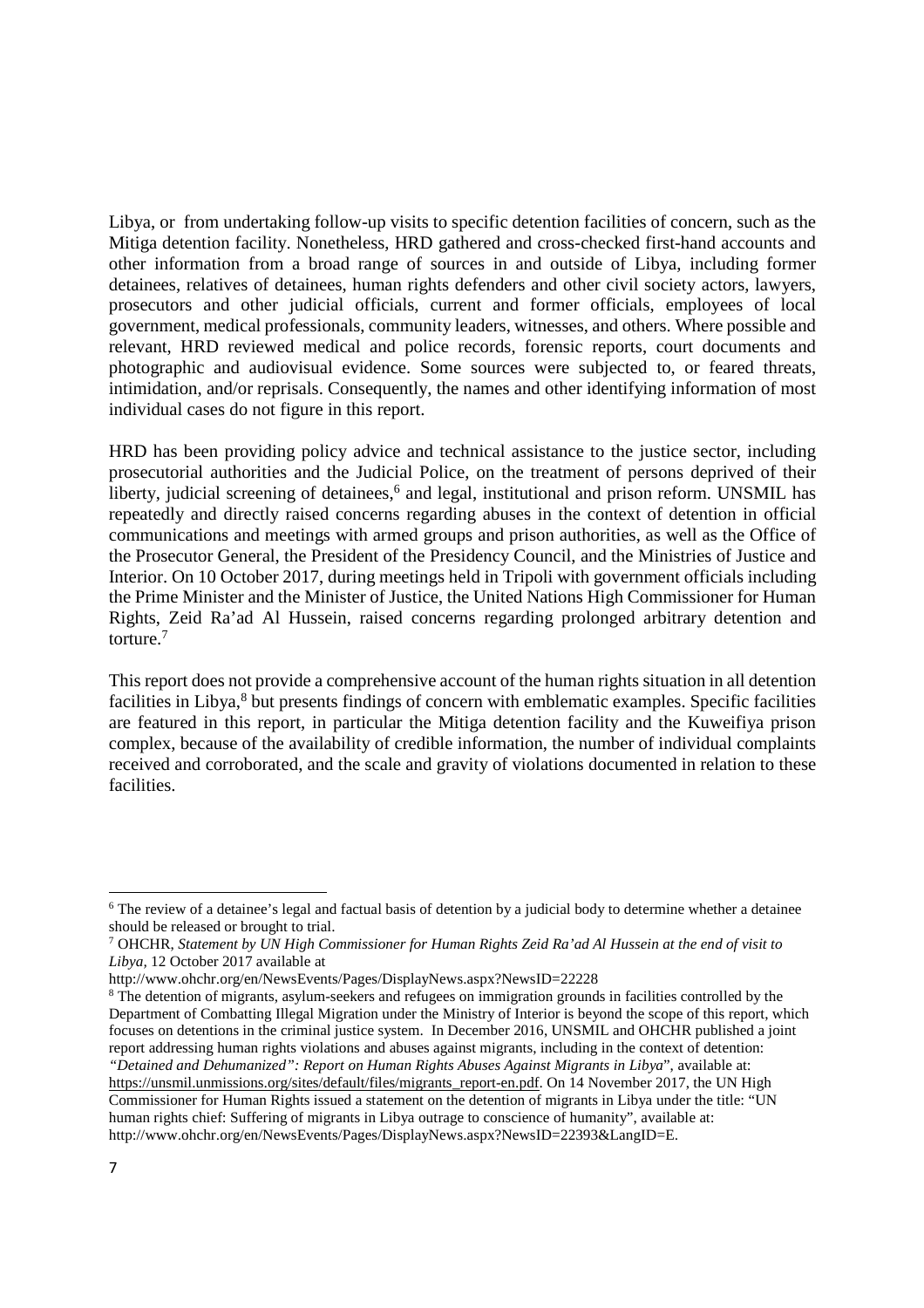## 3. Background

#### 3.1 Arbitrary detention in Libya

#### 3.1.1 From 2011 - 2014

Prolonged arbitrary or otherwise unlawful detention and systematic human rights violations in custodial contexts have become hallmarks of post-2011 Libya, amid the failure of successive governments to effectively tackle patterns of abuse.

During the 2011 armed conflict, a multitude of armed groups sprang up across Libya in opposition to the 40-year-rule of Mu'ammar Qadhafi. As they took territory, they increasingly assumed law enforcement and custodial functions. During and after the 2011 armed conflict, these armed groups seized thousands of pro-regime soldiers and other fighters,<sup>9</sup> government employees, persons from communities or areas deemed to have supported Qadhafi and other suspected loyalists or sympathizers of his regime, frequently with no or little evidence of individual criminal responsibility. Armed groups held detainees in regular prisons, as well as makeshift facilities, including military barracks, schools, homes, farms and abandoned government buildings. Detainees were held outside the domestic legal framework and were vulnerable to torture, including beatings to death, and summary executions.

Since 2012, successive governments attempted to rein in armed groups, bring detention facilities under State oversight and reactivate the criminal justice system. The task proved challenging given the weakness of State institutions and the resistance of armed groups. The process of negotiating the integration of armed groups into State institutions, including the Ministries of Justice, Defence and Interior, took place without vetting aimed at ensuring the removal of those with abusive records. Entire armed groups were renamed and given official status within State institutions. As a result, newly integrated armed groups have retained their own command and control structures and have operated largely independently of State oversight or accountability. In addition to recognition and legitimacy, the State has provided members of armed groups with salaries, weapons and other equipment, further entrenching their power and impunity for human rights violations.<sup>10</sup> Members of law enforcement institutions who returned to work following the end of the 2011-armed conflict were also not screened in a systematic way to ensure removal of those with abusive records.

Since 2012, multiple laws were passed seeking to tackle the situation of 2011 "conflict-related" detainees held without charge or trial, setting deadlines for judicial authorities to screen detainees to decide whether to charge them and bring them to trial or release them.<sup>11</sup> A plethora of committees composed of military and civilian prosecutors, as well as law enforcement officials,

<sup>9</sup> Civilians who joined pro-Qadhafi military formations were known as "volunteers" (mutatawi'in).

<sup>&</sup>lt;sup>10</sup> Between 2012 and 2014. State-affiliated armed groups attacked or encircled the Ministries of Justice, Interior and Foreign Affairs, seemingly to put pressure on the authorities to take a particular course of action.

<sup>&</sup>lt;sup>11</sup> See Section 4 on the Applicable Legal Framework for further details.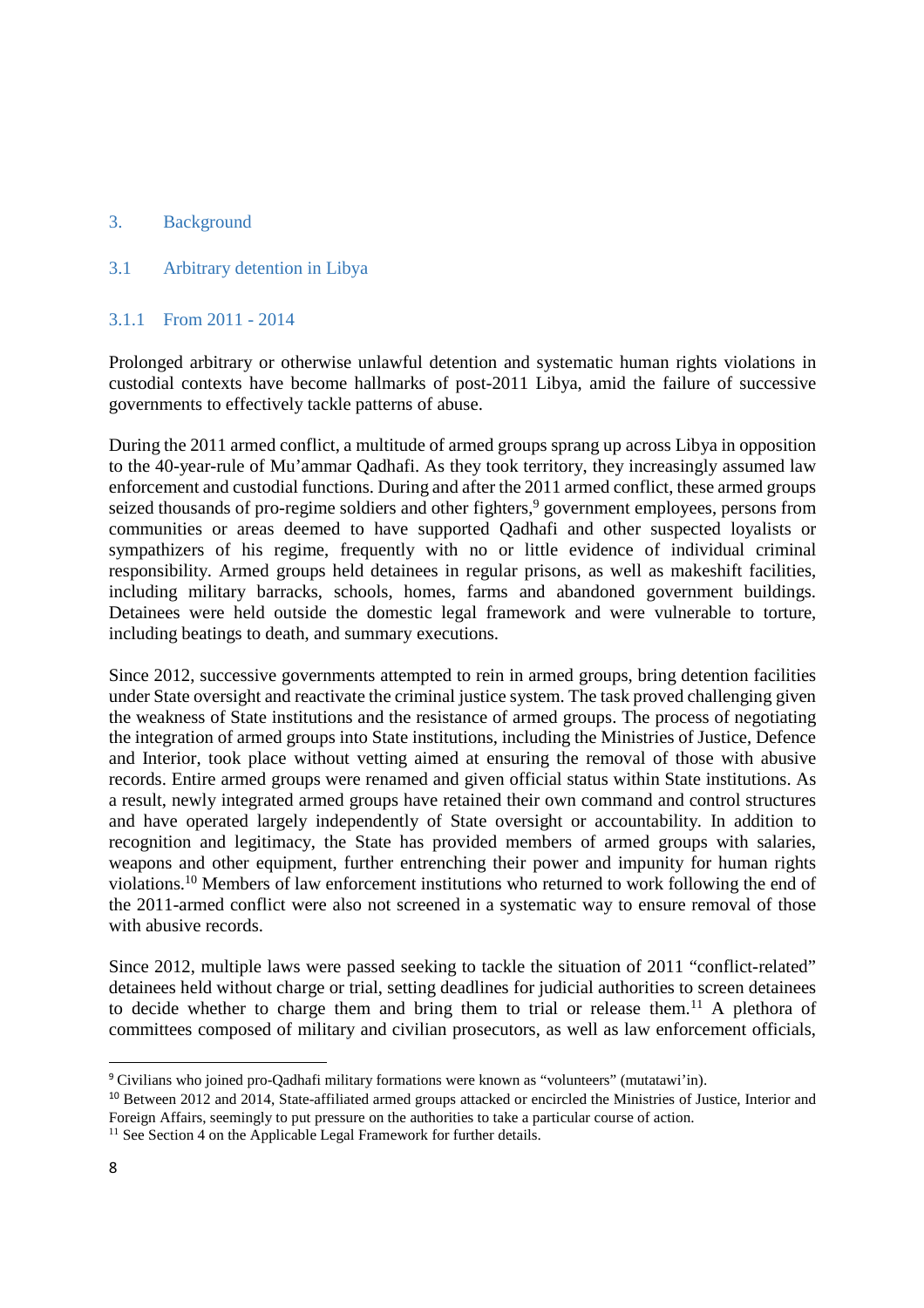were formed across the country and tasked with the review of "conflict-related" cases. Despite these efforts, deadlines were routinely flouted and little progress was made in allowing detainees to challenge the legality of their detention.

In late 2013, the Ministry of Justice estimated that some 8,000 "conflict-related" detainees were held in Libya.

## 3.1.2. Since 2014

The renewal of armed hostilities across Libya in 2014 further exacerbated an already dire situation and increased the number of "conflict-related" and political detainees. The period witnessed widespread unlawful deprivation of liberty including tit-for-tat hostage taking based on family or tribal links as well as actual or perceived political affiliations. With the growth and territorial gains of armed groups designated by the Security Council as terrorist entities,<sup>12</sup> other armed groups, some of which had been integrated into State structures, carried out mass arrests and detention of individuals for "terrorism", frequently with little factual evidence of their involvement in violence and other crimes. Abuses in detention continued to occur with impunity.

The LPA, signed in December 2015, recognized the urgent need to address the situation of thousands of "conflict-related" detainees. It required armed groups to release persons held in their custody without legal basis or hand them over to the judicial authorities within 30 days of the appointed government assuming its functions. It also required judicial authorities to bring detainees before courts or release them within another 60 days, and to provide effective protection and safeguards against abuse.<sup>13</sup> The LPA further entrusted the GNA to ensure that the authority to detain or arrest persons would be strictly limited to statutory law enforcement bodies.<sup>14</sup> However, little progress has been made in the implementation of these provisions, and, at the time of writing this report, thousands of people remain arbitrarily detained without protection and redress.

## 3.2 Related political and security developments

The Presidency Council established by the LPA began operating from Tripoli in April 2016, but continued to struggle to assert its control over the capital and the rest of the country. By May 2017, it consolidated its control over Tripoli, with support from powerful Tripoli-based armed groups, including the Tripoli Revolutionaries Brigade (TRB), the CS/AS and the SDF.<sup>15</sup> While the GNA established by the Presidency Council had yet to be endorsed by the House of Representatives as

<sup>&</sup>lt;sup>12</sup> For example, groups who pledged allegiance to the so-called Islamic State (IS) and Ansar al-Shari'a. Security Council Committee pursuant to resolutions 1267 (1999) 1989 (2011) and 2253 (2015) concerning ISIL (Da'esh) Al-Qaida and associated individuals groups undertakings and entities.

<sup>&</sup>lt;sup>13</sup> Article 26 of the LPA.

<sup>14</sup> Article 44 of the LPA.

<sup>&</sup>lt;sup>15</sup> The "Government of National Salvation" led by Khalifa al-Gweil and allied armed groups were in control of key Tripoli institutions until the arrival of the Presidency Council in April 2016. It sought to undermine the PC and launched a number of armed attacks targeting State institutions. After a series of military losses, it was weakened and ousted from Tripoli and its southern suburbs by May 2017.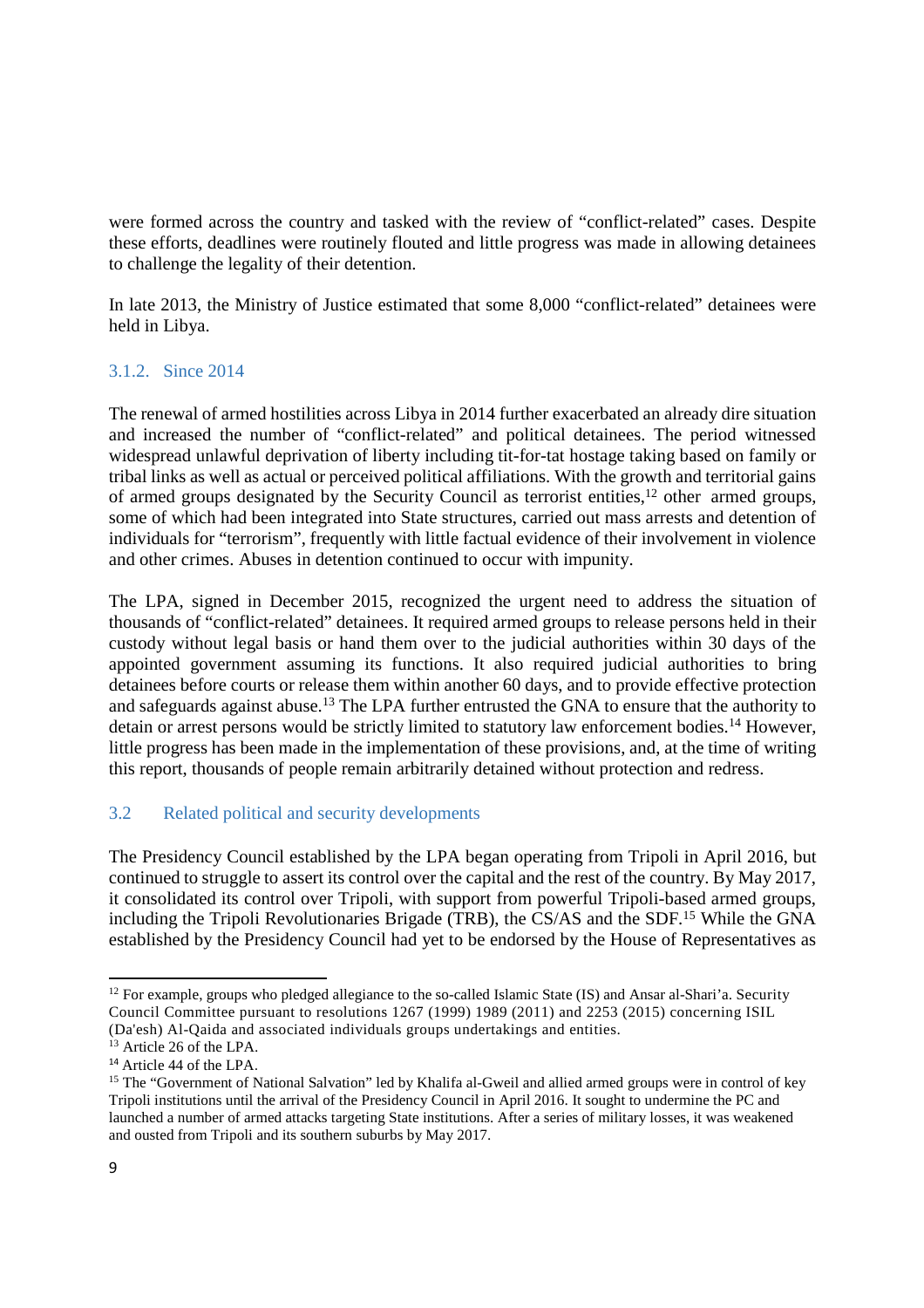of 1 January 2018,<sup>16</sup> as foreseen by the LPA, it is the internationally recognized government of Libya.

As of 1 January 2018, most of eastern Libya was under the control of the Libyan National Army (LNA),<sup>17</sup> a military coalition composed of career soldiers and voluntary recruits, and supported by several armed groups established along geographical, tribal and ideological lines.<sup>18</sup> In March 2015, the House of Representatives appointed then retired General Khalifa Haftar to the newly created position of Commander General of the LNA. General Haftar had launched Operation Dignity in early 2014 with the self-declared aim of rooting out "terrorism". The LNA is supported by the "Interim Government" under "Prime Minister" Abdallah al-Thinni, based in the eastern city of al-Baida.<sup>19</sup>

Since the renewed outbreak of armed hostilities in 2014, the deteriorating security environment and sporadic armed confrontations have led to some court closures; while judges, prosecutors and other judicial staff have become the target of violent attacks and threats. On 18 September 2017, in an incident indicative of challenges faced by the justice sector, an armed group in the western city of Gharyan physically assaulted a prosecutor at the Gharyan Court Complex, took official court documents and forcibly removed defendants from the court.

Decisions by judicial authorities, such as arrest warrants, summons to court or release orders, are often not enforced due to the resistance of armed groups. While a number of courts reopened in 2016 and 2017, particularly in eastern Libya, the judiciary appears to mainly process civil, personal status and regular criminal law cases,<sup>20</sup> while cases bearing political or security-related sensitivities, including "conflict related" ones, are usually stalled.

In a meeting with UNSMIL in June 2017, Mohamed Abdelwahid Abdelhamid, the GNAappointed Minister of Justice, who assumed his functions in late March 2017, acknowledged the importance of addressing the issue of unlawful detention and confirmed his commitment to address human rights concerns in the context of detention in compliance with international law. The Ministry's priorities for 2017, shared with UNSMIL on 23 August 2017, included transferring all

<sup>20</sup> At the same time, there is often a huge backlog of criminal cases that can affect how promptly they are processed.

<sup>&</sup>lt;sup>16</sup> Libya's last elected parliament, which assumed its functions in August 2014. It is based in the eastern city of Tobruk. The House of Representatives endorsed the LPA on 25 January 2015, with the exception of Article 8 of its additional provisions.

<sup>&</sup>lt;sup>17</sup> With the exception of the city of Derna, which is under the control of a number of armed groups under the umbrella of the Derna Mujahedeen Shura Council (DMSC) and fighters from various Islamist-leaning armed groups, including the Abu Salim armed group, who have ousted the so-called IS from Derna in 2015.

<sup>&</sup>lt;sup>18</sup> There are also allegations that the LNA has used mercenaries from neighbouring countries. While this has not been fully documented, the Panel of Experts on Libya have documented some links. See *Final Report of the Panel of Experts on Libya pursuant to resolution 1973 (2011)*, 1 June 2017, S/2017/466 (paras. 83-84).

<sup>&</sup>lt;sup>19</sup> After some six weeks of fighting, a coalition of armed groups under the banner of "Libya Dawn" took control of Tripoli. The "Interim Government" of the incumbent Prime Minister Abdallah al-Thinni relocated to al-Baida in eastern Libya, where it remains to date. The House of Representatives subsequently swore in this government. The "Interim Government" was recognized internationally until the establishment of the GNA in December 2015. This political polarization also affected institutions such as the Judicial Police, which in eastern Libya reports to the Minister of Justice of the "Interim Government".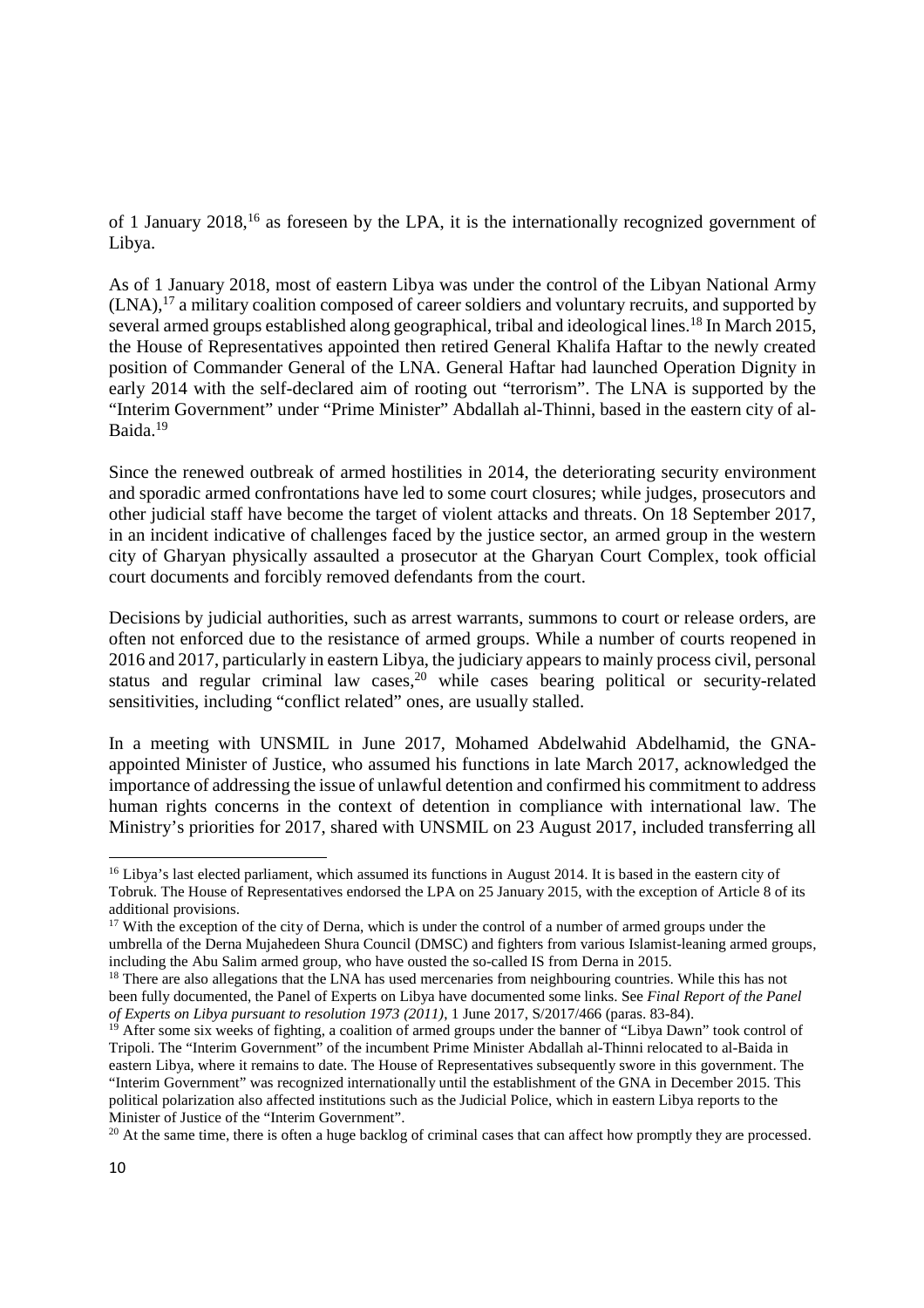facilities under the effective oversight of the Judicial Police and judiciary, ending torture and other custodial abuses, and holding perpetrators accountable.

## 3.3 Detention facilities

No accurate figures are available on the number of detainees and functioning detention facilities in Libya. In October 2017, the Judicial Police estimated that around 6,500 people were held in 26 prisons under their full or partial control. Statistics are neither available for facilities nominally under the Ministries of Interior and Defence, nor for those run directly by armed groups.

A variety of detention facilities are operational, with different levels of State control. They can be categorized into the following broad types:

1. **Facilities nominally under the control of national institutions, but partially or fully under the control of armed groups**, who ran these facilities before their nominal integration into relevant ministries. These include:

1.1 Prisons under the Judicial Police of the Ministry of Justice, used to hold different categories of detainees, including those accused or convicted of ordinary crimes, as well as "conflict-related" detainees and individuals held on security or political grounds;

1.2 Facilities under the Ministry of Interior, such as the SDF's detention facility in Mitiga and the CS/AS detention facility in Abu Salim, which, under Libyan law, are only authorized to hold detainees for short periods of time, $^{21}$  but in practice hold them for prolonged periods;

1.3 Prisons under the Ministry of Defence, such as the Sikit prison in Misrata, used to detain military personnel as well as civilians deprived of their liberty in relation to the conflict or national security; $22$ 

1.4 Facilities run by intelligence agencies, affiliated to State institutions, such as the General Intelligence Service (GIS) under the oversight of the Presidency Council.

2. **Unacknowledged detention facilities controlled directly by armed groups with no formal connection to State institutions**, although in some instances, they seem to operate with the knowledge, if not acquiescence of State institutions, and periodically transfer detainees to official facilities. These include makeshift facilities, such as barracks, homes, farms, and abandoned buildings.

Libya's political crisis and institutional split has further complicated the status of detention facilities.<sup>23</sup> In eastern Libya, part of the corrections system remains tenuously linked to the national

<sup>21</sup> See Legal Framework for further details.

<sup>&</sup>lt;sup>22</sup> There is no explicit prohibition in Libyan law for the detention of civilians in military prisons.

<sup>&</sup>lt;sup>23</sup> See Background for further information.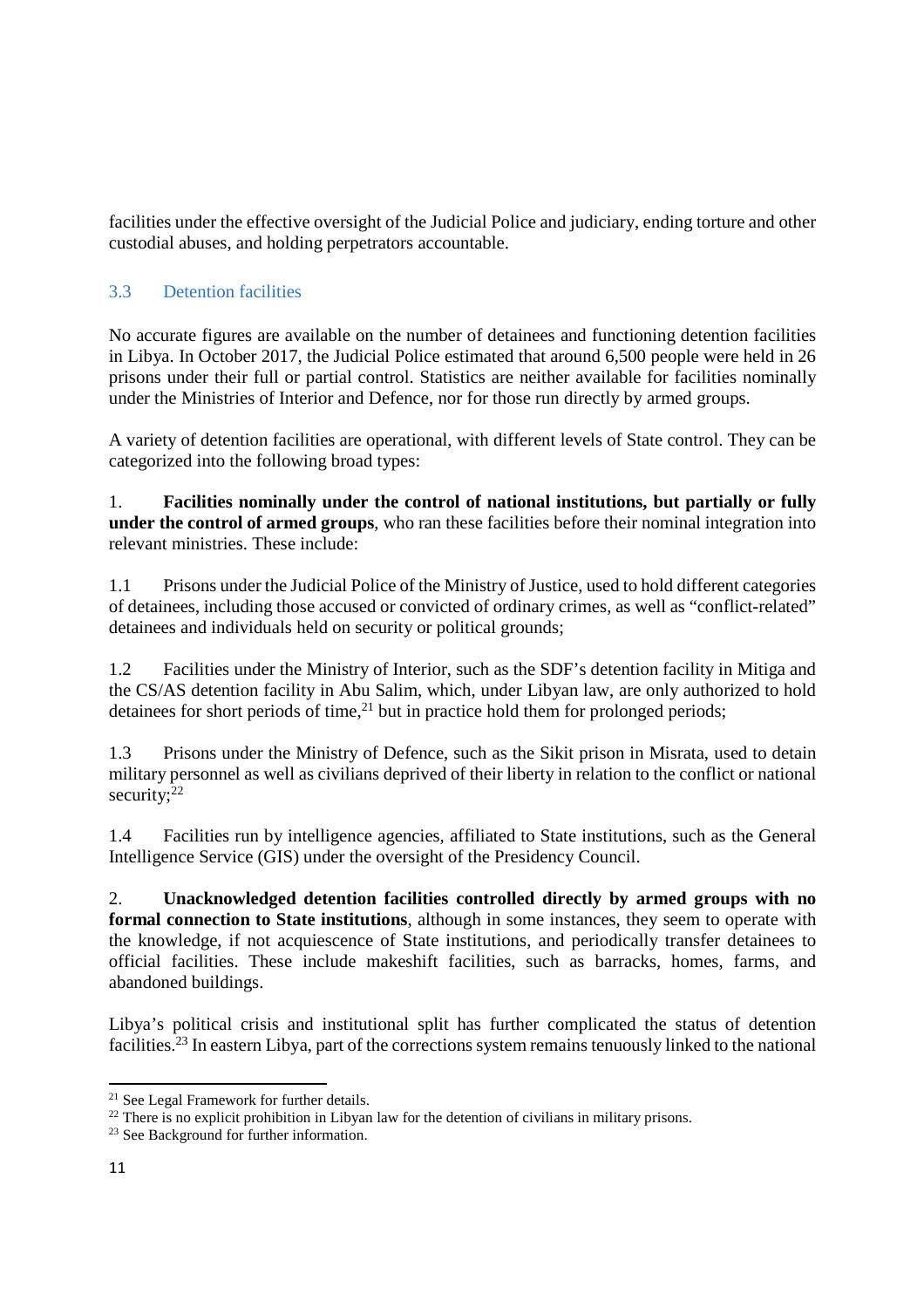criminal justice system, while a plethora of new detention facilities were established by armed groups, some nominally under the authority of the unrecognized "Interim Government" and affiliated institutions. In eastern Libya's two largest prisons, those held in relation to ordinary crimes are held by the Judicial Police, and appear in front of courts. On the other hand, individuals held in relation to the conflict or on security grounds are held in separate wings of the same prisons controlled by armed groups, at times with the knowledge and involvement of the Military Police and military prosecutors.<sup>24</sup> Armed groups allied to the LNA guard both prisons.

## 4. Applicable legal framework

#### 4.1 International law

International human rights law prohibits violations to the right to life, arbitrary detention, torture and enforced disappearance. Libya is party to seven core United Nations human rights treaties, including the International Covenant on Civil and Political Rights (ICCPR) and the Convention against Torture and other Cruel, Inhuman or Degrading Treatment or Punishment. As a party to these conventions, Libya is bound to respect, protect and fulfil the human rights of all persons in any territory under its jurisdiction.

Article nine of the ICCPR sets out the prohibition of arbitrary detention. In its General Comment 35, the United Nations Human Rights Committee outlines as egregious examples of arbitrary detention "detaining family members of an alleged criminal who are not themselves accused of any wrongdoing, the holding of hostages and arrests for the purpose of extorting bribes or other similar criminal purposes". The Committee specified that detention is also considered arbitrary when individuals are detained as punishment for the legitimate exercise of rights enshrined in the Covenant, including freedom of opinion and expression (article 19 ICCPR).<sup>25</sup> Deprivation of liberty after a manifestly unfair trial<sup>26</sup> or without a legal basis is also considered arbitrary.<sup>27</sup> The rights to be promptly<sup>28</sup> brought in front of a judge or another judicial authority and to challenge the legal and factual basis of detention are also enshrined under international law.<sup>29</sup> Furthermore, the Committee stipulates that pre-trial detention should be "an exception and as short as possible" and can only be considered legal when based on an individualized determination of its

<sup>&</sup>lt;sup>24</sup> For instance, the Gernada Prison in al-Baida, a Correction and Rehabilitation Institution under the Judicial Police during the rule of Mu'ammar al-Qhadafi, is currently composed of separate wings under the oversight of different bodies: a military section under the control of the LNA's Chief-of-Staff and Military Governor for Derna-Ben Jawad, Abdel Razek al-Nazouri, a wing run by the GIA, commonly referred to as the Internal Security Agency, and a section used by a Madkhali Salafi armed group. For information on the al-Kuweifiya Prison, see page 20. <sup>25</sup> Human Rights Committee, General Comment 35, paragraph 17.

<sup>&</sup>lt;sup>26</sup> Article 14 of the International Covenant on Civil and Political Rights sets out fair trial standards to include the rights to a fair and public hearing, to the presumption of innocence, to be informed of the nature and cause of charges, to be tried without undue delay, and to adequate defence.

 $27$  Human Rights Committee, General Comment 35, paragraph 11 and 17.

<sup>&</sup>lt;sup>28</sup> The United Nations Human Rights Committee considers that any delay over 48 hours for adults and 24 hours for juveniles must be justified and exceptional. General Comment 35, paragraph 33.

 $29$  ICCPR, article 9.4. Human Rights Committee, General Comment 35, paragraph 25.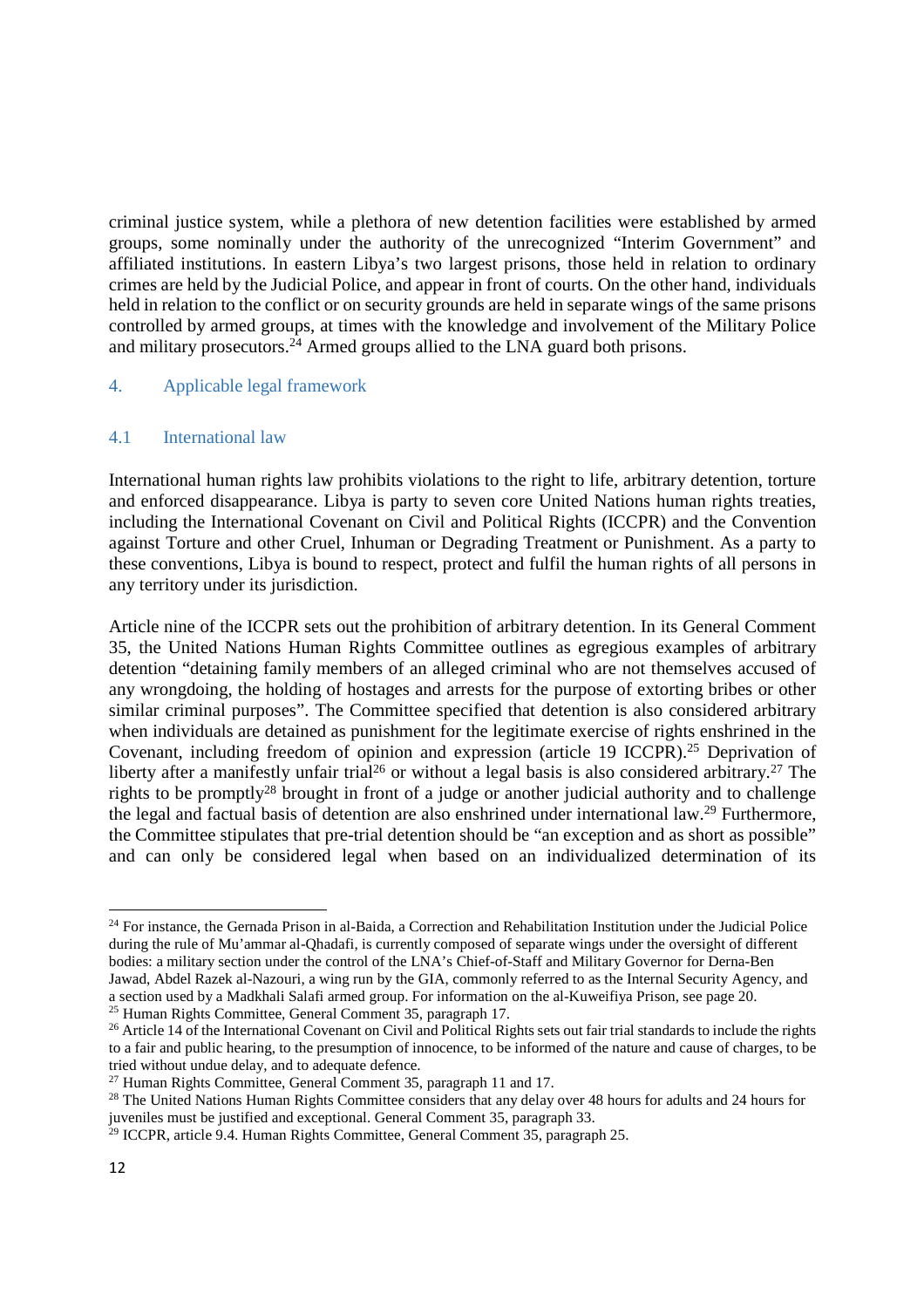reasonableness and necessity, and after consideration of alternatives.<sup>30</sup> International law also stipulates the need for a periodic judicial review of pretrial detention.<sup>31</sup>

According to the Human Rights Committee, the State is also responsible for ensuring that entities, such as armed groups, that are empowered or authorized by it to carry out arrests and detention do so in line with international human rights standards.<sup>32</sup>

International humanitarian law, which applies concurrently with international human rights law in situations of armed conflict, also contains due process guarantees and prohibits torture, the taking of hostages, and arbitrary deprivation of liberty, including detention based on a person's individual or group identity.<sup>33</sup>

Libya is party to the four 1949 Geneva Conventions and their Additional Protocols I and II. Article 3 Common to the four Conventions binds all parties to a conflict to respect, as a minimum, that persons taking no direct part in hostilities as well as those placed *hors de combat* shall be treated humanely, without any adverse distinction.<sup>34</sup>

During armed conflict, the procedural safeguards applicable to individuals detained in connection with criminal proceedings remain in place. The permissibility of detention that is not related to criminal proceedings, but effected on grounds of security related to the conflict, is strictly limited. Such detention includes internment initiated or ordered by the executive branch. In the view of the United Nations Working Group on Arbitrary Detention, internment in situations of noninternational armed conflict may only be permitted in times of public emergency which threatens the life of the nation and the existence of which is officially proclaimed.<sup>35</sup> Any consequent deviation from procedural safeguards for the protection against arbitrary detention must be prescribed by domestic law and be in conformity with the principles of the non-derogability of the right to challenge the legality of the confinement before an independent and impartial body, initially as well as periodically,<sup>36</sup> and the right to be informed of the reasons for detention. The burden of proof of establishing the legal basis, as well as the reasonableness, necessity and

<sup>30</sup> Human Rights Committee, General Comment 8, paragraph 3.

<sup>&</sup>lt;sup>31</sup> Human Rights Committee, General Comments 35, paragraph 38.

<sup>32</sup> Human Rights Committee, General Comment 35, paragraph 8.

<sup>&</sup>lt;sup>33</sup> Article 6, Protocol Additional to the Geneva Convention of 12 August 1949, and Relating to the Protection of Victims of Non-International Armed Conflicts (Protocol II) of 8 June 1977.

<sup>34</sup> Common Article 3 prohibits violence to life and person, in particular murder of all kinds, mutilation, cruel treatment and torture, taking of hostages, outrages upon personal dignity as well as the passing of sentences and the carrying out of executions without previous judgment pronounced by a regularly constituted court, respecting the generally recognized principles of fair trial and due process.

<sup>&</sup>lt;sup>35</sup> Report of the Working Group on Arbitrary Detention - United Nations Basic Principles and Guidelines on remedies and procedures on the right of anyone deprived of their liberty to bring proceedings before a court (A/HRC/30/37), Principle 16,Paragraph 31, see also paragraph 91, p.21.

<sup>&</sup>lt;sup>36</sup> Report of the Working Group on Arbitrary Detention - United Nations Basic Principles and Guidelines on remedies and procedures on the right of anyone deprived of their liberty to bring proceedings before a court, Guideline 7, paragraph 61 and 65 (A/HRC/30/37); Human Rights Committee, General comment No. 35, Article 9 (Liberty and security of person), CCPR/C/GC/35, para. 15.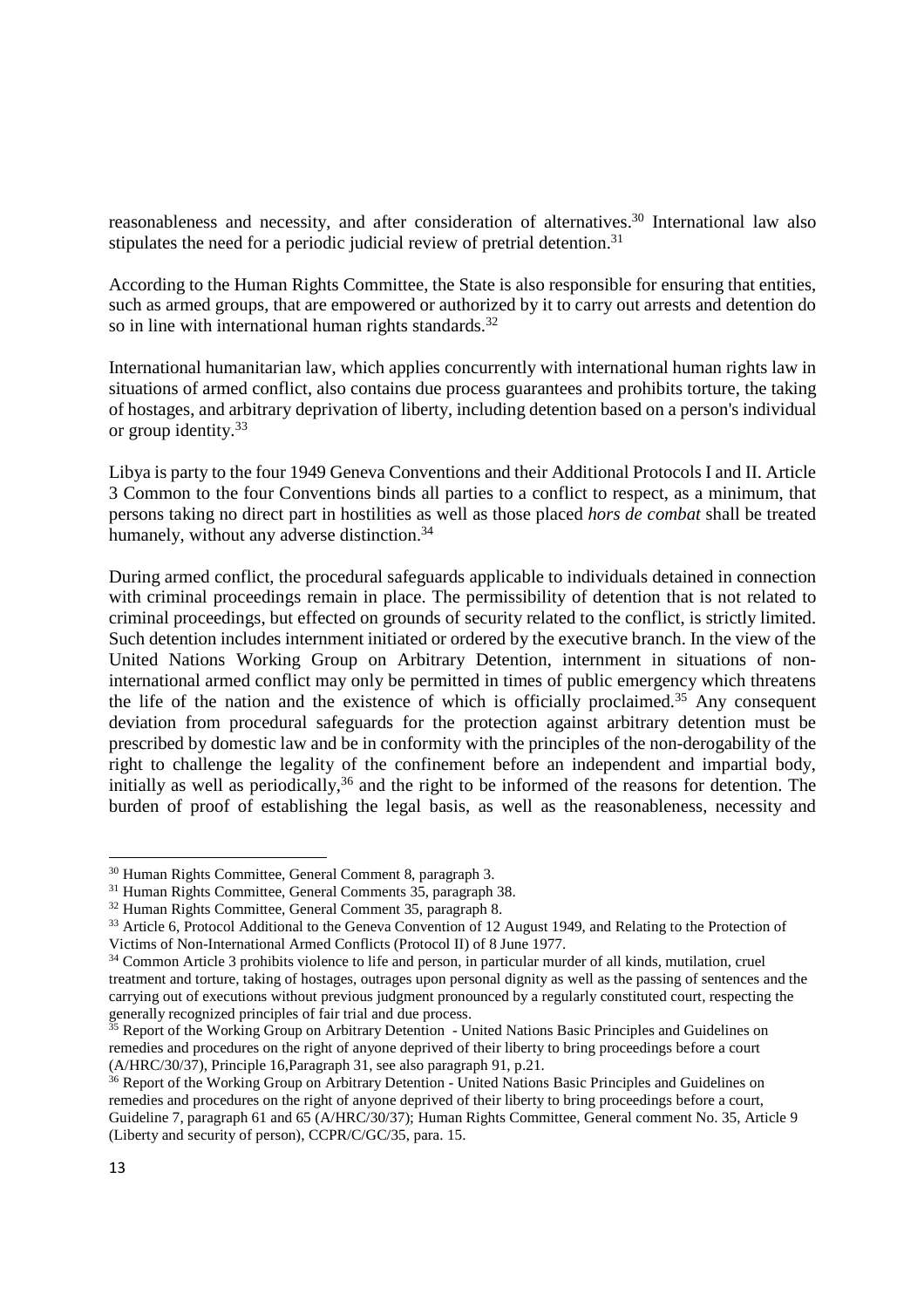proportionality of the detention lies with the detaining power.<sup>37</sup> Moreover, detainees must be registered and held in officially recognized places of detention.<sup>38</sup>

Such detention or internment must follow a thorough evaluation of whether a high threshold was met for applying "imperative reasons of security" for each person detained.<sup>39</sup> This is understood to mean reasons directly related to the armed conflict.<sup>40</sup> Administrative detention or internment may not be used as an alternative to criminal proceedings "as a general deterrent to the future activity of another person" or for "intelligence gathering."<sup>41</sup>

Non-State actors who exercise government-like functions and control over a territory are obliged to respect human rights norms when their conduct affects the human rights of individuals under their control.<sup>42</sup> Non-State armed groups that are party to an armed conflict are also bound by international humanitarian law. Furthermore, relevant rules of customary international humanitarian law apply to non-State armed groups that are party to an armed conflict.

On 26 February 2011, the United Nations Security Council referred the situation in Libya since 15 February 2011 to the International Criminal Court (resolution 1970 of 2011). Under the Rome Statute of the International Criminal Court, imprisonment or other severe deprivation of physical liberty in violation of fundamental rules of international law, when committed as part of a widespread or systematic attack on a civilian population, may constitute a crime against humanity.<sup>43</sup>

Those participating in conduct amounting to war crimes or crimes against humanity, as well as civilian superiors and commanders of armed groups who order the commission of such crimes or fail to take reasonable and necessary measures to prevent or punish their commission by subordinates under their effective control, or fail to submit the matter to the competent authorities

<sup>&</sup>lt;sup>37</sup> Report of the Working Group on Arbitrary Detention - United Nations Basic Principles and Guidelines on remedies and procedures on the right of anyone deprived of their liberty to bring proceedings before a court, Principle 13, paragraph 21 (A/HRC/30/37); Human Rights Committee, General comment No. 35, Article 9 (Liberty and security of person), CCPR/C/GC/35, para. 15.

<sup>&</sup>lt;sup>38</sup> Human Rights Committee, General Comment 35, paragraphs 58 and 65; ICRC customary IHL rule no.123 available at https://ihl-databases.icrc.org/customary-ihl/eng/docs/v1\_rul\_rule123

<sup>&</sup>lt;sup>39</sup> Human Rights Committee, General comment No. 35, Article 9 (Liberty and security of person), CCPR/C/GC/35, para. 15; see also Jelena Pejic, "Procedural Principles and Safeguards for Internment/Administrative Detention in Situations of Armed Conflict and other Violence", International Review of the Red Cross June 2005, available at https://www.icrc.org/eng/assets/files/other/icrc\_002\_0892.pdf

<sup>40</sup> Expert Meeting on Procedural Safeguards for Security Detention in Non-International Armed Conflict Chatham House & ICRC, London, 22-23 September 2008, p. 4.

<sup>41</sup> International Committee of the Red Cross, Strengthening Legal Protection for Persons deprived of their Liberty in relation to Non-International Armed Conflict Regional Consultations 2012-13 Background Paper, available at https://www.icrc.org/eng/assets/files/2013/strengthening-legal-protection-detention-consultations-2012-2013-

icrc.pdf and; International Committee of the Red Cross, Internment Basic Rules and Challenges, Opinion Paper, November 2014, page 9, available at https://www.icrc.org/en/document/internment-armed-conflict-basic-rules-andchallenges. See also Jelena Pejic, "Procedural Principles and Safeguards for Internment/Administrative Detention in Situations of Armed Conflict and other Violence", International Review of the Red Cross June 2005. <sup>42</sup> A/HRC/31/CRP.3 para. 29.

<sup>43</sup> Article 7(e), Rome Statute of the International Criminal Court.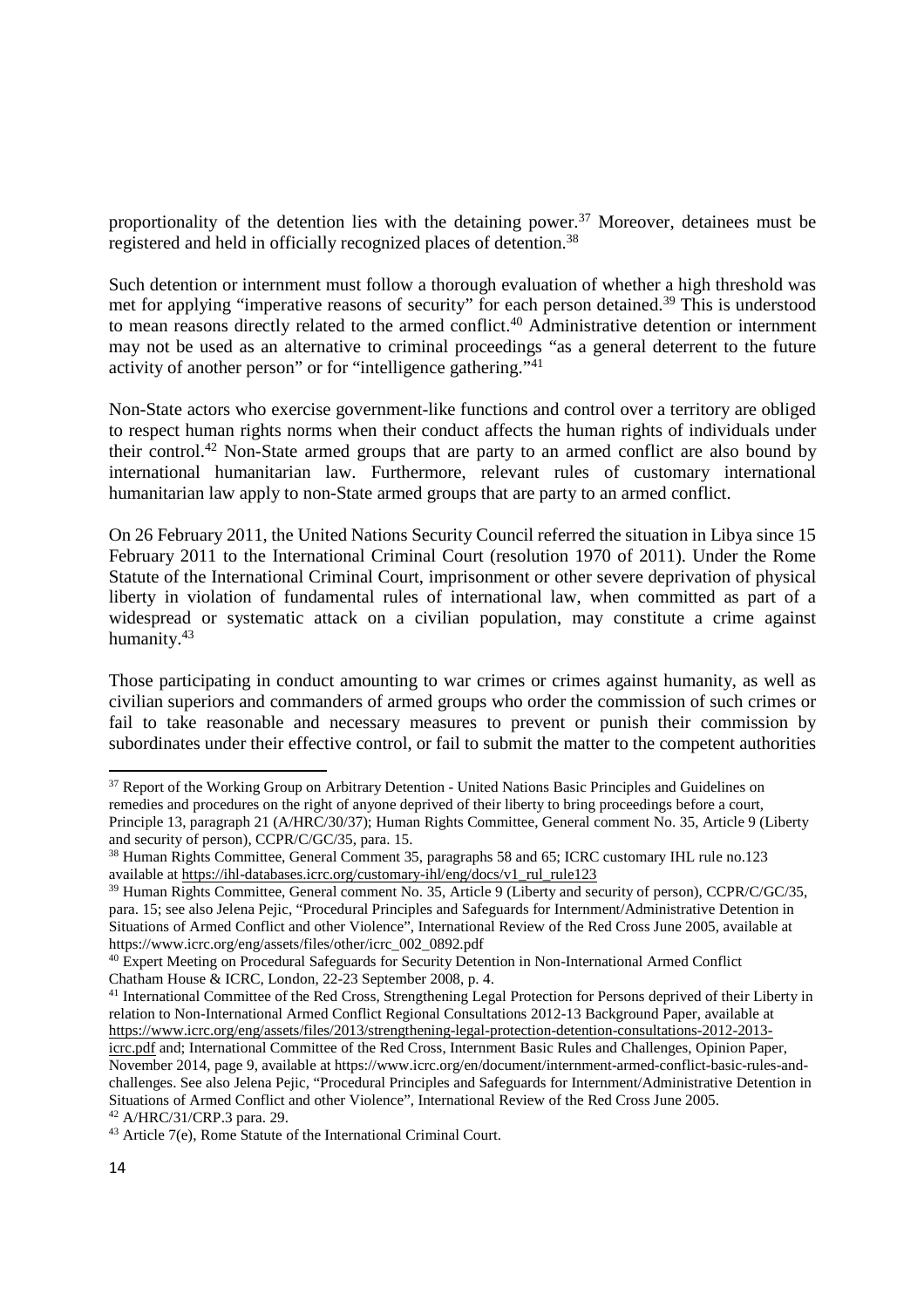for investigation and prosecution, may be criminally liable, including before the International Criminal Court.<sup>44</sup>

## 4.2 National law*<sup>45</sup>*

Libyan law also contains safeguards against arbitrary detention and torture. For instance, the Code of Criminal Procedures requires an arrest warrant to be issued by the competent judicial authority, unless the person is caught in *flagrant délit.<sup>46</sup>* It further stipulates that detainees shall only be held in "prisons designed for that purpose."<sup>47</sup> Libyan law also criminalizes torture.<sup>48</sup> Law No. 10 of 2013 criminalizes ordering, committing or acquiescing to torture, defined as "any act that inflicts physical or mental suffering for the purpose of extracting confessions, seeking revenge, or because of discrimination or any other motive."

According to the Code of Criminal Procedures, only law enforcement officials with powers of police officers (as mandated by the law) can carry out arrests, investigate certain types of criminal offences and gather evidence.<sup>49</sup> They include members of the Ministry of Interior and armed forces at borders.

Libyan legislation does not specify the maximum period of pre-trial detention. A suspect can only be held for 48 hours before being brought in front of judicial authorities, unless accused of crimes against the State, in which case the period can be extended up to seven days.<sup>50</sup> However, judges can extend pre-trial detention indefinitely for periods of no more than 45 days at a time "until completion of the investigation".<sup>51</sup>

Law No. 38 of 2012 Concerning Some Procedures for the Transitional Phase, adopted by the National Transitional Council<sup>52</sup> on 2 May 2012, required the referral of 2011 conflict-related detainees to judicial authorities, within two months of its promulgation, but the law was not effectively implemented.<sup>53</sup> Of concern is article 2, which legitimized actions by armed groups, including arbitrary arrest and unlawful interrogations: "*minutes taken by the thuwar<sup>54</sup> with regard to establishing facts, witness testimonies and statements of detained supporters of the former* 

<sup>44</sup> Articles 25 and 28, Rome Statute of the International Criminal Court.

<sup>45</sup> For additional information on relevant Libyan laws, see UNSMIL/OHCR, *Report on the trial of 37 members of the Qhadafi regime*, 21 February 2017 available at:

http://www.ohchr.org/Documents/Countries/LY/Trial37FormerMembersQadhafiRegime\_EN.pdf

<sup>46</sup> Articles 27 and 30 of the Code of Criminal Procedures.

<sup>47</sup> Article 31 of the Code of Criminal Procedures.

<sup>48</sup> Article 435 of the Libyan Penal Code and Law No. 10 of 2013 Criminalizing Torture, Forced Disappearance and Discrimination.

<sup>49</sup> Article 13 of the Code of Criminal Procedures.

<sup>50</sup> Article 112 of the Code of Criminal Procedures and Article 1 of Law No. 3 of 2013.

<sup>51</sup> Article 123 of the Code of Criminal Procedures.

<sup>&</sup>lt;sup>52</sup> The Transitional National Council had legislative powers until the election of the General National Congress.

<sup>53</sup> Article 1 of Law 38 of 2012.

<sup>54</sup> Thuwar (revolutionaries) was the common term used to describe men who took up arms against the regime of Mu'ammar Qadhafi.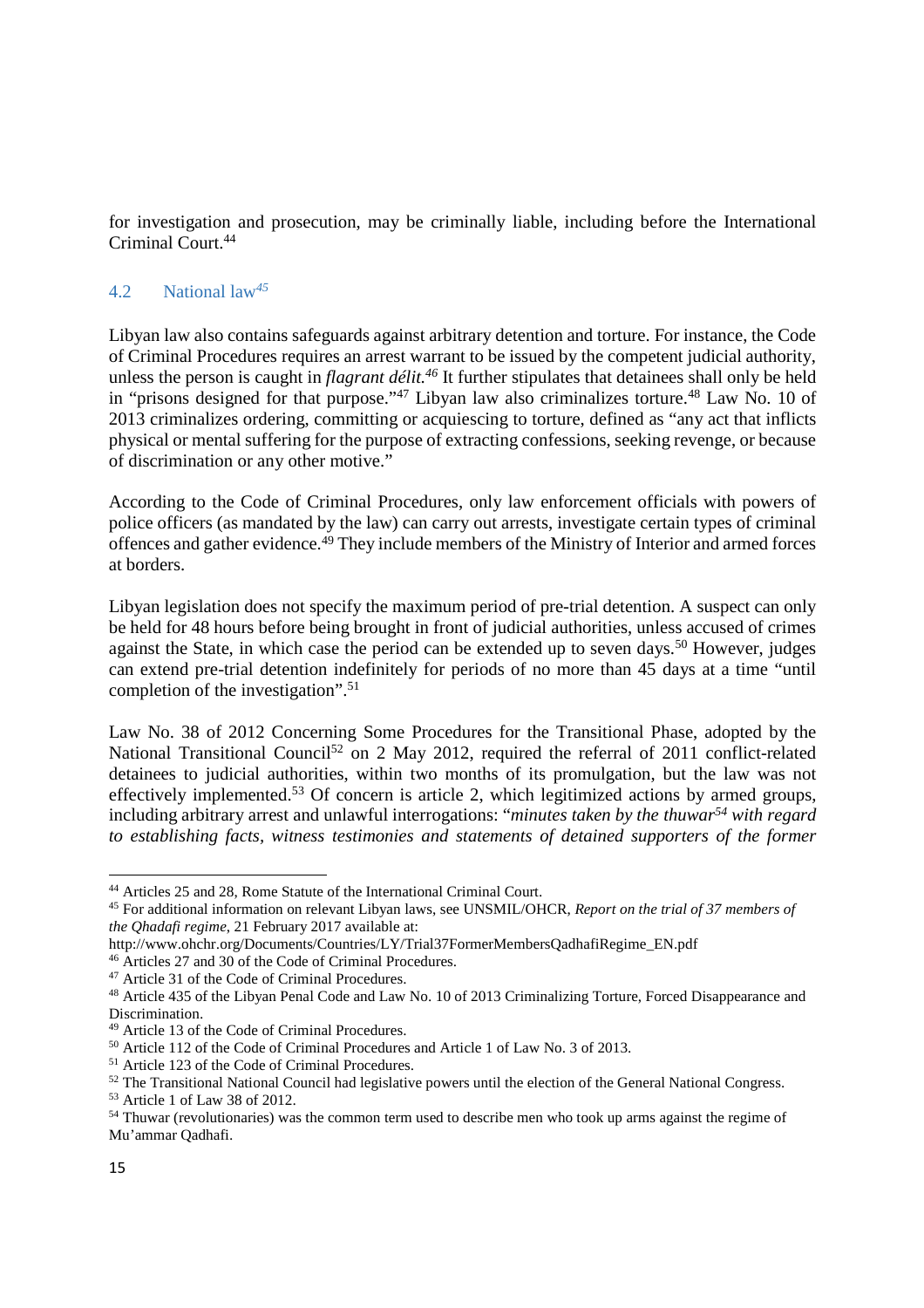*regime shall be as valid as the gathering of evidence carried out by police officers in accordance with the Code of Criminal Procedures, provided that they are considered trustworthy by the trial judge based on the judge's discretionary power of evaluation*."<sup>55</sup>

In another attempt to address the situation of conflict-related detainees, the General National Congress (GNC), Libya's parliament at the time, passed Law No. 29 of 2013 on Transitional Justice, which in article 26 provided a new three-month deadline, from December 2013, for the judicial release of detainees or their referral to the public prosecution. However, the process remained largely unimplemented.

Law No. 9 of 2014 issued by the GNC in March 2014 set yet another deadline as follows: "*The Ministers of Justice, Interior, and Defence, or those mandated by them, must each take the necessary measures to end the detention of accused persons associated with the former regime. Within a maximum of 120 days from the date on which this law is issued, such detainees must be referred to the relevant prosecution… or released*."<sup>56</sup> Again, this law has not been effectively implemented.

## 5. An abusive detention regime

## 5.1. Who is at risk of unlawful detention?

Armed groups across Libya, including those nominally under the authority of State institutions, continue to systematically engage in unlawful deprivations of liberty. Men, women and children across the country are vulnerable based on their individual or group identity. While categories of vulnerable persons differ somewhat depending on which armed groups are in de facto control of a given geographical area (as detailed below), the patterns of abuse in the context of detention are largely similar across the country.

Armed groups across Libya regularly seize and hold suspected opponents or critics, including political figures, human rights defenders, journalists and media workers outside the framework of the law. For example, on 30 March 2016, a journalist was taken by armed groups in Tripoli and questioned regarding his social media posts. While detained, he recounted being beaten with a stick and attacked by a dog. In another example, on 8 October 2017, an armed group affiliated to the LNA arrested four journalists, their driver and another woman in Hun, some 640 kilometers southeast of Tripoli. They were released two days later after being questioned about their work and political affiliations.

<sup>&</sup>lt;sup>55</sup>Article 15 of the Convention against Torture prohibits admitting into evidence information extracted under torture except in proceedings against a person accused of torture "as evidence that the statement was made". See section 4.1 "International law" for further details on international law on arbitrary detention and torture. Law 38 gave blanket immunity and legitimatized actions by armed groups amounting to war crimes and serious violations of human rights. Article 4 stipulated: "There shall be no punishment for what the 17 February revolution has deemed necessary in terms of any necessary military, security or civil actions carried out by the *thuwar* for the success or protection of the Revolution."

<sup>56</sup> Article 1 of Law 9 of 2014.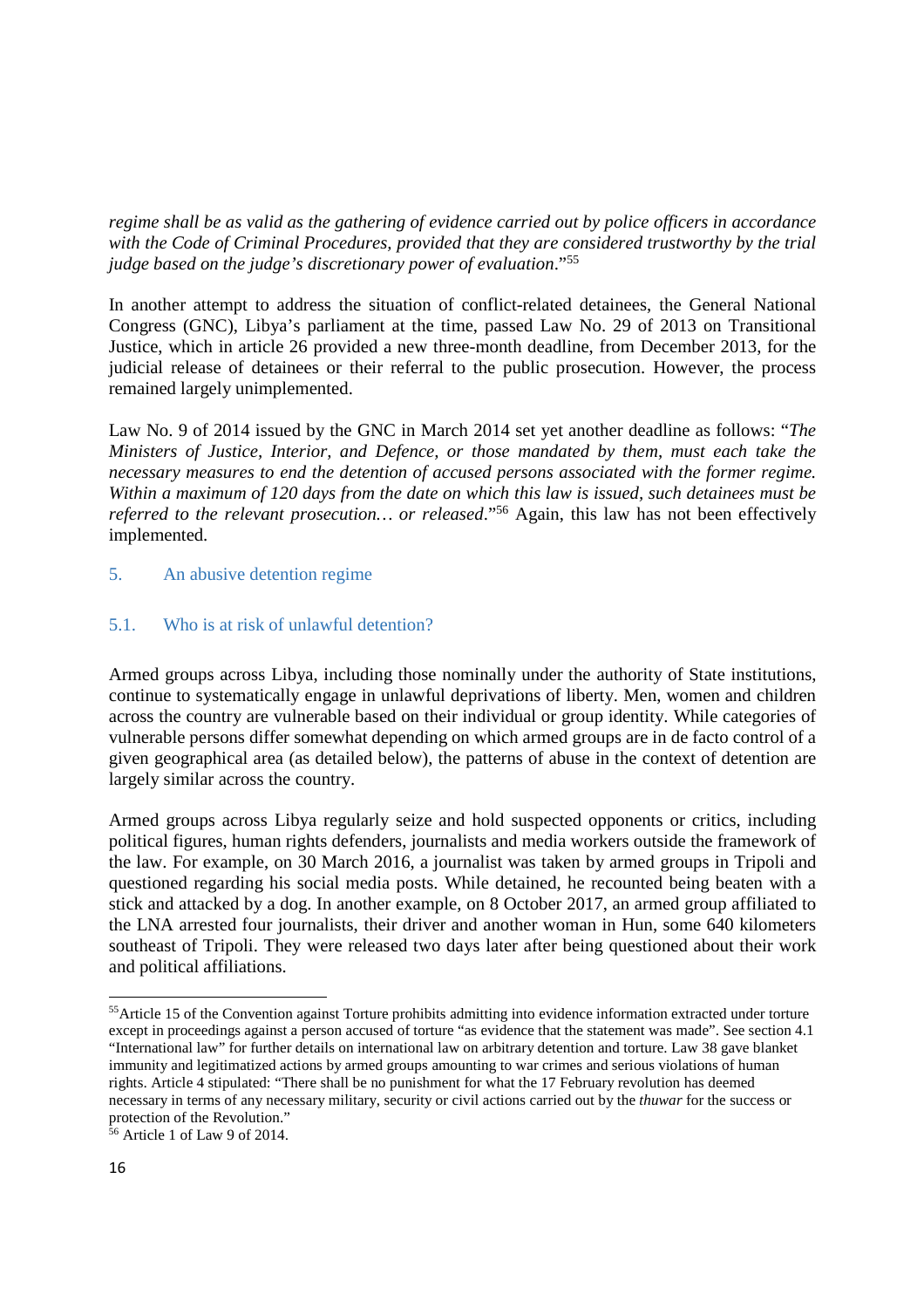Individuals from certain geographic or tribal origins or perceived to have certain political affiliations are also vulnerable to arbitrary arrest and detention. For instance, in western Libya, internally displaced persons (IDPs) from eastern Libya are often rounded up following "terrorist" incidents. Since December 2015, at least dozens of IDPs, who fled Benghazi and surrounding areas following Operation Dignity operations, were taken in Tripoli and Misrata on accusations of belonging to "terrorist" groups. For example, in August 2017, the Department of Combatting Organized Crime – Central Branch in Misrata arrested two brothers, IDPs from Benghazi, from their rented apartment in Misrata. One was released after six weeks in detention without any judicial process, while the other was transferred from the Department of Combatting Organized Crime to al-Jawiya Prison in mid-November 2017. At the time of writing, he remains in the prison and has not been referred to the prosecution.

Others are allegedly held for financial or political gains or personal vendettas, including by armed groups affiliated to State institutions.<sup>57</sup> For instance, on 5 November 2016, at about 2 a.m., six armed men belonging to the Support Forces 17 (al-Firqa 17) under the Ministry of Interior dragged a man from his home and drove him to their base at the Hamza camp in Tripoli. There, he was hit with an axe on his head, burned with cigarettes, punched in the face, and beaten all over his body. He was released three days later after his relatives delivered a vehicle as ransom. He alleged that he was targeted due to a pre-existing enmity with an officer employed by the Ministry of Interior.

The rise of lawlessness, coupled with the proliferation of weapons, also provides fertile ground for unlawful deprivation of liberty in the form of criminal kidnappings. Armed groups and criminal gangs abduct and hold victims, including children, to extort money from their relatives. In some cases, alleged victims are killed before payments are made. For instance, on 20 October 2016, the body of a four-year-old girl was found some two weeks after her abduction from her home in the area of Warshafana. According to a forensic report reviewed by HRD, she died from asphyxia and had sustained bruises to the head.

<sup>&</sup>lt;sup>57</sup> In some instances, such cases would amount to hostage taking under international humanitarian law, as well as unlawful deprivation of liberty or arbitrary detention under international human rights law.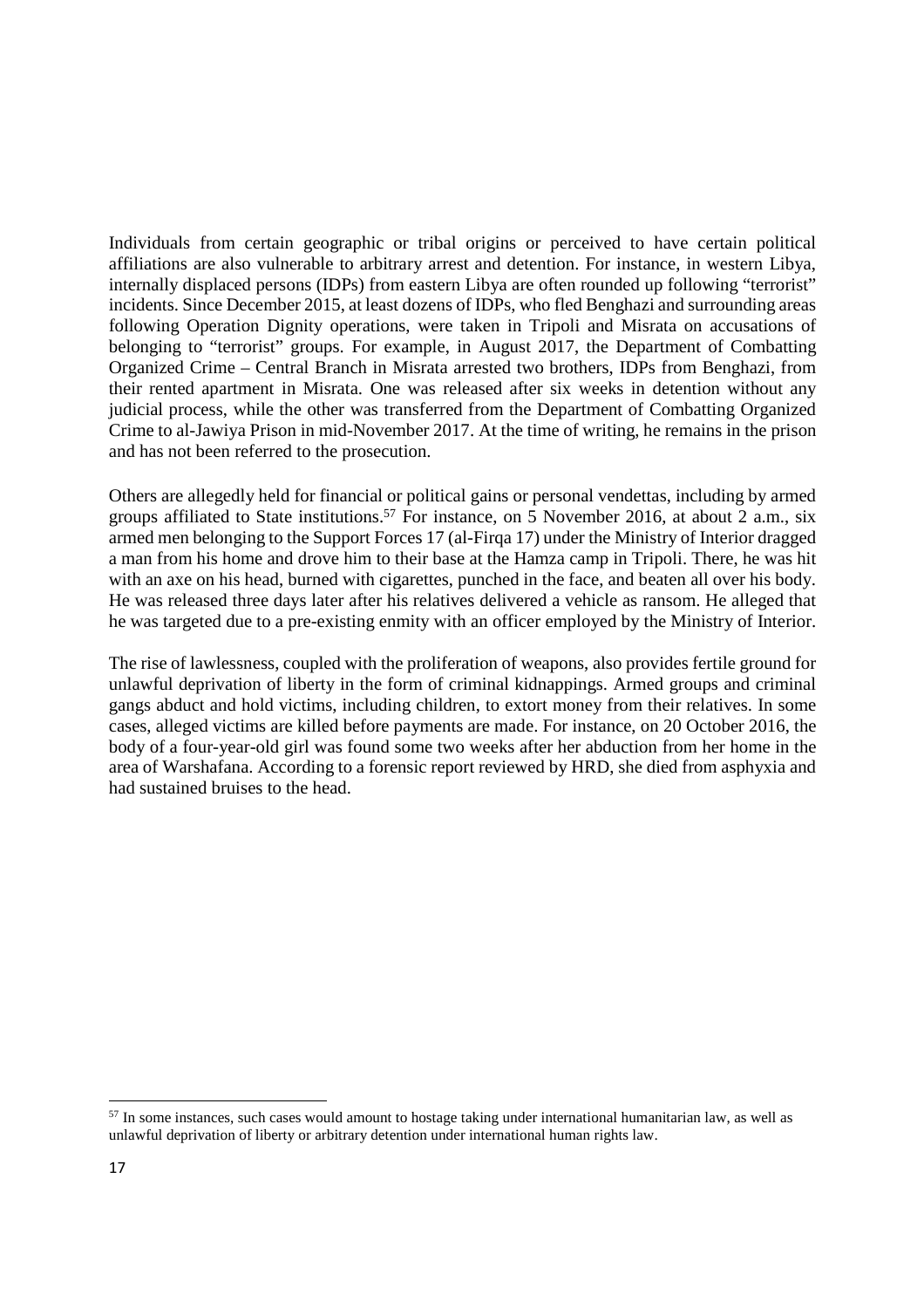#### **Box: Featured detention facility - Mitiga**

The Special Deterrence Force (SDF) runs one of the largest detention facilities in Tripoli at the Mitiga airbase. The exact number of detainees held there is unknown. Despite repeated requests,<sup>58</sup> HRD was only allowed to visit the facility once, in May 2016, but was not authorized to interview detainees in private. According to statistics provided by SDF to HRD during that visit, there were 1,500 male and 200 female detainees in Mitiga, including children. According to information received from a member of the Office of the Prosecutor General, at the end of November 2017, there were 2,600 detainees in Mitiga. Information gathered by HRD indicates three broad categories of detainees in Mitiga detention facility: those accused of ordinary crimes including theft, drug-related offences and prostitution; those suspected of involvement in "terrorism" related offences; and juveniles and youth brought by their parents or guardians, apparently for disciplinary reasons. Information gathered also indicates that "terrorism" suspects are at particular risk of severe abuse.

The SDF has aligned itself to the internationally recognized Presidency Council, and is nominally under the authority of its Ministry of Interior.<sup>59</sup> It receives support, including salaries, uniforms and equipment, from the State, but effectively maintains its own command structures and operates with a significant level of autonomy. The cost of meals provided by a catering company for detainees held in Mitiga comes from the budget of the Ministry of Justice. On 29 October, Judicial Police officials told HRD that a section of the Mitiga detention facility would be transferred to the Judicial Police, renamed "the New Tripoli Prison", and would hold 450 detainees. Despite numerous requests, HRD has been unable to obtain the official decision by the Ministry of Interior regarding such a handover. By the time of writing, the SDF remained in effective control of the entire Mitiga detention facility.

The implementation of an agreement reached in 2015 between the SDF and the Office of Prosecutor General, to review the cases of detainees and determine the legality of their detention, has faced severe delays. In April 2017, the Head of the Investigations at the Office of the Prosecutor General confirmed to HRD staff the review of 100 cases under this agreement. HRD has learned that, since mid-May 2017, several detainees' files have been transferred by SDF to the prosecution, but no additional details have been provided.

Since December 2015, HRD has documented grave human rights violations committed at the Mitiga detention facility, such as prolonged arbitrary and incommunicado detention, torture, prolonged solitary confinement, inhuman detention conditions, deaths in custody and summary executions. UNSMIL repeatedly raised concerns in official communications and meetings with SDF officials, the Office of the Prosecutor General, the President of the Presidency Council of the GNA, and the Ministries of Justice and Interior.

<sup>&</sup>lt;sup>58</sup> Since 2015, HRD requested visits in writing at least seven times. The latest such request was sent on 14 August 2017 [UNSMIL/HRD/2017-43]. On 27 July 2017, HRD went to the facility, following an agreement for a visit with Mr. Riyadh al-Saadi, Head of public relations for SDF, but was told at the gate that the visit had been cancelled. On 21 November, HRD returned to the facility, following an agreement with the Head of the Judicial Police to visit, but was again denied access.

<sup>&</sup>lt;sup>59</sup> The GNA has publicly praised the efforts of SDF in combatting crime. See the official Facebook Page of the Media Office of the President of the Presidency Council of the Government of National Accord, 7 January 2017 statement, available at https://www.facebook.com/GNAMedia/?hc\_ref=PAGES\_TIMELINE&fref=nf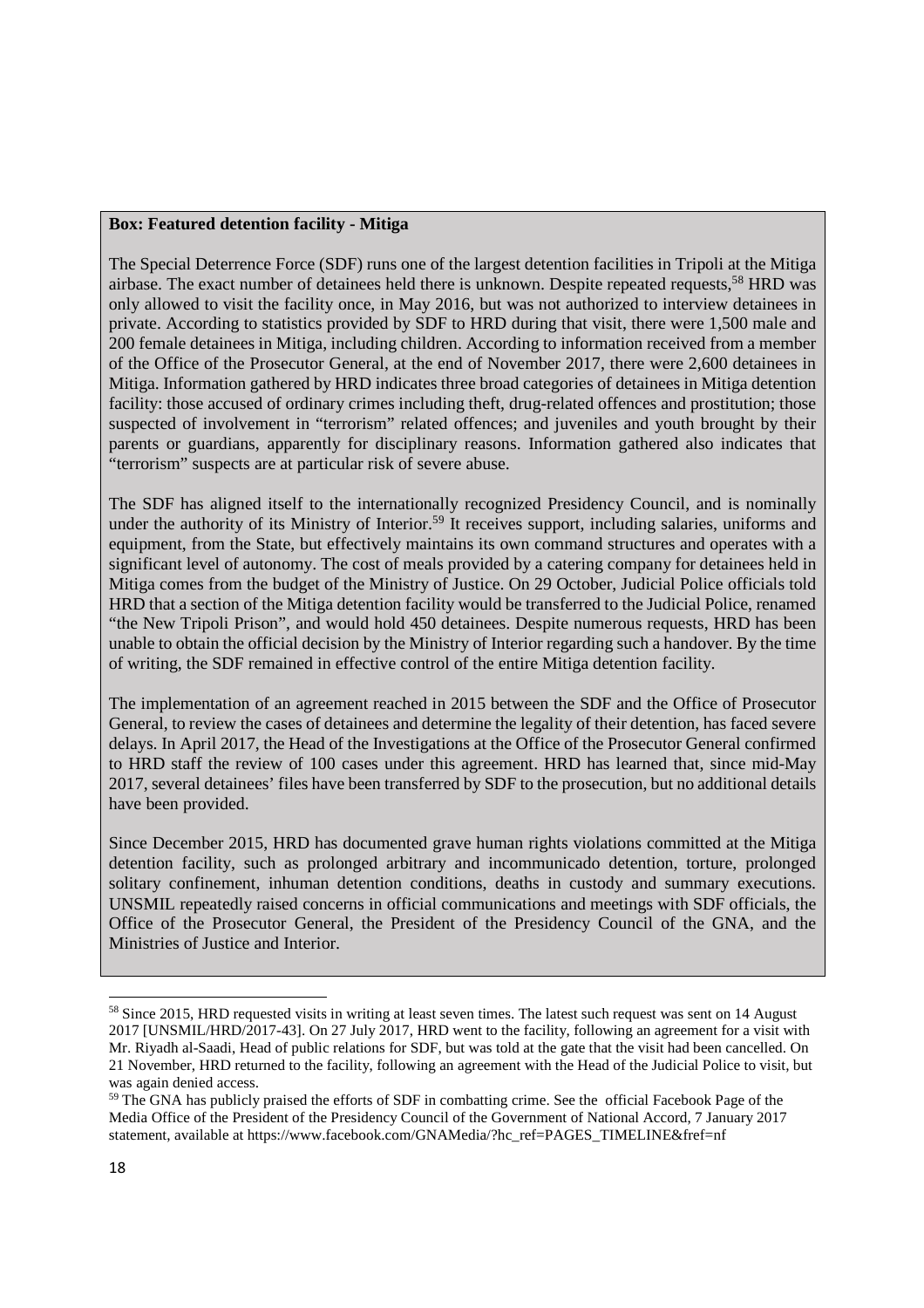In the context of protracted fighting in eastern Libya, the LNA and its allies<sup>60</sup> regularly seize fighters, their supporters, family members of rival armed groups, and individuals deemed to be critical or insufficiently supportive of the LNA.<sup>61</sup>

The LNA and its allies target for detention men, women and children due to their family, tribal, or political affiliations, at times taking them hostage for the sole purpose of pressuring their relatives to hand themselves over or to exchange them with fighters held by rivals. For instance, the Department of Combating Terrorism in Benghazi, $62$  reportedly detained 10 relatives of a commander opposed to the LNA without charge or trial for over three months in 2017. Similarly, in the context of military operations conducted in September 2016 and March 2017, the LNA and allies carried out mass arrests of men and boys in the Oil Crescent region, targeting suspected opponents, frequently solely on the basis of their tribal identity. National and international pressure has contributed to the release of the vast majority of the alleged victims within weeks or months.

The LNA and allied armed groups also target and apprehend media workers, activists and others perceived as critical of, or not sufficiently loyal to the LNA. On 25 March 2017, members of the Benghazi General Intelligence Agency (GIA) briefly detained and questioned two men, allegedly due to comments they had made on social media regarding alleged human rights violations committed by the LNA in Benghazi.

Detention based on actual or perceived religious belief also appears to be on the rise in eastern Libya, perpetrated by Salafi armed groups. An imam taken by an armed group in al-Baida in June 2016 remains held at the al-Kuweifiya prison without any legal basis. According to available information, he had refused requests by LNA allies to alter his sermons to be supportive of the LNA.

In the eastern city of Derna, the DMSC has also shown little tolerance for dissent, detaining perceived critics and holding them in unofficial facilities outside the framework of the law.<sup>63</sup>

<sup>&</sup>lt;sup>60</sup> Allies include neighbourhood-based military formations, armed groups composed of family members of victims of "terrorism" dubbed as Awliya al-Dam (blood relatives), and Salafi-leaning fighters.

<sup>&</sup>lt;sup>61</sup> These include the Benghazi Revolutionaries Shura Council (BRSC), the so-called IS and the Benghazi Defense Brigade (BDB). The BRSC is a coalition of armed groups including the Libya Shield forces, Ansar al-Shari'a and others, established in February 2011 in opposition to the rule of Mu'ammar al-Qadhafi. The BRSC emerged in 2014 in opposition to Operation Dignity. The armed group BDB was formed in June 2016, with the declared aim of ending abuses in Benghazi and securing the return of IDPs. Mainly composed of commanders and fighters from eastern Libya, it is believed to have strong links with the BRSC. Since its establishment, it engaged in fierce clashes with the LNA over territorial control in the Oil Crescent region, as well as southern Libya.

 $62$  The Department of Combating Terrorism and Destructive Phenomena under the command of Colonel Adel Marfowa is currently under the LNA structure. The Department of Combatting Terrorism under the command of Faraj Ga'im was a different armed group, nominally under the authority of the "Interim" government's Ministry of Interior in 2014 and 2015.

<sup>63</sup> See footnote 17 for further details on DMSC.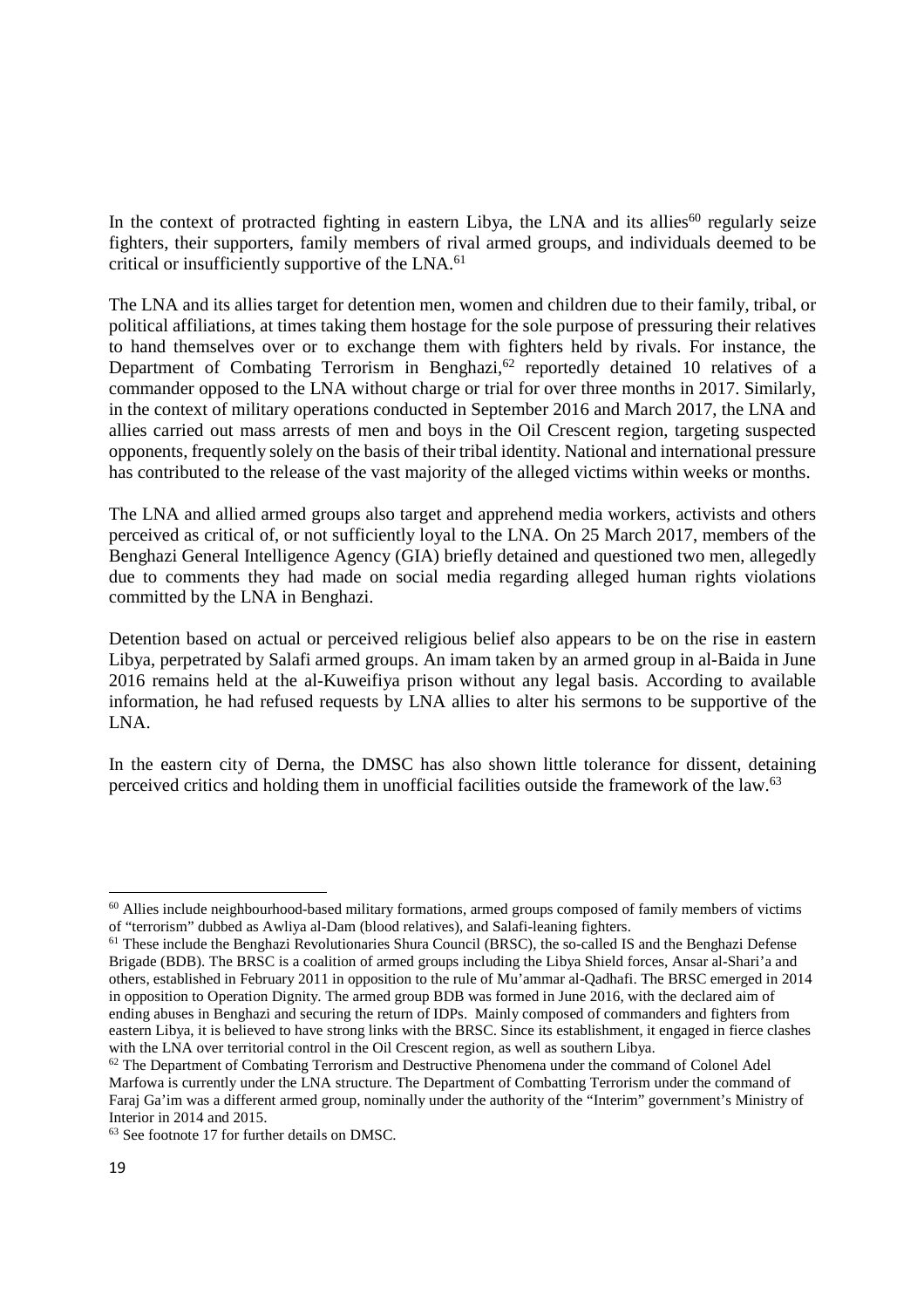#### **Box: Featured detention facility- al-Kuweifiya Prison**

Before the 2011 armed conflict, the al-Kuweifiya Correction and Rehabilitation Institution was under the oversight of the Judicial Police of the Ministry of Justice. Today, the al-Kuweifiya Prison is the largest detention facility in eastern Libya, composed of at least three separate sections. Individuals suspected of ordinary crimes are held in a wing under the oversight of the Judicial Police, while fighters and civilians accused of security or "terrorism"-related offences are detained in a "military wing" under the direct control of the LNA or in an "internal security wing" run by the GIA. Women are also held in a separate section at al-Kuweifiya prison, either in relation to the conflict or on charges or convictions of committing ordinary crimes.

The exact number of detainees at the al-Kuweifiya Prison is unknown. UNSMIL has been unable to visit the facility since its evacuation from eastern Libya in May 2014. In a meeting with UNSMIL in August 2017, the Judicial Police estimated that there were about 1,800 detainees held in al-Kuweifiya.<sup>64</sup> The LNA and allied armed groups guard the entire prison compound.

Since late 2014, HRD has documented prolonged arbitrary and incommunicado detention, torture, ill-treatment, and inhuman detention conditions at the facility, in particular at the GIA wing. HRD has raised concerns in writing and other official communications with relevant authorities.<sup>65</sup>

## 5.2 Arbitrary arrest and detention

## 5.2.1 Unlawful Arrest

Armed groups across Libya apprehend individuals illegally (without a warrant or legal authority) or take them hostage. Those arrested by armed groups nominally under the State or exercising government-like functions are rarely informed of the reasons for their arrest. Illegal arrests have often been accompanied by unlawful appropriation of valuables and destruction of property. In a number of cases documented by HRD, armed groups have also used violence against suspects and relatives who attempted to resist apprehension or asked questions.

In Tripoli, the SDF, the CS/AS, the TRB and other armed groups apprehend suspects from their homes, workplaces, checkpoints or streets, without presenting arrest or search warrants. They frequently refuse to identify themselves.

Victims and witnesses have described large forces of heavily armed men forcing their way into homes, destroying furniture and other belongings, confiscating laptops, telephones and other  $\overline{a}$ 

 $64$  The Judicial Police came up with this estimate based on meals they provide to the prison population.

<sup>&</sup>lt;sup>65</sup> The House of Representatives endorsed the LNA in November 2014 as a legitimate military formation under the "Interim Libyan Government", which was recognized internationally until the establishment of the GNA in December 2015. Before that date, UNSMIL raised concerns regarding abuses with relevant Ministries of the

<sup>&</sup>quot;Interim Libyan Government". Subsequently, UNSMIL mainly raised its concerns directly with prison authorities as well as the military and general prosecution.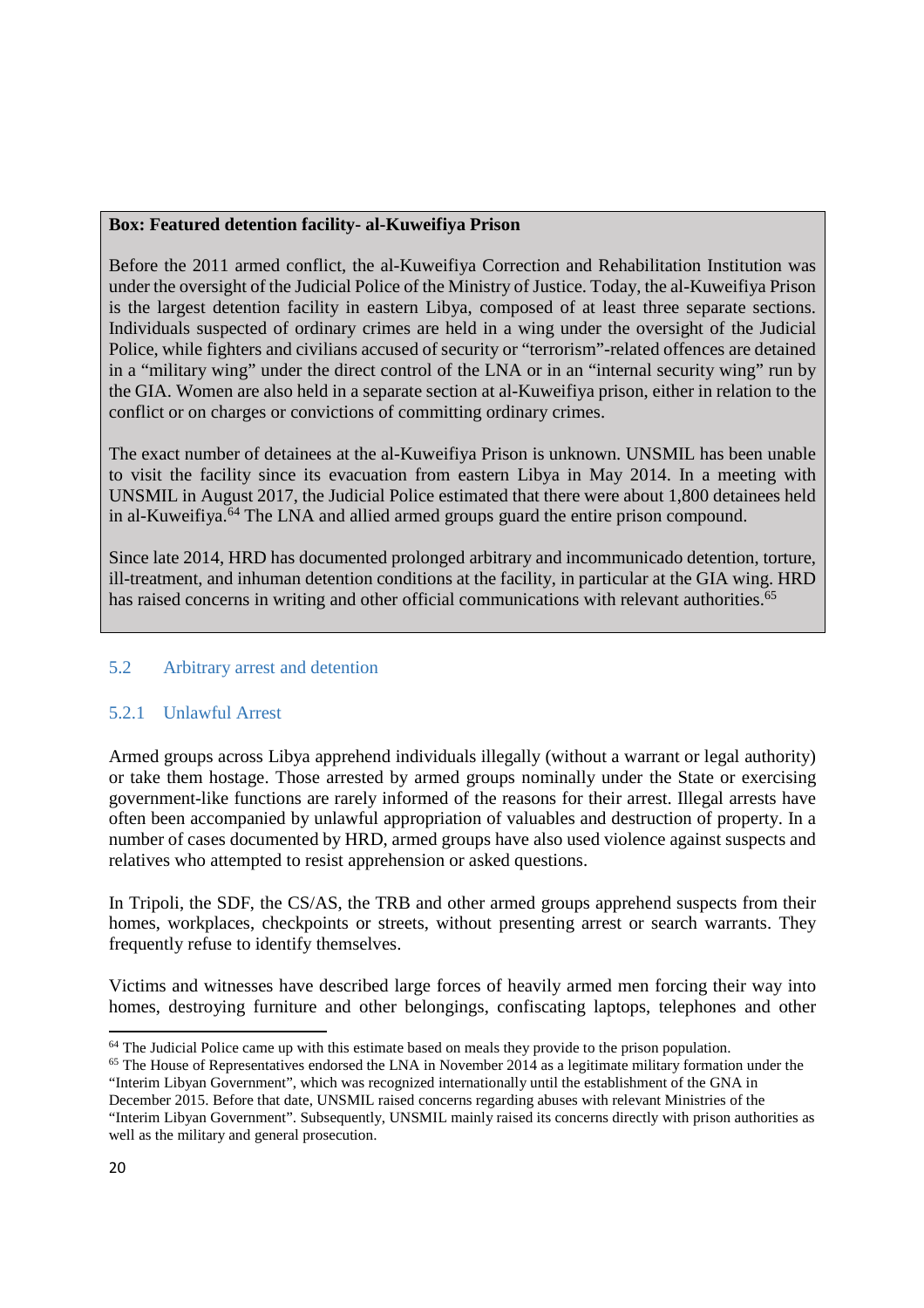valuables. For instance, witnesses recounted to HRD how, in early 2016, a group of armed men (some masked) fired at their home without warning despite the presence of an entire family inside. After breaking into and searching the house without a warrant and without revealing their identities, they left, taking three men, several vehicles, money and electronic equipment. Months later, relatives found the three men at the Mitiga detention facility run by the SDF. In another example of an illegal arrest, armed men affiliated to the TRB took two relatives from their Tripoli home in October 2017, without presenting an arrest warrant. One was released 10 days later, but, at the time of writing, the other remains held at an unofficial detention facility in Tripoli.

In other parts of western Libya, armed groups also detain individuals unlawfully. On 1 September 2017, local armed groups seized three men from their homes or the vicinity of the al-Harsha neighbourhood of al-Zawiya, in response to a pro-Qadhafi march and ensuing violence some hours earlier. The three men were initially held in private homes and other unofficial locations in al-Harsha, before being transferred to a police station in al-Zawiya. One of the men was released after a week without appearing in front of judicial authorities. At the time of writing, the others remain in detention and have not been informed of any charges, nor referred to judicial authorities.

There is a similar pattern of unlawful arrests in eastern Libya. In an example from March 2017, dozens of men and boys from the Magharba tribe were rounded up by armed groups allied to the LNA in the towns of Ajdabiya, Bishir and Brega, in the context of military operations in the Oil Crescent area, on account of their alleged lack of support to the LNA.<sup>66</sup> A man from Ajdabiya detained in early March 2017 told HRD: "*I was at home when it was raided by a large force of armed men in military dress. At least seven entered inside the house, and I counted eight armoured vehicles outside. They did not present a search or arrest warrant and took me to a former government building now used as a detention [centre] in Ajdabiya. They confiscated my laptop as well as my watch, rings and phone… These items were never returned*". After four days spent in two different facilities in eastern Libya, he was transferred to the al-Kuweifiya Prison's "military wing", where he was held for about six weeks, without appearing in front of judicial authorities. He was eventually released together with other men from the Magharba tribe following the intervention of tribal elders and leaders.

## 5.2.2 Appearance before judicial authorities and other legal safeguards

Those detained are neither informed of their rights, nor granted them. Most conflict or securityrelated detainees detained since December 2015 have yet to appear in front of courts. Therefore, they have not had their continued detention reviewed. Some reported being taken for questioning by security officials and, in rare cases, by military or civilian prosecutors, without the presence of a lawyer. Detainees are not informed of their right to request legal representation, and are not able to meet with lawyers in private. They rarely know the exact reasons for their arrest, or the nature or existence of charges against them.

<sup>66</sup> Ibrahim Jadran, former Commander of the Petroleum Facilities Guard in the Oil Crescent, is from the Magharba tribe. Fighters loyal to Jadran have engaged in hostilities over control of the Oil Crescent with the LNA in September 2016, and were suspected by the LNA of supporting the BDB in its ultimately failed attempt to wrestle control of the territory from the LNA in March 2017.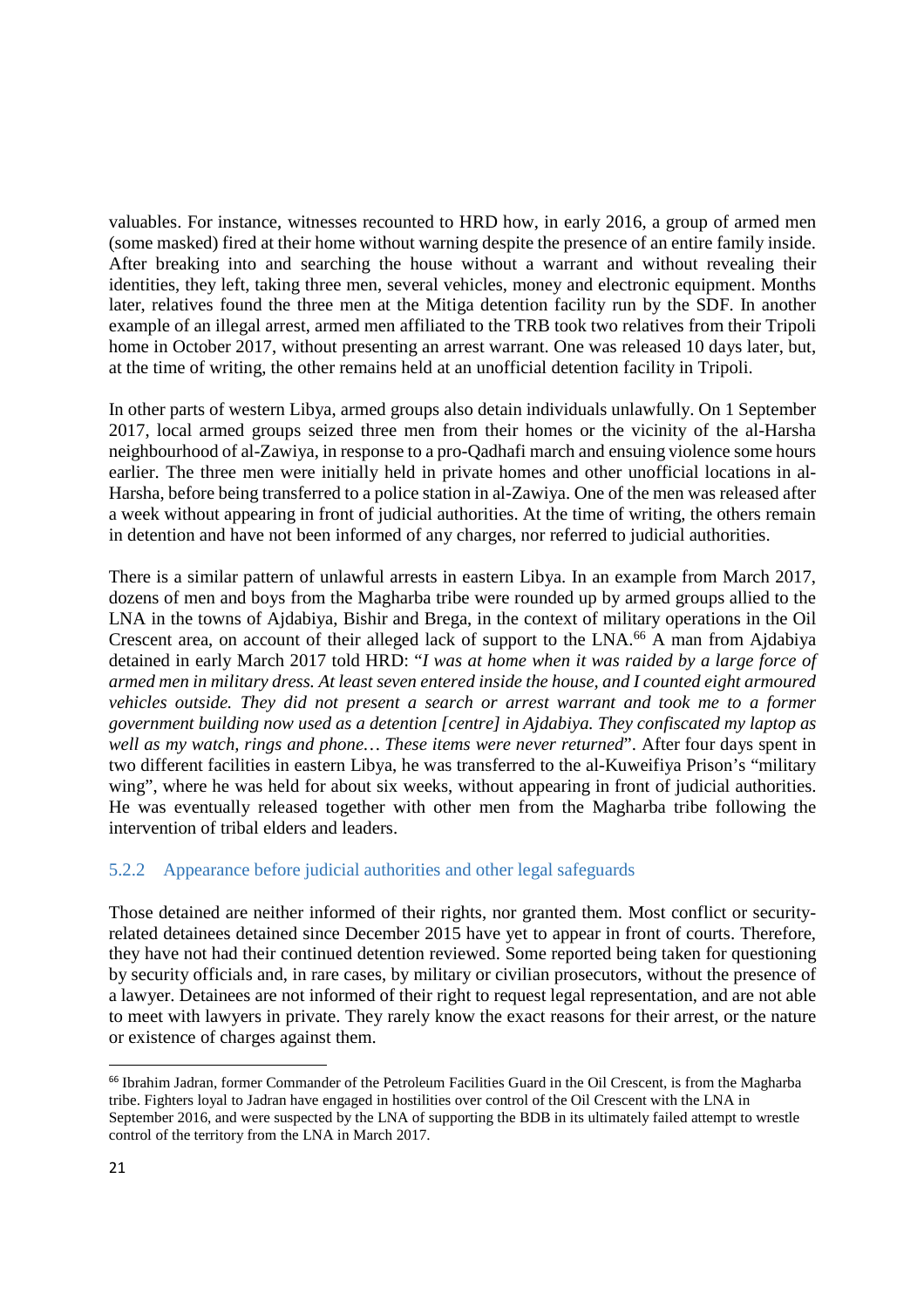Government officials are not immune to such treatment. The Head of the Abu Salim Department of Combatting Illegal Migration under the Ministry of Interior, Ramadan al-Rayes, was detained from 8 June 2017 to 12 November 2017 by the CS/AS on suspicion of corruption, without referral to judicial authorities. He first saw a prosecutor on 12 November and was provisionally released on 12 December, pending the outcome of his trial. Throughout his detention, he was permitted one family visit, on 24 June 2017. Another Government official was taken from his home in Tripoli in June 2017 to an unknown location reportedly controlled by the TRB. He did not appear before judicial authorities and was denied family and lawyer visits, until his release six months later.

HRD also documented the case of a lawyer taken by an LNA allied armed group from a Benghazi street, in December 2016, who has not appeared in front of a judicial body. Upon his arrest, he was taken to the "security wing" of the al-Kuweifiya prison and denied contact with his relatives or lawyers. Family members were first able to visit him in April 2017 after his transfer to the "military wing" of the prison. Relatives allege that he was never informed of the charges against him.

In some cases, detainees, including civilians and children, held in the "military wing" of the al-Kuweifiya prison have appeared in front of a committee of civilian and military prosecutors for questioning inside the prison facility. For instance, a military prosecutor, without the presence of a lawyer, questioned a 15-year-old-boy arrested in March 2016. The student was accused by prison officials of communicating with an anti-LNA fighter through social media and providing information on LNA's locations, however, he remains unaware of any formal charges against him.

In the southwestern city of Sabha, alleged terrorism suspects are also held without charge or trial by the 116 Battalion/Deterrence Force. In June 2016, when HRD visited the detention facility run by that armed group, there were 89 detainees held in dire condition. Police officers told HRD that members of the armed group were carrying out investigations directly. To date, detainees have not been referred to judicial authorities, and lawyers have had no access to the detention facility.

Misrata-based armed groups, including those nominally under the Ministry of Justice, also continue to detain individuals arbitrarily. On 10 March 2017, three men from Sirte disappeared following their detention by Misrata-based armed groups as they were driving home. For four months, their relatives had no knowledge about their whereabouts. At the time of writing, two of the men remain in detention at the al-Jawiya prison without having been brought before judicial authorities. They are yet to be informed of the charges against them but relatives suspect their detention to be linked to their alleged support of the former regime. The third man was released without any judicial process.

## 5.2.3 Failure to bring defendants to court

The precarious security environment, coupled with the weakness of State institutions, impedes the functioning of the criminal justice system, even for the small proportion of detainees that are held in accordance with Libyan law, referred for trial and due to appear in court. For instance, in early 2017, Judicial Police officials in Surman Prison recounted to HRD being unable to transport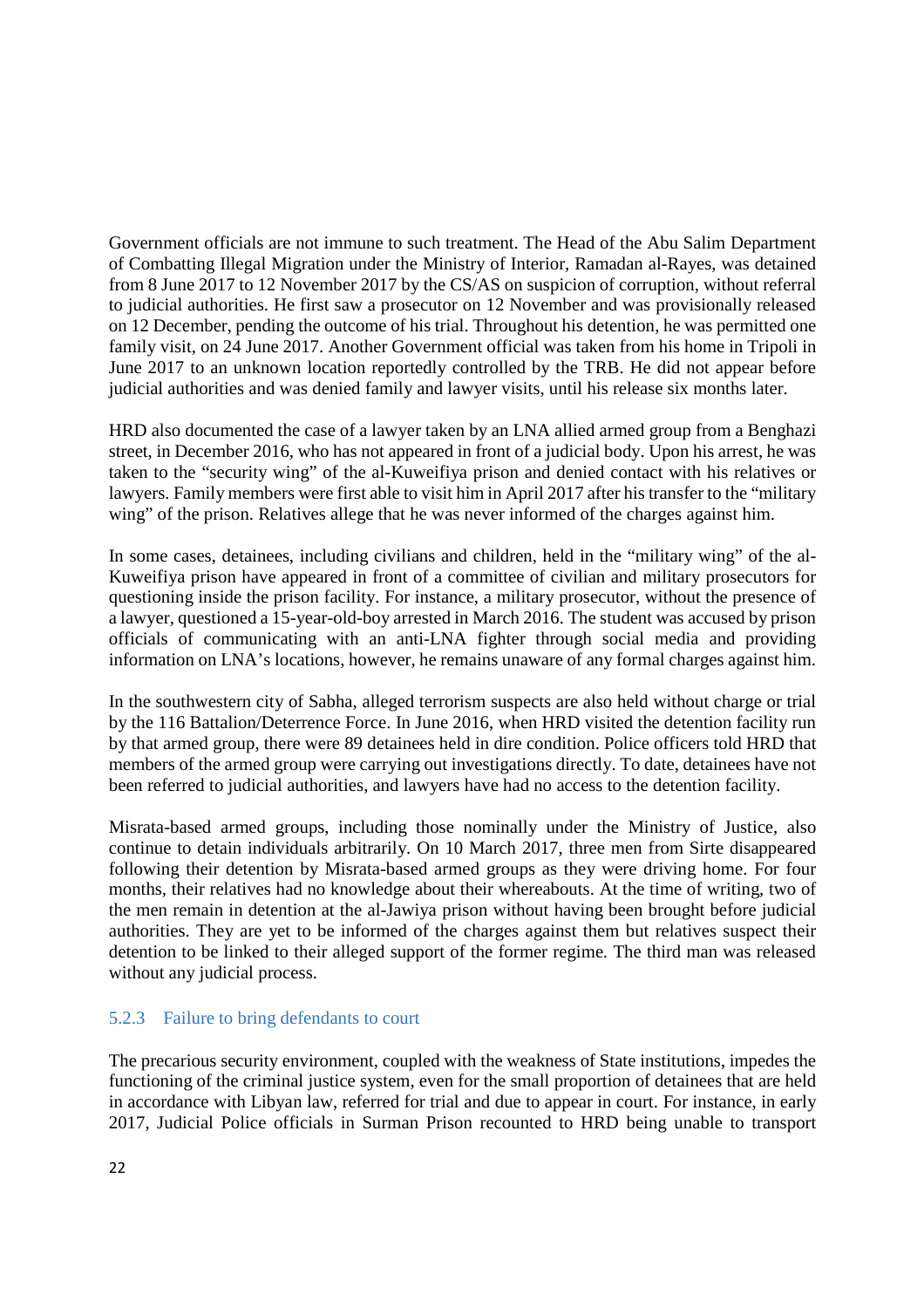detainees by road to the nearest criminal court in the city of al-Zawiya, some 20 kilometers away, due to the unpredictable security situation and frequent road closures. This has led to the prolonged pre-trial detention of detainees. As of September 2017, between 200 and 250 detainees were held at Surman Prison, including those arrested in relation to the 2011 armed conflict.

A woman detained since 2013 at the al-Jdeida Women's Prison in Tripoli on drug-related charges has consistently missed her court sessions at the al-Zawiya Criminal Court, some 50 kilometers away, due to the failure of the authorities to bring her to court. They have justified their inaction on security grounds and unavailability of transportation. As a result, the hearings have continued to be periodically adjourned while she has remained detained.

## 5.2.4 "2011-conflict related" detainees

Since December 2015, dozens of 2011 "conflict-related" detainees have been released in reconciliation gestures between communities $67$  and/or upon serving their sentences or after undergoing judicial review. However, others continue to languish in prison, many without charge, trial or sentence.<sup>68</sup>

In 2017, an estimated 75 percent of those held in Judicial Police prisons including 2011 and 2014 conflict-related detainees were still in pre-trial detention across Libya, including in Tripoli, Benghazi, Misrata, Surman, al-Zawiya and Zintan.

Since the end of the 2011 armed conflict, the trials that did take place have raised concerns regarding breaches of fair trial standards, including the right to adequate legal representation of one's choosing, and cross-examination of prosecution witnesses. The right against selfincrimination was also routinely flouted. Proceedings were frequently marred by the failure of judicial authorities to investigate complaints of alleged torture or to exclude evidence obtained through alleged torture or coercion.<sup>69</sup>

In April 2016, the United Nations Working Group on Arbitrary Detention found the detention of 12 senior figures in the Qhadafi regime arbitrary based on severe breaches of their right to a fair trial.<sup>70</sup> At the time of the decision, most of the 12 individuals and other suspected Qadhafi loyalists were held at the al-Hadba Prison in Tripoli. This facility was nominally under the oversight of the Ministry of Justice, but in effect under the command of an armed group led by Khaled al-Sherif

 $67$  Since the launch of the Misrata-Tawergha dialogue in 2015, facilitated by UNSMIL, dozens of Tawerghan detainees were released from Misrata prisons.

<sup>&</sup>lt;sup>68</sup> Exact statistics are not available given the difficulties of obtaining accurate information due to the fragmentation of institutions, the multitude of facilities used to hold conflict-related detainees, and failure to keep proper detainee registries and records.

<sup>69</sup> For more information see, UNSMIL/OHCHR, *Report on the Trial of 37 Former Members of the Qhadafi Regime Figures*, 21 February 2017, available at:

http://www.ohchr.org/Documents/Countries/LY/Trial37FormerMembersQadhafiRegime\_EN.pdf

<sup>&</sup>lt;sup>70</sup> HRC, Working Group on Arbitrary Detention, Opinion 4/2016, Opinions adopted by the Working Group on Arbitrary Detention at its seventy-fifth session, 18-27 April 2016, available at:

http://ap.ohchr.org/documents/dpage\_e.aspx?si=A/HRC/WGAD/2016/4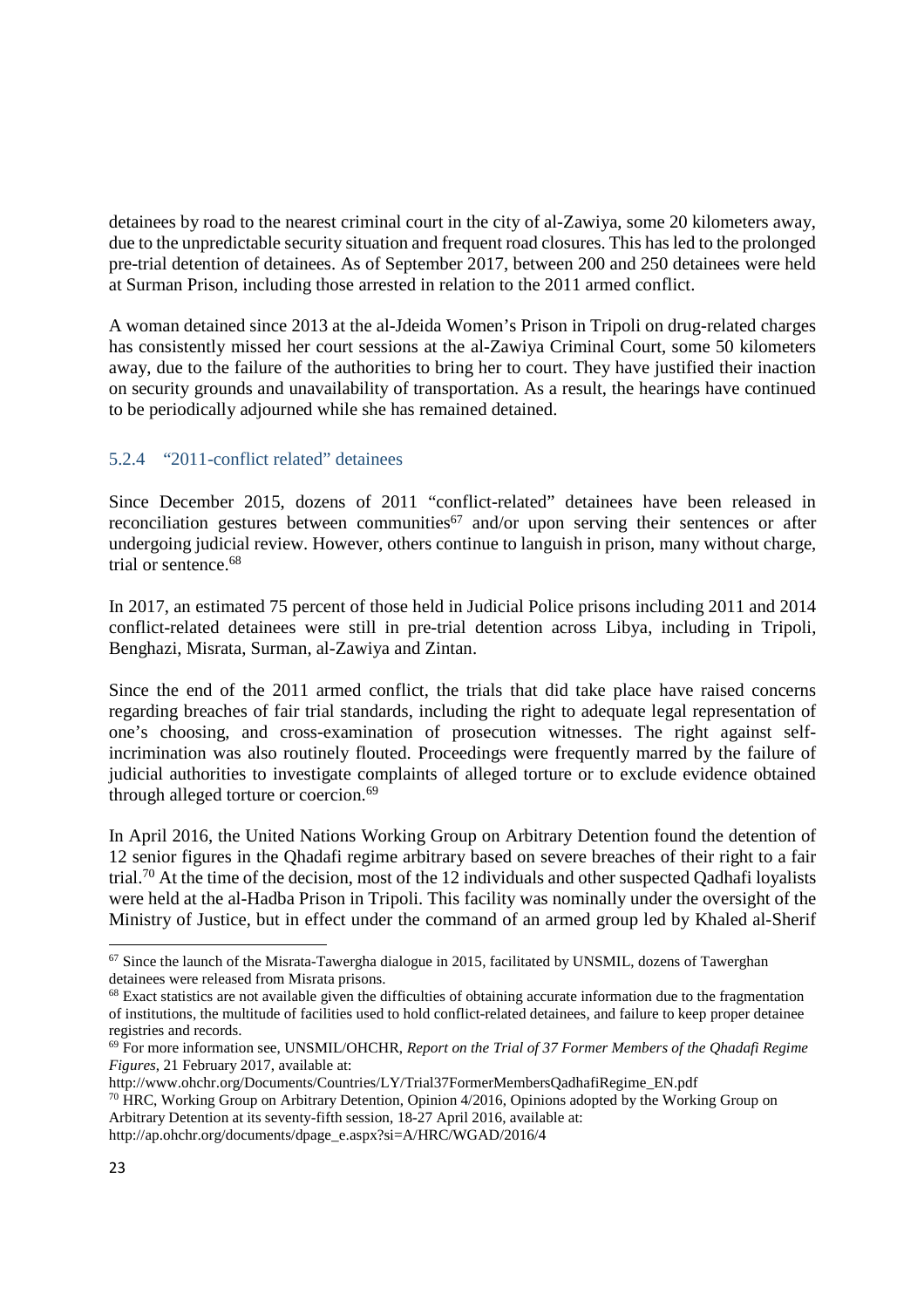until May 2017, when armed groups loyal to the GNA overran the al-Hadba Prison and transferred detainees to unspecified locations.<sup>71</sup> In November 2017, during a visit to the Ain Zara (B) prison, HRD was able to ascertain the detention of 77 individuals accused of involvement in the 1996 Abu Salim Prison killings, previously held in al-Hadba prison.<sup>72</sup> They described being held for three months in a detention facility in the area of Sidi al-Masri of Tripoli under the control of the TRB prior to their transfer to Ain Zara (B). The exact whereabouts and fate of the remaining detainees, including senior figures of the former regime, remains unclear. Some family members were permitted visits, but were instructed not to reveal the place of detention on "security grounds."<sup>73</sup> On 5 December 2017, in a meeting with HRD, the head of investigations in the Office of the Prosecutor General noted that the remaining detainees were held at a facility near Mahari Hotel in Tripoli, allegedly under the control of the Judicial Police. He did not disclose the exact name or location of the facility.

 $71$  At the time of HRD's last visit to al-Hadba Prison, on 17 May 2017, officials reported that 161 detainees were held there, including 77 in relation to the 1996 Abu Salim Prison killings.

<sup>&</sup>lt;sup>72</sup> In one of the most shocking atrocities committed during the 40-year-rule of Mu'ammar al-Qadhafi, over 1,200 prisoners were believed to have been extra-judicially executed by security forces in June 1996 following a prison riot. For years, the Qhadafi government denied the incident and refused to provide any information to victims' nextof-kin. Families of victims of the Abu Salim Prison killings were at the forefront of protests against the Qhadafi regime in February 2011.

 $73$  UNSMIL's written request to Prime Minister Fayez al-Sarraj in June 2017 calling for the transfer of all detainees previously held at the al-Hadba Prison to a place of detention under the control of the Ministry of Justice and seeking access for its monitors to visit detainees went unanswered.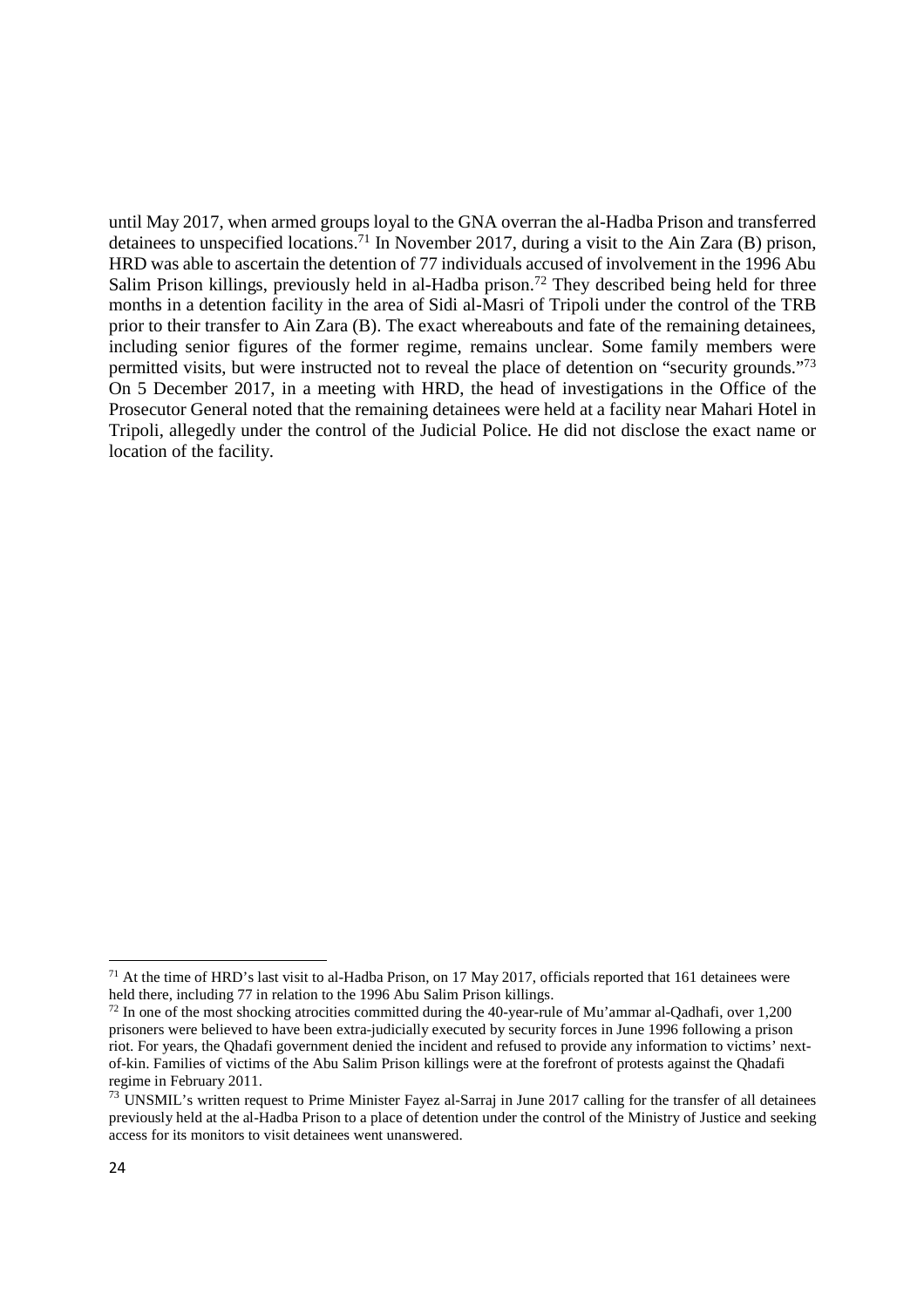#### **Box: Released 2011 conflict-related detainees – absence of reparations**

**"***It is like these years of suffering never happened"*

An internally displaced Tawerghan man spent six years in detention without charge or trial in various facilities in Misrata, including the Security Committee facility, the Wehda school<sup>74</sup> and the al-Jawiya Prison. Upon his release in December 2016, he told HRD: "*I feel like my life has been wasted. I was 17 when I was first captured, a school student. Now, I am 23 with no education, degree and no future. Throughout my years in prison, I was questioned by dozens of people [militia men] … Only once, in 2013, I was seen by a prosecutor. I waited another three years before appearing in front of another prosecutor. Once he saw my case-file, he immediately signed my release order. I did not receive any piece of paper showing that I was detained unfairly for all these years. It is like these years of suffering never happened.*"

Like hundreds of other Tawerghan men and boys, this man was rounded-up from Tripoli in August 2011 by Misrata-based armed groups, and brought to Misrata on allegations of supporting the former regime.<sup>75</sup>

Another former Tawerghan detainee reported seeing a prosecutor once, shortly prior to his release from the Tomina prison in Misrata, in April 2017, after nearly five years in custody at numerous facilities in Benghazi and Misrata. He was reportedly tortured while in the custody of the Misrata Security Committee, the Military Intelligence in Misrata, and the Tomina prison. Following his release, he was unable to obtain any document certifying his detention and release without charge. These two cases are not unique. Moreover, no released detainees interviewed by HRD were provided with documentation confirming their detention or indicating the grounds for release. The absence of such documentation exposes people to double jeopardy or re-arrest and detention by other armed groups on similar grounds. It also creates difficulties in justifying their prolonged absence to employers or educational facilities, and undermines their right to seek redress and reparations for prolonged unlawful detention and other harm suffered.

 $74$  The Wehda school was used as a detention facility for 2011 "conflict-related" detainees prior to their transfer to al-Jawiya prison, inaugurated in August 2013, in an old Ministry of Defence base.

<sup>&</sup>lt;sup>75</sup> Misrata-based armed groups accused the Tawergha community of supporting Qadhafi forces during the 2011 armed conflict, and used the Tawergha area to launch indiscriminate attacks against the then besieged city of Misrata and committing war crimes against its fighters and civilians, including enforced disappearances, torture and rape. After Misrata-based armed groups captured the area of Tawergha in August 2011 and the entire population fled fearing revenge attacks, militiamen from Misrata pursued Tawerghan men across the country, seizing hundreds and bringing them back to detention in Misrata.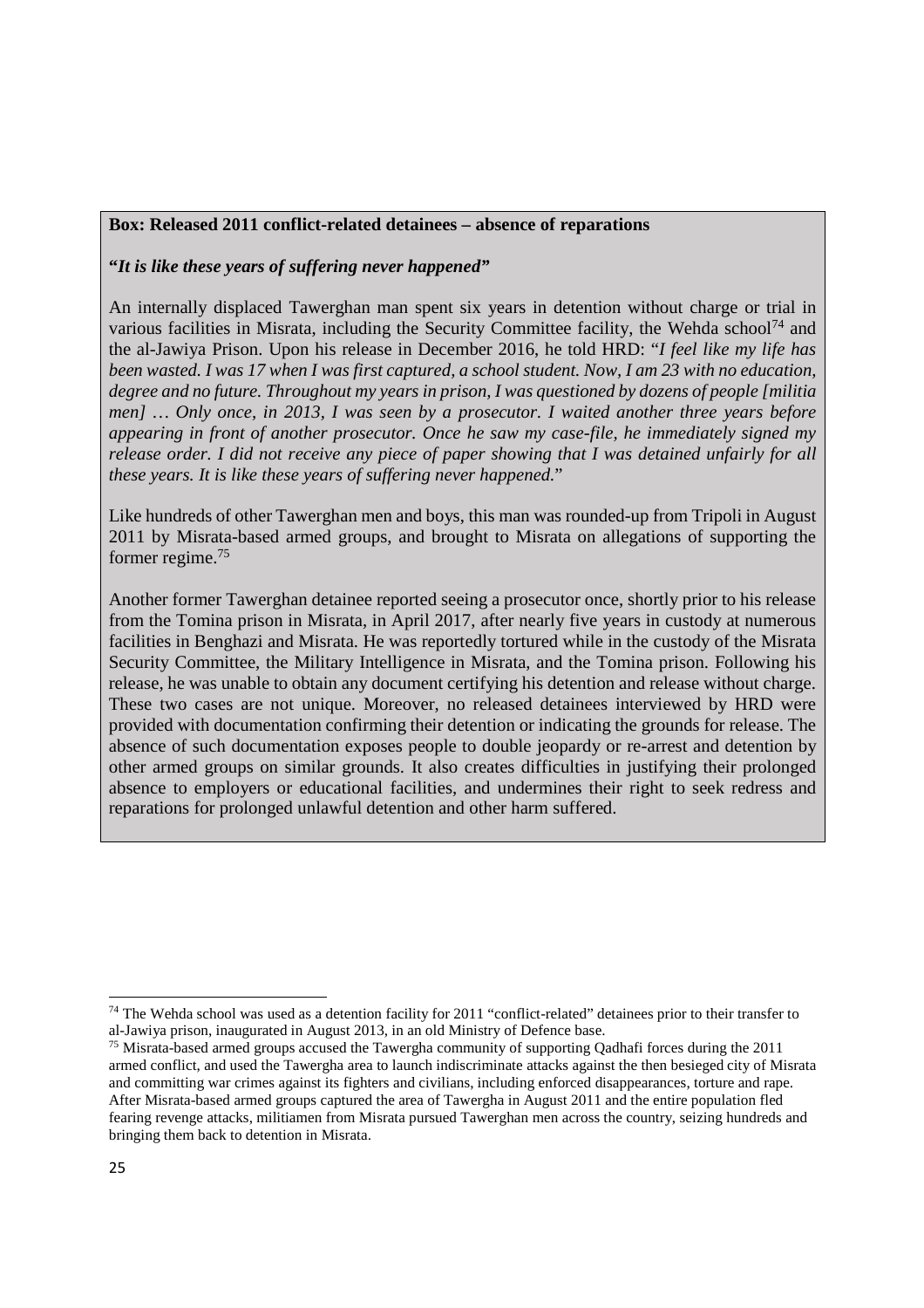#### 6. Televised confessions and the presumption of innocence

In addition to severe delays in referring detainees to judicial authorities and other breaches of fair trial standards, the presumption of innocence for detainees held in several facilities across Libya has been undermined through public broadcast of "confessions".<sup>76</sup>

The SDF periodically posts videos of detainees' "confessions" on its social media pages. Such videos are then frequently picked up and aired on Libyan TV Channels. The practice not only undermines detainees' right to a fair trial and raises concerns regarding their alleged torture during interrogations that results in detainees making coerced confessions, but also endangers their relatives, exposing them to the risk of revenge attacks and reprisals. For instance, in May 2016, a video broadcast by several Libyan TV Channels, including al-Rasmiya TV, depicted the interrogations of three brothers held in Mitiga. In the video<sup>77</sup>, they "confessed" to planning and organizing an attack on 7 January 2016 on a coastguard training centre in Zliten.<sup>78</sup> Shortly after the broadcast, family members of the victims of the attack threatened detainees' relatives. A relative's home was set on fire, while others fled in terror of further attacks.

On 18 February 2017, the Libyan TV Channel al-Hadath broadcast a video of the interrogation of 18-year-old Jassem Misbah, a suspected BRSC fighter. In the video,<sup>79</sup> seen by HRD staff, Misbah acknowledged participating in a number of armed confrontations against the LNA in Benghazi and was compelled to name alleged BRSC supporters in the cities of Misrata and Benghazi. He also confirmed his apprehension by the Department of Combating Terrorism in the area of al-Teriya together with three other men. According to Mr. Misbah's relatives, the recording of his interrogation was broadcast three times a day for three consecutive days on the al-Hadath TV channel, allegedly resulting in intimidation and threats against the family in their neighbourhood and at work.

HRD documented the case of seven men forced to make "confessions" on camera, broadcast on the TV Channel Libya Awalan or posted on Facebook between February 2015 and February 2016. The Department of Combatting Terrorism armed group in Benghazi (then under the command of Faraj Ga'im, who was appointed Deputy Interior Minister by the GNA in August 2017) apprehended the men separately in 2014 and 2015.<sup>80</sup> In the videos, they purportedly "confessed" to committing various crimes, including murder and indiscriminate attacks in Benghazi. Following the airing of the videos, a number of detainees' relatives fled their homes in Benghazi, fearing revenge attacks. Several family homes were set ablaze. In April 2017, the United Nations Working

<sup>&</sup>lt;sup>76</sup> See Working Group on Arbitrary Detention, Opinions adopted by the Working Group on Arbitrary Detention in its seventy-eighth session, 19-28 April 2017, paragraph 44, available at :

http://www.ohchr.org/Documents/Issues/Detention/Opinions/Session78/A\_HRC\_WGAD\_2017\_6.pdf <sup>77</sup> Part of the video is available on YouTube at: https://www.youtube.com/watch?v=AFtYfGjBU54

<sup>78</sup> See UNSMIL, "Martin Kobler Strongly Condemns Terrorist Attack in the Libyan City of Zliten", 7 January 2016, available at https://unsmil.unmissions.org/martin-kobler-strongly-condemns-terrorist-attack-libyan-city-zliten <sup>79</sup> Part of the video is available at the Alkdwah Facebook page:

https://www.facebook.com/alkdwah/videos/703183983183574/

<sup>&</sup>lt;sup>80</sup> Faraj Ga'im joined Operation Dignity in 2014, fighting alongside LNA forces and allies. Nonetheless, tensions with the General Commander of the LNA emerged over territorial control and leadership positions.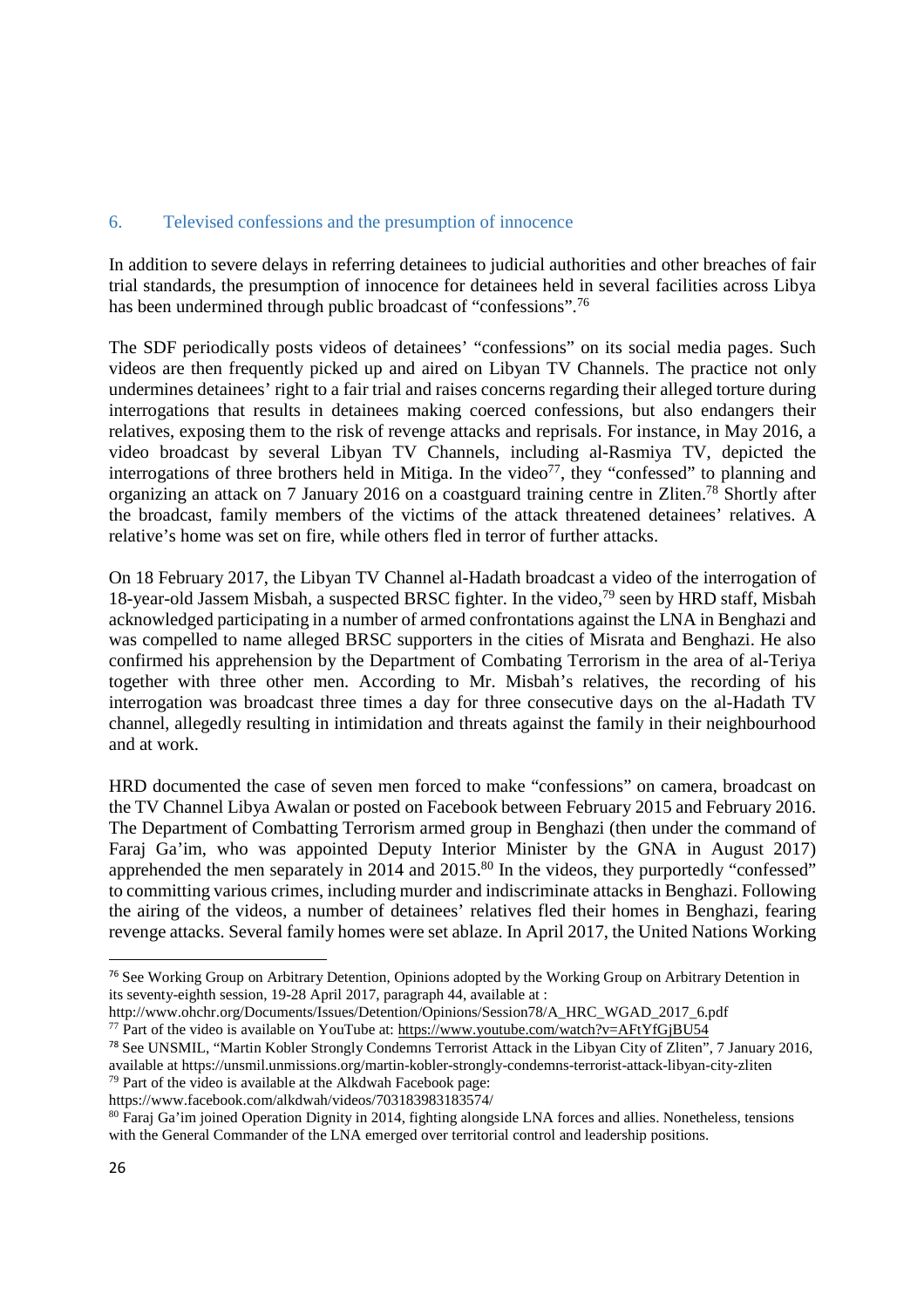Group on Arbitrary Detention found that the seven men were held arbitrarily, given the lack of legal basis for their detention and breaches of their fair trial rights, including the right to challenge the legality of their detention before a judge, to access a lawyer, to be informed of the charges against them, and to be given the presumption of innocence.<sup>81</sup> At the time of writing, the seven men remain detained at the al-Kuweifiya Prison without charge or trial. Two of them were children at the time of their arrest.

The Department of Combatting Organized Crime-Central Branch in Misrata, nominally under the oversight of the Ministry of Interior, also periodically posts video "confessions" on its Facebook page. For instance, on 19 August 2017, it posted two videos of IDPs from Benghazi, captured in Misrata, allegedly "confessing" to belonging to and carrying-out operations for the so-called IS.<sup>82</sup>

## 7. Incommunicado detention and enforced disappearance

Armed groups including those affiliated to the State and other detaining authorities routinely deny detainees any contact with the outside world in the initial period of their detention and sometimes refuse to confirm to family members the whereabouts of their loved ones. Detainees can be held incommunicado for prolonged periods of time, up to two years in some cases documented by HRD, under conditions amounting to enforced disappearances.

Distraught families search for their detained family members, travel to known detention facilities, plead for the help of acquaintances with connections to armed groups, security or intelligence bodies, and exchange information with other families of detainees or missing persons. Few seek remedy at police stations or prosecution offices, fearing reprisals and, in some cases, doubting the effectiveness of these institutions in dealing with powerful armed groups. Some relatives are further deterred by armed groups guarding prosecution and court complexes. When families procure information, it is usually through former detainees or detention staff unofficially sharing information.<sup>83</sup> In rare cases, detainees are permitted to make telephone calls, including upon transfer to official prisons, after spending months in unofficial detention facilities.

While long-term detainees, including those held in relation to the 2011 armed conflict, are usually permitted regular family visits, detaining authorities frequently deny these rights to newcomers for long periods, at times under the pretext of "ongoing investigations".

When detained incommunicado, individuals are most vulnerable to egregious human rights violations including torture and summary executions.

http://www.ohchr.org/Documents/Issues/Detention/Opinions/Session78/A\_HRC\_WGAD\_2017\_6.pdf <sup>82</sup> See the Department's Facebook Page https://www.facebook.com/-مصراتة-الجريمة-مكافحة-إدارة

<sup>&</sup>lt;sup>81</sup> See Working Group on Arbitrary Detention, Opinions adopted by the Working Group on Arbitrary Detention in its seventy-eighth session, 19-28 April 2017, available at :

<sup>1909427129282643/?</sup>hc\_ref=ARSdWAl7ArVI2WqV1ru3NJPL6LnIb4MEPNbf3Wm4Ni\_VufPbZs\_n7ijgcBaiG814 UW8&fref=nf

<sup>83</sup> Many desperate relatives rely on extended social and tribal networks and personal connections to receive information, including though employees at detention facilities.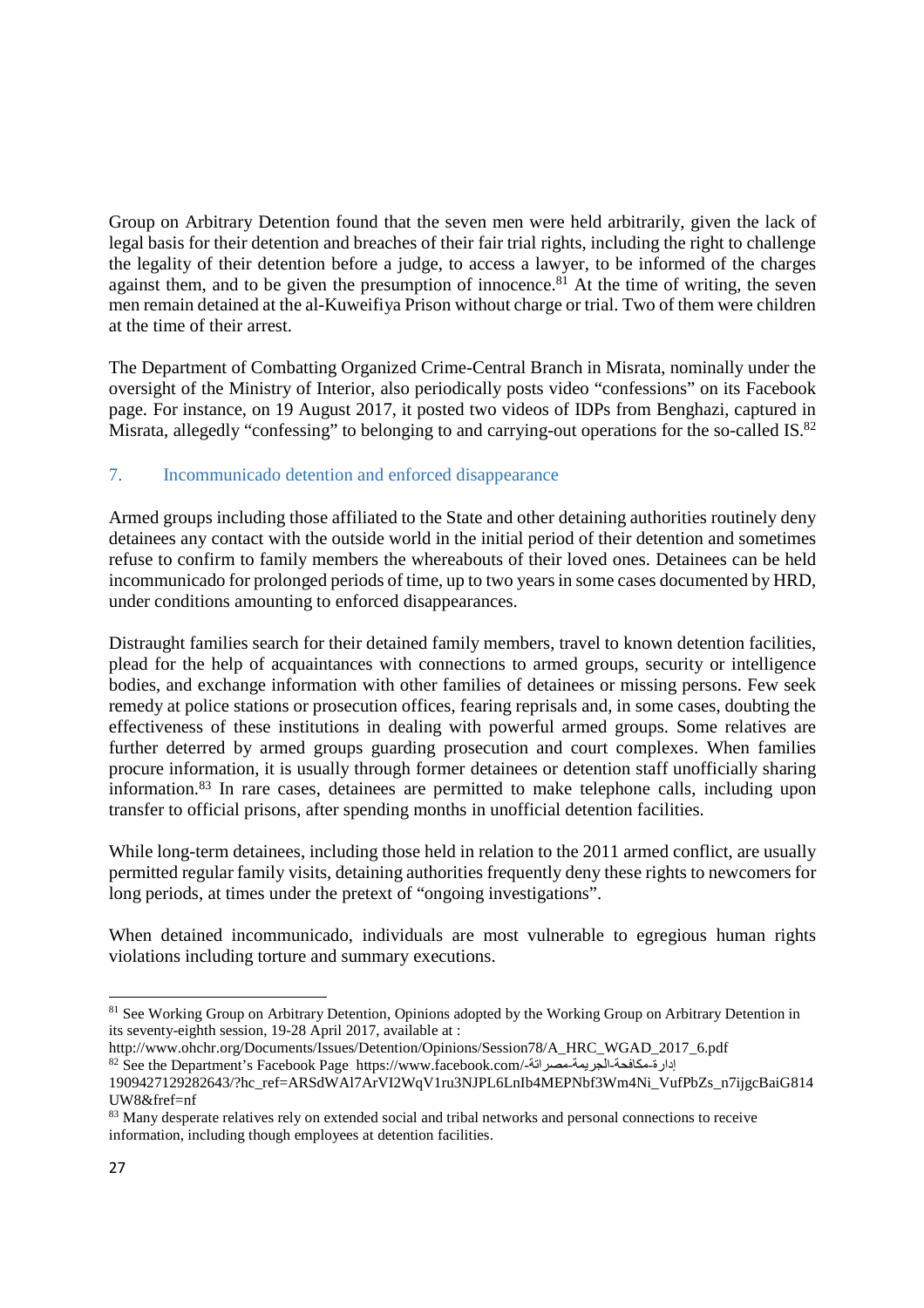A relative of a man held at the Mitiga detention centre since February 2015 told HRD staff: "*I first saw him nine months after his arrest. He told me that they held him in solitary confinement and threatened him at gunpoint. I barely recognized him. He had a long beard and long hair. He was emaciated. He lifted his clothes and showed me his wounds; some of his skin was scrapped off… He also said he was sleeping directly on the floor of the cell. It seems like he got into trouble for complaining, because during the following visit he refused to show his body and claimed to be doing very, very well, even though he looked frail and weak.*"

In another case, since 18 February 2017, family members have not been able to communicate with businessman Hosny Ashor al-Mesmary, in Benghazi. Allegedly, he was apprehended by members of an armed group affiliated to the LNA. Officials at the al-Kuweifiya Prison confirmed al-Mesmary's detention in the GIA wing of the prison, but denied him family visits. Requests to the military prosecution and Abdel Razek al-Nazouri, the Military Governor for Derna-Ben Jawad and LNA's Chief-of- Staff, to allow visits and clarify the grounds for al-Mesmary's detention have not yielded results.

In another case in eastern Libya, in June 2017, a man in his twenties was held incommunicado in solitary confinement for over 20 days at the Gernada Prison, apparently due to his father's activism and criticism of the LNA. According to relatives, guards at the facility threatened an elderly family member at gunpoint, warning him to no longer enquire about the missing man's whereabouts or risk being shot.

Some of those taken by armed groups remain forcibly disappeared. This is the case of Tripolibased activist, Jaber Zain, whose whereabouts and fate remain unknown since his abduction on 26 September 2016, near a café in Tripoli, after attending a seminar on women's rights. Witnesses indicated that members of the Second Support Brigade nominally under the Ministry of Interior took him, but the armed group denied holding him. 84

## 8. Torture

Testimonies, forensic and medical reports as well as photographs gathered by HRD indicate the systematic nature of torture and ill-treatment in detention facilities across Libya. The overwhelming majority of former detainees interviewed by HRD staff said that they were either directly subjected to torture or ill-treatment, or witnessed others being allegedly subjected to it.

Security or "conflict-related" detainees are most vulnerable to torture, particularly in the initial period of their detention, and during interrogations. They usually appear to be tortured with the aim of extracting "confessions" or other information, to punish them for alleged offences and to degrade or humiliate them. In some cases, former detainees reported being transferred from their regular place of detention to other facilities for interrogations and to be allegedly tortured.

<sup>&</sup>lt;sup>84</sup> On 30 December 2016, the Working Group on Enforced and Involuntary Disappearance transmitted Jaber Zain's case to the Government of Libya, under its urgent action procedure.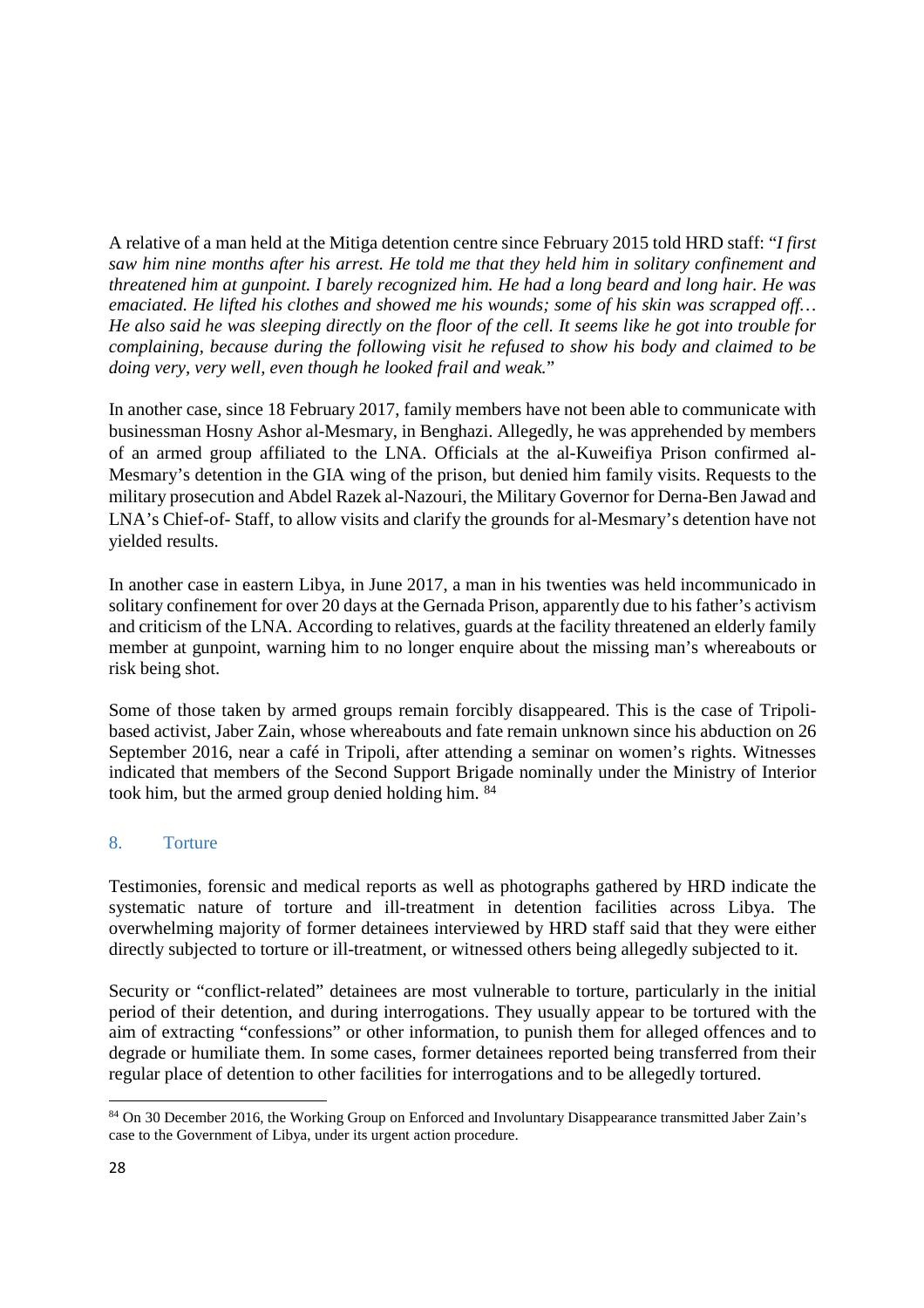Most commonly documented torture methods include beatings on the head and the body with various objects, including metal bars, water-pipes and rifle butts; whipping on the soles of the feet (method known as falaqa); kicking and punching; suspension in stress positions for prolonged periods of time; electrocution; burning with cigarettes or hot rods; and the pulling of beards.

In January 2016, an IDP from eastern Libya released from Mitiga detention centre, without any legal process, recounted his ordeal to HRD: "*I was held in the 'security wing' (al qate' al-amni). Even though I suffer from a disability [details withheld], I was suspended from the ceiling by metal chains and beaten until I lost consciousness. Every night I would hear screams of others being tortured… I developed an eye infection in prison, but was denied medical treatment to make me suffer more. Until now, I cannot see properly*." His testimony is consistent with other detainees' accounts, including those detainees released in 2017. Between May 2015 and May 2017, a foreign national who was held without charge or trial in Mitiga, told HRD that he was beaten with shovels and suspended in a position called "roasted chicken" from a metal hook attached to a ceiling in a room, known by the detainees as the "butchery". He said that afterwards, he was unable to walk, did not receive any medical treatment, and was assisted by other detainees to eat and use sanitation facilities. He showed United Nations staff scars consistent with his testimony.

In another case documented in Tripoli, a man in his thirties described the torture he endured at an unofficial place of detention in Nasser Forest. In October 2016, he was taken by the Martyr Youssef al-Bouni armed group and handed over to the Presidential Security (al-Amn al-Riasi) armed group, affiliated to the defunct General National Congress.<sup>85</sup> During his six months in captivity without charge or trial, he was beaten with hoses and metal bars; punched and kicked. On several occasions, he was blindfolded and had his hands and feet tied before being suspended upside down by his lower limbs from the ceiling and electrocuted. Reportedly, his captors were seeking information about a rival armed group. Being denied sufficient food and water, he lost some 70 kilogrammes in body mass while in custody. Since his release, he struggles to walk unassisted and suffers from damage to his sight and hearing.

Another man from western Libya, taken from a street in Tripoli in June 2016, described his treatment by armed men he later identified as belonging to the Ministry of Interior: "*I was forced into a small dark room, and not given any food or water for the first 24 hours. The next day, I was just given some milk. The room was completely bare, and there was no toilet. I had to urinate in an empty bottle… In the three months I was held there, I was taken out blindfolded for beatings with PPR (term commonly used in Libya for a type of water pipe)*." HRD examined a medical report indicating the visibility of scars on the man's back. Although he filed a complaint to the Office of the Prosecutor General (seen by HRD), no investigations into his case have been carried out to HRD's knowledge.

A former detainee, who had been held at an unofficial detention facility in eastern Libya before being transferred to the al-Kuweifiya Prison in early 2017, described inhuman detention conditions

<sup>&</sup>lt;sup>85</sup> Libya's first post-2011 elected parliament. Its term ended following the elections for the House of Representatives in June 2014.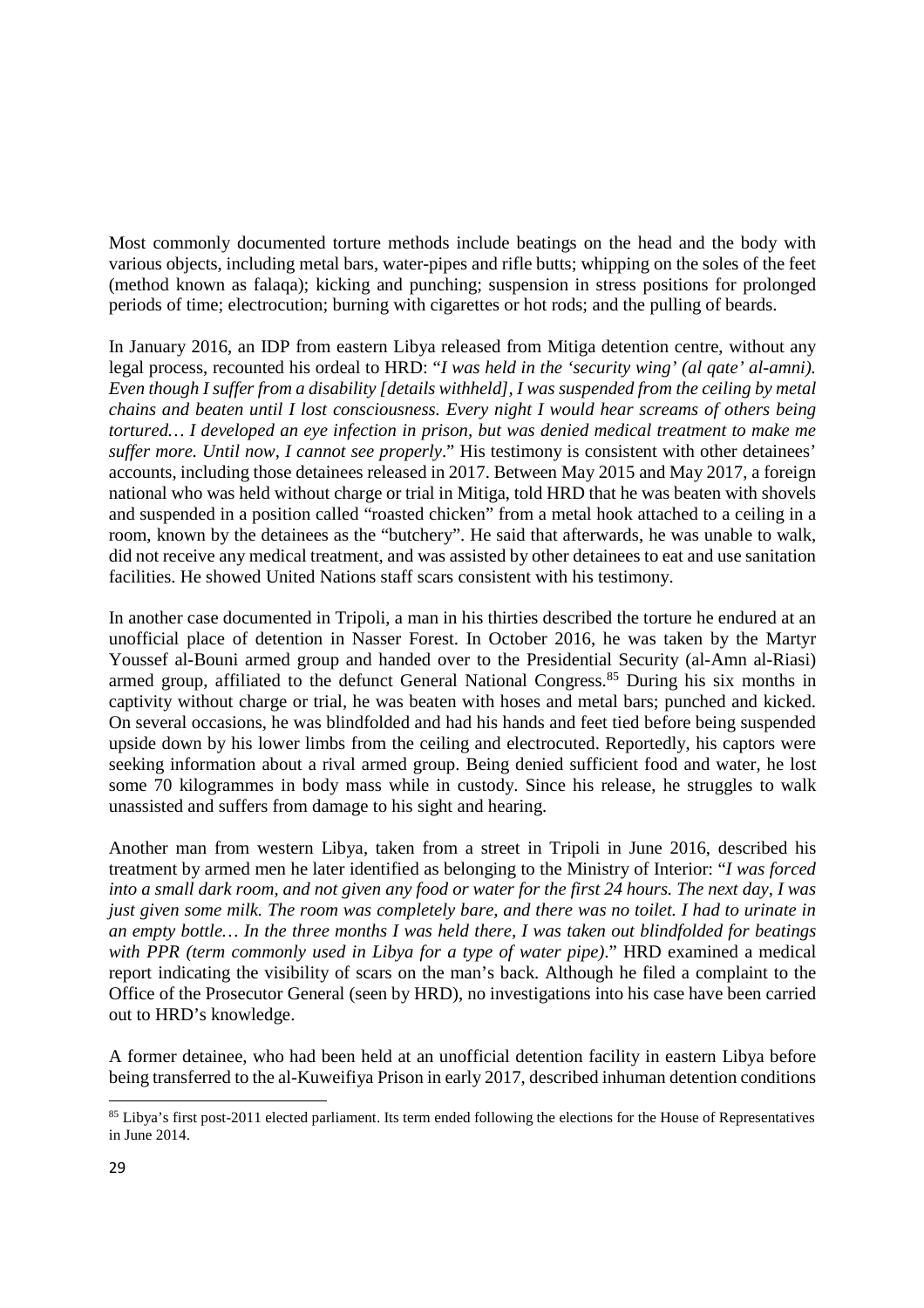and torture: "*I was held in what seemed to be an old defence factory, used as military barracks by the LNA... I was put in a cell, which had blood stained walls and human hair smeared on the ground. We were about 27 people detained in a 3x3 metre cell. We were given one large bottle [of water] to drink and then we had to use the same bottle to urinate. Some people were beaten with PPR (water pipes). There was a young boy, about 14 years old, who was crying for his mother. He was taken because his uncle is a fighter. I saw him being hit in front of me*."

In December 2016, an activist from Derna, who was taken from the street by armed men affiliated to the DMSC, alleged he was tortured. He recounted being dragged out of his car, blindfolded, and driven to a detention facility in western Derna. There, he was severely beaten with a plastic hose on the soles of his feet and hit with the backs of rifles and metal bars. He was also denied food or water for two days. He was freed after signing a statement without reading it. He believes his detention was linked to his political opinions and criticism of the DMSC.

Torture is also reported in southern Libya. Information gathered by HRD indicates that a man held at the Deterrence Force/116 Battalion since September 2016 had "confessed" to "terrorism related" activities under torture including beatings and electric shocks.

2011 "conflict-related" detainees released since December 2015 have also recounted torture and ill-treatment during their prolonged detention. A 49-year-old Government employee arrested in August 2011 and released in November 2016, without charge or trial, recounted being subjected to torture at the Tomina prison in Misrata. He alleged that prison guards raped him, flogged him until he lost consciousness, hung him upside down for hours and burnt him with a hot iron including on his back and genitals. He described being forced to strip naked and engage in sexual acts with a canine. For two years, he was held in solitary confinement in a cell so small that he was not able to stretch out his legs. Throughout his detention, he reported witnessing 10 detainees' deaths in custody because of alleged torture, a summary execution, lack of food and water, and denial of medical assistance.<sup>86</sup> When HRD met him several months after his release, he could not walk unassisted, stuttered, and had a severe hand tremor. Detainees held with him corroborated his account.

Most victims of torture carry physical and psychological scars from their ordeals, but have little or no access to specialized assistance, including mental health treatment, physiotherapy and psychosocial support, let alone judicial redress.

## 8.1 Detention conditions

While detention conditions vary across detention facilities, in most cases, they fall far short of the international minimum standards for the treatment of prisoners. In some facilities, abysmal detention conditions in themselves amount to torture and other ill-treatment. Most complaints

<sup>&</sup>lt;sup>86</sup> According to accounts, the conditions and treatment at the Tomina Prison have improved since the death, in 2015, of Issa Issa, the Director of the prison and commander of a local armed group.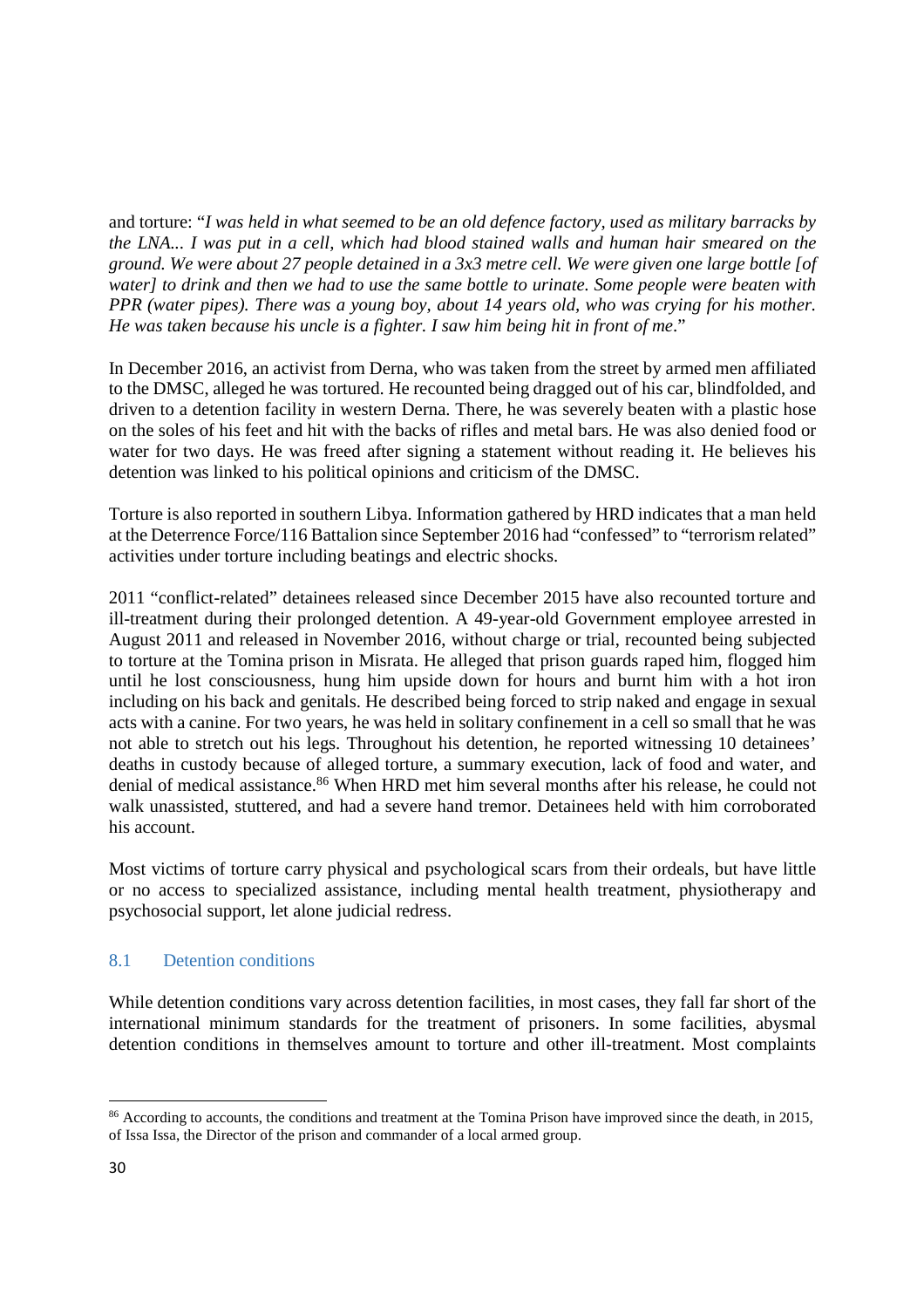regarding conditions were reported by detainees held in facilities nominally under the Ministry of Interior or directly by armed groups.

For instance, at the Mitiga detention facility, detainees were crammed into small overcrowded cells lacking light and ventilation, adequate washing and sanitation facilities. None of the detainees had beds at the time of HRD's visit in May 2016, and some were not provided mattresses or blankets. Detainees reported having to sleep in shifts given the lack of space. Some detainees, particularly those accused of "terrorism" related offences, were held in solitary confinement cells for prolonged periods of time and denied access to basic necessities.

Solitary confinement is also used at the al-Kuweifiya Prison. Detainees described being held in small cells, where they could not stretch out their legs. One detainee recalled how mice and insects emerged from a hole in the ground that was used as a toilet. He described experiencing breathing difficulties given the lack of ventilation and the strong stench. He was given a small bottle of water daily, to use for drinking and washing. Testimonies indicate that in the GIA wing of the prison, up to 20-30 detainees are detained in each cell, with insufficient room to move or lie down. Access to the outdoors is also severely restricted, as are family visits, a lifeline to detainees' needing food, personal hygiene products and medicine.

Detainees across Libya also complained about the poor nutritional value of the food provided and insufficient drinking water. Some detainees were denied outdoor recreation or exercise time and had not had access to direct sunlight for the duration of their detention. As a result, they developed severe muscle and joint pain, and other preventable conditions.

Detention conditions aggravate pre-existing and chronic medical conditions and lead to the spread of skin and eye infections and gastro-intestinal ailments. Most regular prisons have small clinics with medical staff, but former detainees and relatives of detainees repeatedly reported that they had limited access to, and poor quality medical care. In some cases, poor detention conditions, coupled with medical neglect, has led to deaths in custody, including from otherwise treatable conditions.

For instance, at least one 2011 "conflict-related" detainee reportedly died from medical neglect and lack of sufficient food and medicine in late 2016 while in custody of the BRSC since October 2014. He was among the tens of detainees taken by the BRSC and allies from the Abuhdima Military Prison in Benghazi in October 2014 and transferred to different locations then under BRSC control in Benghazi, such as homes and abandoned buildings in Qawarsha and Ganfouda. Against the backdrop of protracted armed conflict in Benghazi, these detainees were largely cut off from the outside world until they fled and handed themselves over to the LNA between December 2016 and March 2017.

Of particular concern is the detention of children together with the adult population, in similar squalid conditions. According to information received, three boys, aged about 14, who had been captured in the context of military operations against the so-called IS in Sirte, are held in al-Jawiya prison in a separate cell located in the adult male wing of the prison. Another seven boys, aged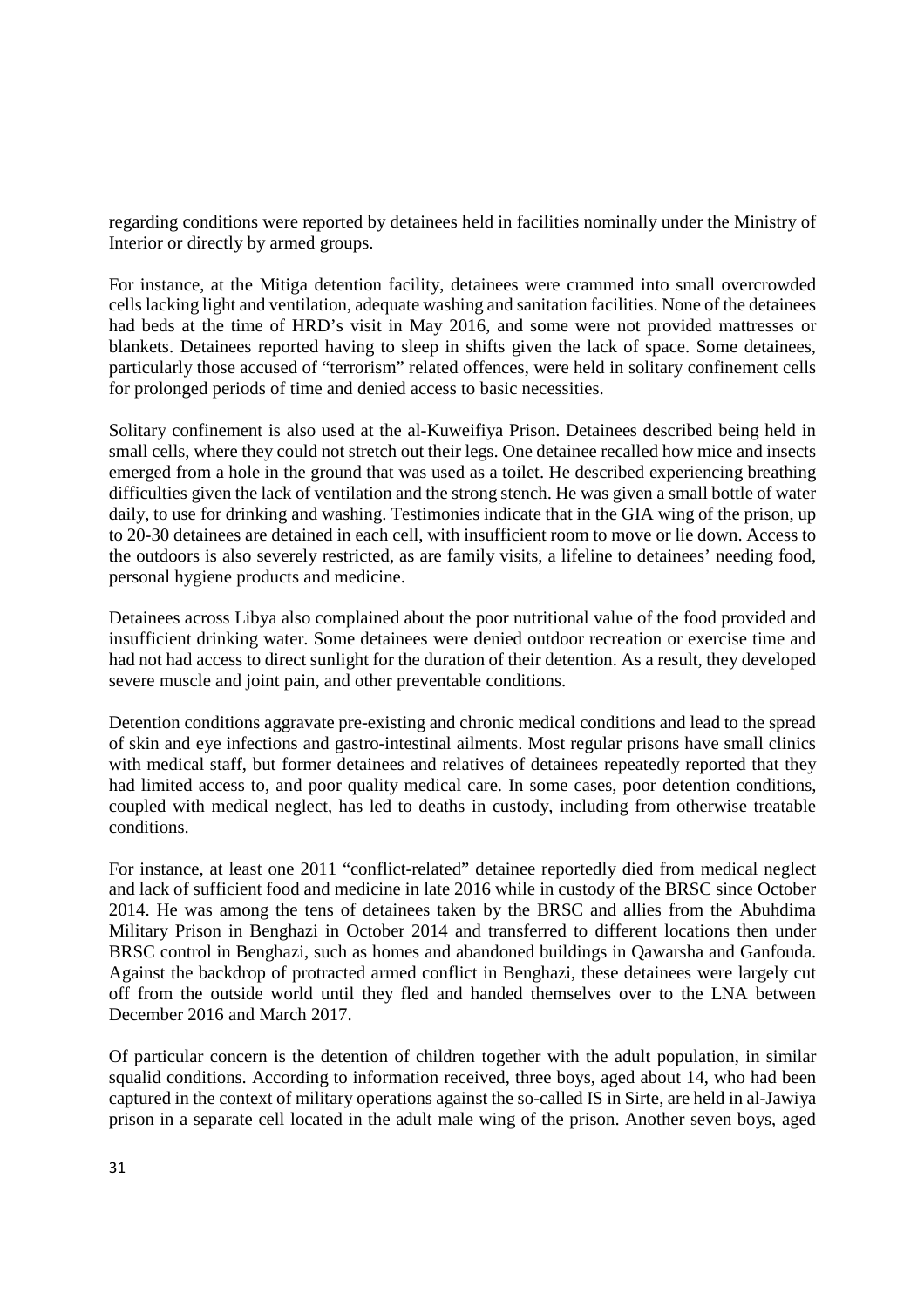around 10-11, are also held in a separate cell in a different bloc. Some were denied regular contact with their mothers held in the women' wing of the prison.

In al-Kuweifiya prison, children are held with adults, reportedly due to lack of space to separate them.

## 9. Deaths in custody

Since December 2015, HRD has consistently received allegations of deaths in custody due to alleged torture or summary executions across Libya. In October 2013, UNSMIL and OHCHR published a joint report, *Torture and Deaths in Custody*, highlighting deaths in detention centres under the nominal authority of the State, but effectively under armed groups' control. In response, the then Minister of Justice, Salah al-Marghani, made a commitment to investigate the allegations and bring those allegedly responsible to justice.<sup>87</sup> However, OHCHR/UNSMIL is not aware of any member of armed groups brought to trial for committing or ordering torture, including when it resulted in fatalities. This climate of impunity has allowed such violations and abuses to continue unabated.

## 9.1 Western Libya

In the course of 2017, at least 37 bodies bearing signs of torture were brought to Tripoli hospitals. They included the body of a man in his fifties who, in June 2017, had reportedly been summoned for questioning by an armed group under the oversight of the Ministry of Interior. Four days later, his relatives were informed of his death. A forensic report examined by HRD indicated that the victim was "subjected to beatings and torture prior to his death."

Other armed groups, particularly those nominally under the Ministry of Interior, have been implicated in the unlawful killings of detainees. Access and well-founded fears by witnesses, victims' relatives and medical professionals have impeded HRD's ability to fully verify numerous allegations of custodial deaths in Tripoli, including at the Mitiga detention centre. Nonetheless, HRD was able to document deaths in custody. In one case, in June 2016, a man in his twenties died about three days after his detention by the SDF in Mitiga. Bruises covered his body; he had broken limbs and sustained multiple gunshots wounds. In July 2016, the body of another victim was found in Tripoli, showing signs of severe beating. Strong evidence suggests he was beaten to death while in the custody of the CS/AS armed group, who had reportedly apprehended him two weeks before.

HRD also documented unlawful killings of detainees held in the Ain Zara (B) prison, nominally under the oversight of the Ministry of Justice, but at the time under *de facto* control of the

<sup>87</sup> UNSMIL and OHCHR, *Torture and Deaths in Detention in Libya*, October 2013 available at

http://www.ohchr.org/Documents/Countries/LY/TortureDeathsDetentionLibya.pdf. Between the end of 2011 and the publication of the 2013 report, 16 other cases were recorded by UNSMIL for which significant information was gathered to suggest that torture was the cause of death in custody. The report detailed 11 cases of death in custody in 2013 in detention centres under the nominal authority of the Government.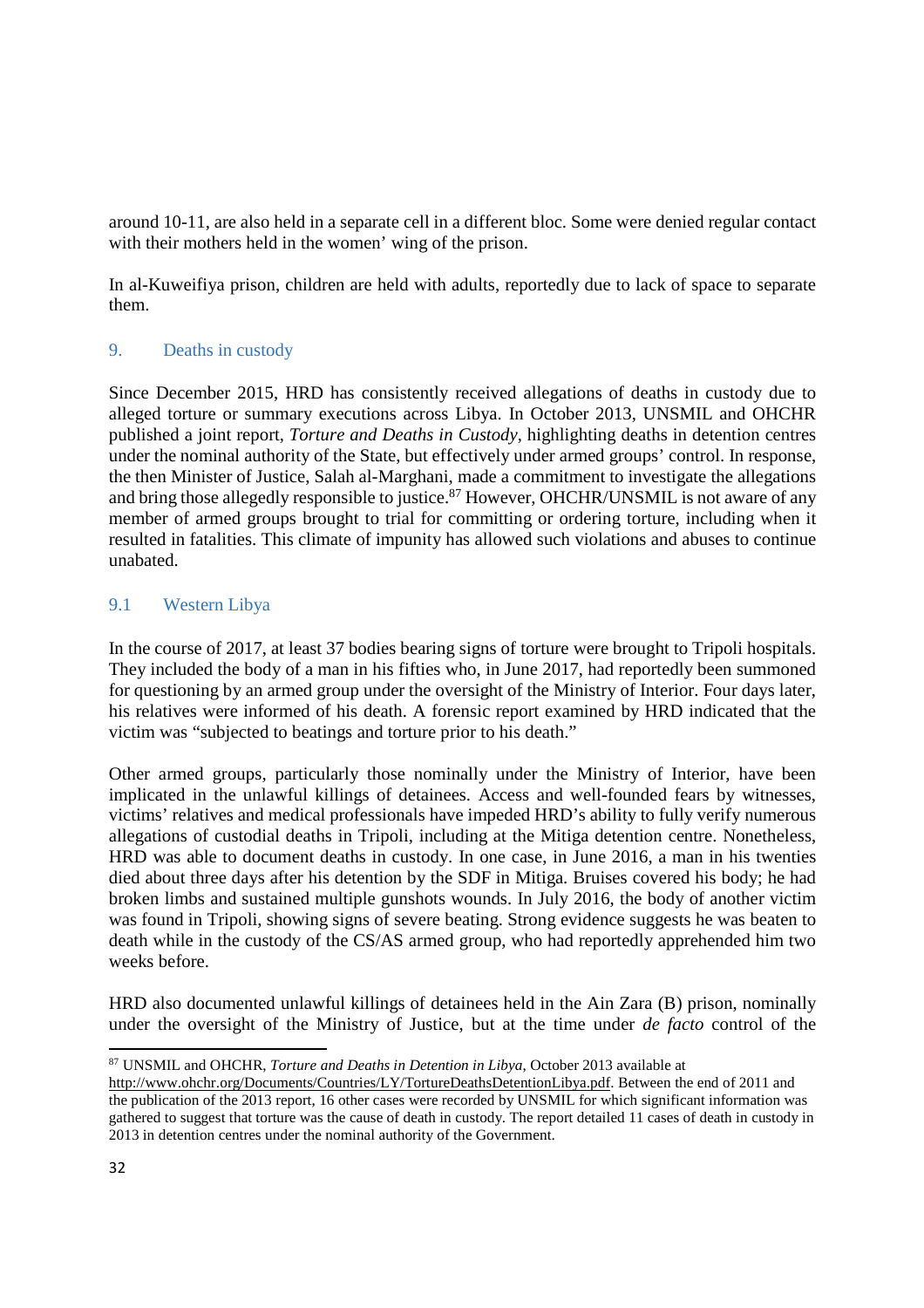"Ruweimy" armed group. On 10 June 2016, the bodies of 12 detainees from the prison were found at three different locations in Tripoli bearing signs of torture and gunshot wounds. A day earlier, the Office of the Prosecutor General in Tripoli had cleared the 12 detainees of murder charges during the 2011 armed-conflict. Claims by the prison administration that the detainees were released on 9 June were disputed by detainees' relatives. According to OHCHR/UNSMIL's knowledge, while the Office of the Prosecutor General opened an investigation into the incident, no arrests or prosecutions have taken place.<sup>88</sup>

Another death in custody in unclear circumstances was documented in Misrata. On 6 November 2017, the body of a commander with the BRSC was brought to a Misrata hospital. On 31 August 2017, he had been seized by the Department of Combatting Organized Crime-Central Branch in Misrata, nominally under the oversight of the Ministry of Interior. He was reportedly transferred to al-Jawiya prison shortly before his death. An initial autopsy report dated 7 November concluded that he died due to a "breathing failure". After relatives challenged its result, the prosecution ordered a second autopsy. The conclusions of the second autopsy have not yet been shared with the victim's family or lawyer.

## 9.2 Eastern Libya

Deaths in custody as a result of alleged torture or summary executions of individuals deprived of their liberty or captured by armed men allied to the LNA, days or months after they were seized, also continued unabated in eastern Libya.

On 26 October 2017, the bodies of 36 men were found in al-Abyar, some 60 kilometres north-east of Benghazi, an area under the control of the LNA. Several victims bore gunshot wounds and signs of torture and had their hands tied. Armed men, in some cases identified by relatives as allied to the LNA, had reportedly taken several men from their homes in Benghazi days or months preceding the recovery of their bodies. At least 25 victims were identified by relatives, several of whom were reportedly threatened by unidentified armed men in person or via telephone calls not to hold public burial ceremonies. On 28 October, the General Commander of the LNA ordered the General Military Prosecutor in the east to investigate the circumstances of the deaths, but no information has been provided on the investigations thus far.<sup>89</sup>

On 7 August 2017, the bodies of six men were found in the area of Shibna, in Benghazi. At least two bodies bore gunshot wounds and torture marks. Both victims had been taken by unidentified armed men, in April and July 2017, respectively, from Benghazi neighbourhoods controlled by the LNA and its allies. One of the victims had returned to Benghazi after three years of displacement in the hope of rebuilding his life. About 10 days following his return, five masked armed men

<sup>&</sup>lt;sup>88</sup> The director of the Ain Zara B Prison was changed in 2017, and, in the course of HRD visits to the facility in November 2017, some detainees reported an improvement in detention conditions. On 1 January 2018, a prisoner has reportedly died as a result of torture following prison guards' attempts to put an end to a hunger strike by detainees protesting detention conditions and delays in the legal process. Other detainees were also reportedly beaten by guards. <sup>89</sup> For more information on the incident, see also HRW, " Libya: Mass Extra Judicial Execution", 29 November 2017, available at :https://www.hrw.org/news/2017/11/29/libya-mass-extra-judicial-execution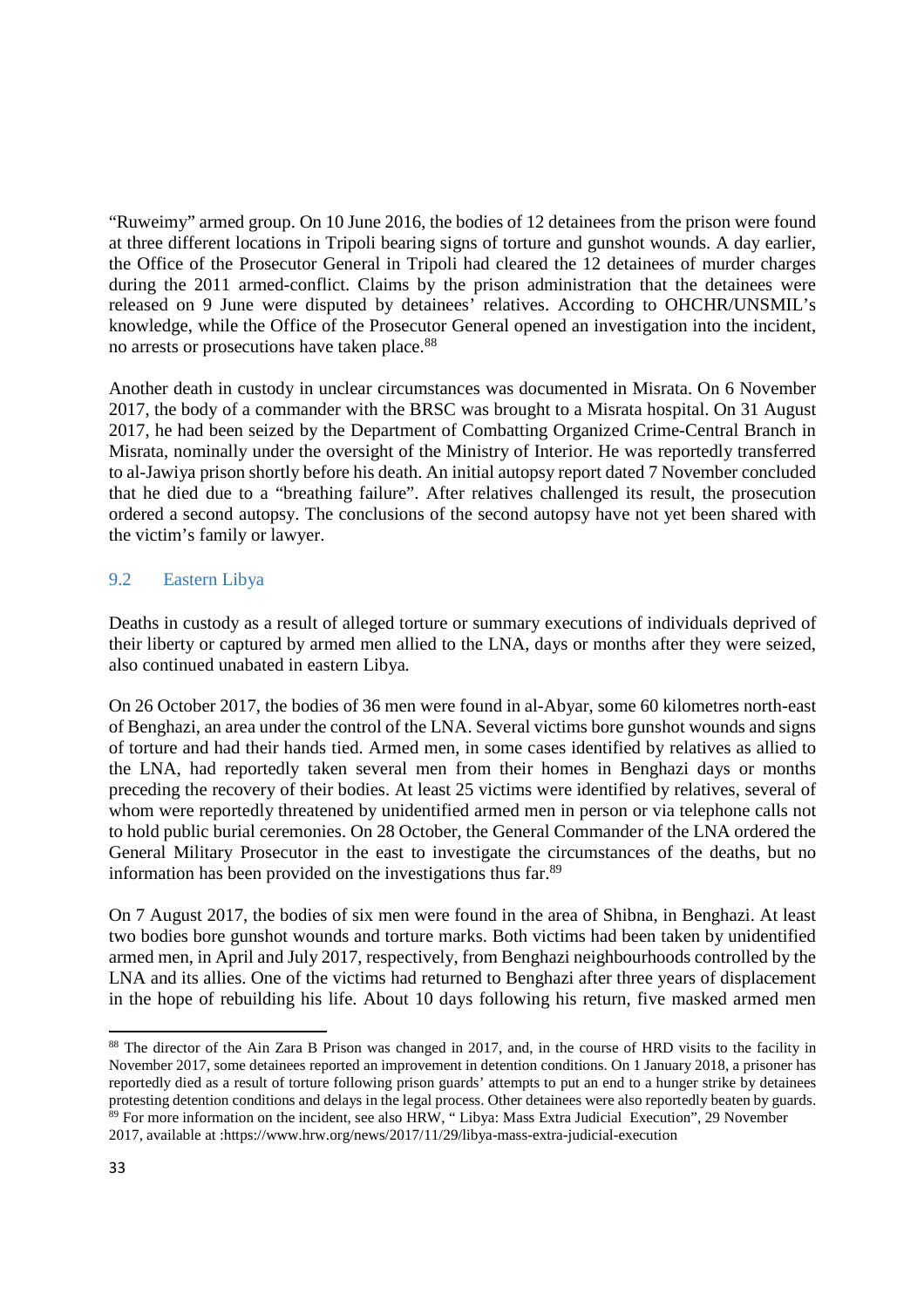forced their way into his home during the night, dragging him away. His family had no information about his whereabouts, until his body was found on 7 August.

During 2017, at least seven videos emerged on social media depicting LNA forces purportedly carrying out alleged summary executions of suspected BRSC fighters and other opponents. In at least five videos, a field commander with the Special Forces in Benghazi, Mahmoud al-Werfalli, was allegedly depicted to be either directly carrying out the executions or giving orders. On 18 July, OHCHR called on the LNA to investigate the allegations, and suspend Mahmoud al-Werfalli from his duties pending the conclusion of investigations. On 15 August, the Pre-Trial Chamber 1 of the International Criminal Court indicted and issued an arrest warrant for Mahmoud al-Werfalli, on one count of a war crime.<sup>90</sup> At the time of writing, reports indicated that Mahmoud al-Werfalli remained at large and has been involved in additional crimes following his arrest warrant.<sup>91</sup>

In the course of 2016, the bodies of victims in what appears to be alleged summary executions and torture were uncovered in Benghazi streets. On 21 July 2016, the bodies of 14 people were found in a rubbish dump in the Al-Leithi neighbourhood, while on 29 October 2016, 10 bodies were found in another rubbish dump in the Shibna neighbourhood. Reports indicated bound limbs, signs of torture and gunshot wounds, many in the head. Unidentified armed groups, apparently aligned to the LNA, had reportedly detained at least five of the victims. Reportedly, the office of the Ministry of Interior of the "Interim Government" opened an investigation into the 2016 killings, but has not made public any of its findings.

On 11 December 2016, the body of a 16 year-old boy bearing multiple gunshots wounds was found in Benghazi. Reportedly, he had been taken some two weeks earlier from the street, and was allegedly held in the al-Kuweifiya prison. According to a forensic report seen by HRD, his death was caused by multiple firearm injuries. The victim had been detained at the former Birsis facility, which was under the oversight of the then Commander of the Department of Combating Terrorism, Faraj Ga'im.

Another death in custody in unclear circumstances was recorded in Derna. On 4 September 2017, a 26-year-old imam and student in Islamic jurisprudence died while in the custody of the DMSC. On 6 September, the DMSC issued a statement acknowledging his detention on suspicion of passing information to the LNA, but denied allegations that he had died because of torture or illtreatment. Information obtained by HRD indicates the victim had been subjected to beatings while in custody.<sup>92</sup>

<sup>90</sup> ICC, Prosecutor vs. Mahmoud Moustafa Busayf al-Werfalli, 15 August 2017, available at https://www.icccpi.int/libya/al-werfalli

<sup>&</sup>lt;sup>91</sup> See ICC, "Statement to the United Nations Security Council on the Situation in Libya, pursuant to UNSCR 1970 (2011)", 8 November 2017, available at: https://www.icc-cpi.int/Pages/item.aspx?name=otp\_lib\_unsc

 $92$  In cases of deaths in custody, the burden of proof is on the State to demonstrate that the death was not caused by actions or omissions of their agents. Absent such proof, the responsibility of the death rests with the authorities.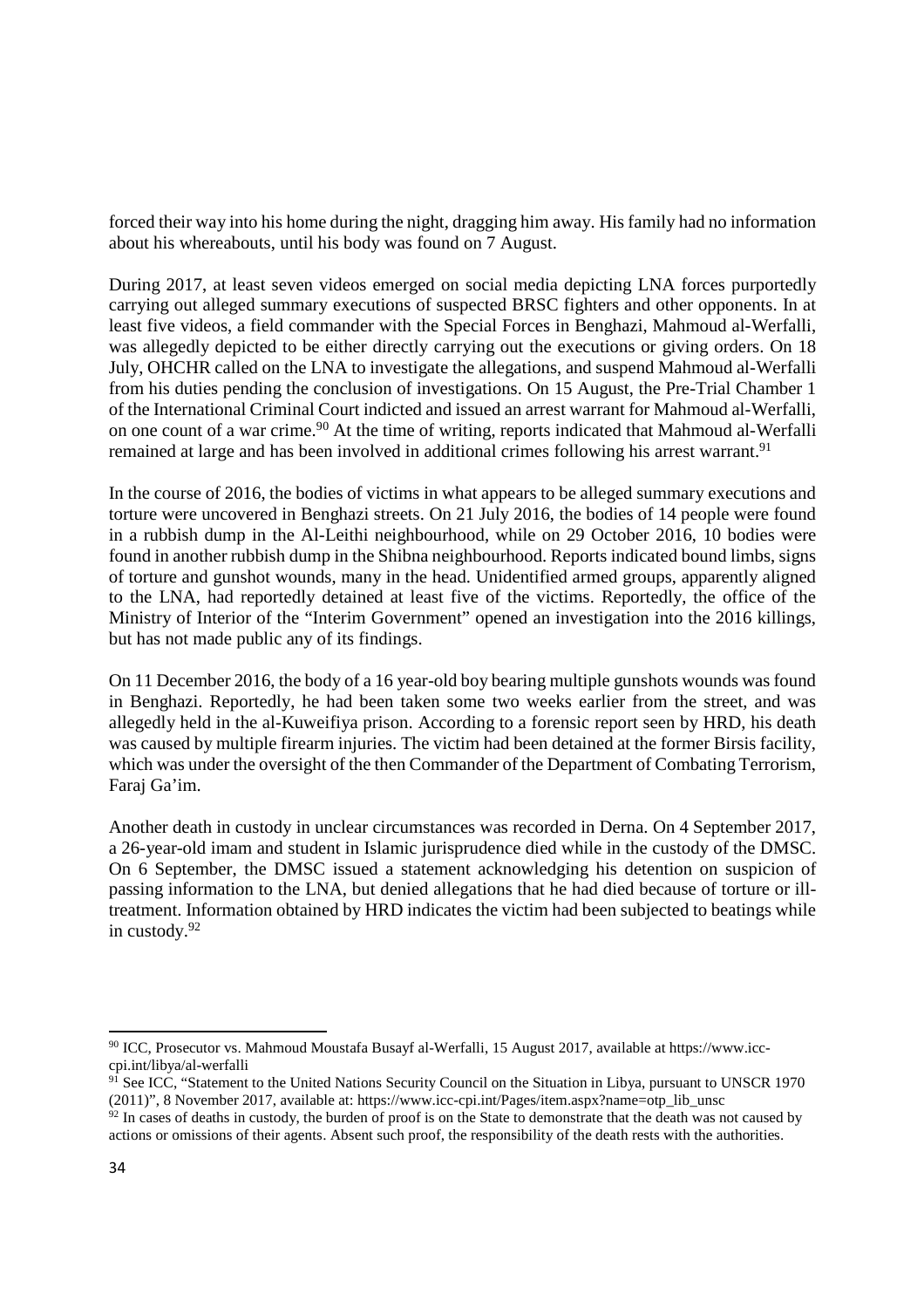#### 10. Detained women and girls

HRD documented numerous cases involving women unlawfully deprived of their liberty, often because of family links or for the purpose of prisoner exchanges. Like male detainees, women were held for prolonged periods of time without any legal basis and without being afforded the opportunity to challenge the lawfulness of their detention.

Egyptian national Farida Ali Abdul Hamid was detained unlawfully for 13 months in eastern Libya. In May 2015, forces allied to the LNA arrested her together with her 38-year-old son at a checkpoint in the area of Budizira, in Benghazi. After being held for three days incommunicado at a facility in Budizira, she was transferred to al-Kuweifiya Prison, where she was held for more than a year until her transfer to an LNA commander. She was eventually released in a prisoner swap with LNA fighters in June 2016. She was never formally charged or afforded the opportunity to challenge the legality of her detention. HRD had repeatedly raised concerns to relevant authorities regarding her arbitrary detention and deteriorating health whilst in prison. At the time of her arrest, Farida Abdul Hamid was 65 years old and suffered from stomach cancer, asthma, chronic high blood pressure and diabetes. In detention, her health deteriorated as authorities failed to provide her with prompt and adequate medical treatment. On 30 October 2016, she passed away, after undergoing three surgeries following her release on 9 June 2016. In April 2016, the Working Group on Arbitrary Detention adopted an opinion that Farida Abdul Hamid and her son were detained arbitrarily, based on non-observance of international standards for fair trial.<sup>93</sup>

The LNA and allied armed groups unlawfully deprived other civilian women and girls of their liberty for the purpose of exchanging them with fighters and extracting information about other parties to the conflict. Between 18 and 20 March 2017, the LNA seized a group of civilians, including men, women and children, following their escape from Block 12 in Ganfouda, then under the control of the BRSC and besieged by the LNA. Eight women and five girls were eventually transferred to the al-Kuweifiya Prison where they were questioned by intelligence agencies, including on their male relatives' involvement in the conflict. They were released in two batches, on 29 March and 20 April 2017 respectively, in the context of prisoner exchanges with LNA elements captured by the Benghazi Defence Brigades during fighting in the Oil Crescent in March 2017.

In the context of military operations in Sirte against fighters who pledged allegiance to the socalled Islamic State (IS), at least 117 Libyan and foreign women were detained by the Misrata security forces in November and December 2016 and transferred to the al-Jawiya prison. Those held included survivors of rape and other abuses by fighters loyal to the so-called IS. 31 women were released in April 2017 after having been cleared of terrorism-related activities by a prosecutorial committee. Another 20 Libyan women were released following orders by the Office of the Prosecutor General issued between 22 November and 1 January 2018. Those released were

<sup>&</sup>lt;sup>93</sup> Opinions adopted by the Working Group on Arbitrary Detention at its seventy-fifth session, Opinion No. 3/2016 concerning Farida Ali Abdul Hamid and Salim Mohamed Musa (Libya), 18-27 April 2017, available at http://ap.ohchr.org/documents/dpage\_e.aspx?si=A/HRC/WGAD/2016/3. Her son remains detained at the al-Kuweifiya prison.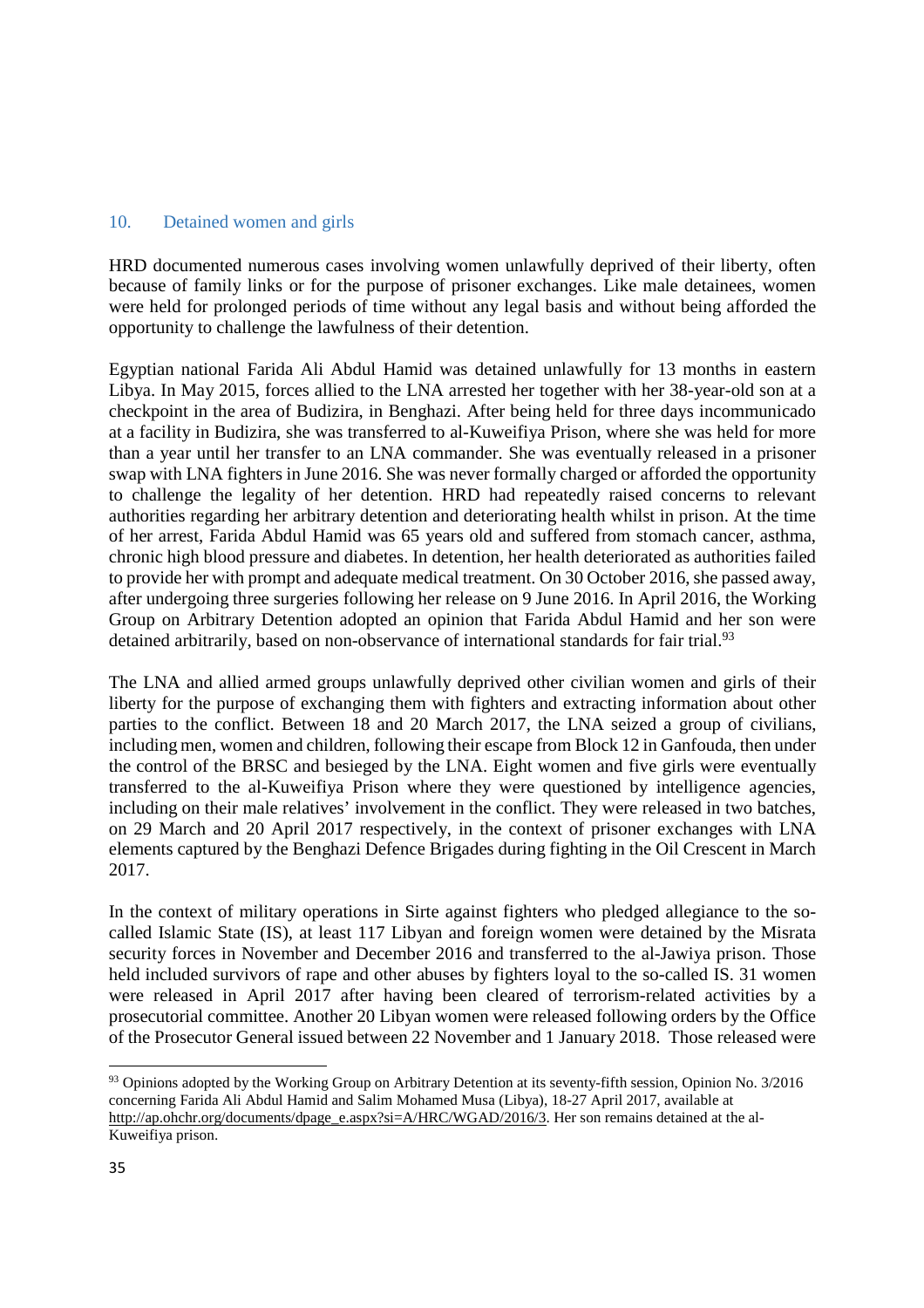required to be handed over to two sponsors from their immediate families. Their releases were also conditional upon their and their sponsors' commitment for them to reside in either Tripoli or Misrata and for them to report to the Office of the Prosecutor General on a monthly basis or whenever summoned. The other women detained in the context of military operations in Sirte remain in detention without being formally charged or referred for trial. The lack of access to lawyers and periodic denials of family visits are ongoing concerns. HRD also received alarming reports by credible sources of beatings and sexual assaults, particularly during their initial period of detention. On 20 August 2017, family members of Libyan women detained in al-Jawiya submitted a complaint to the Office of the Prosecutor General regarding their prolonged pre-trial detention, the absence of female guards, poor detention conditions and inadequate access to healthcare.

Women across Libya are held in facilities without female guards, exposing them to increased risks of sexual harassment and violence. In western Libya, the al-Jdeida Women's Prison in Tripoli remains the sole facility with female guards, while hundreds of women continue to be held at the Mitiga detention facility and the al-Jawiya Prison. In eastern Libya, the al-Kuweifiya Prison employs women guards, but women detainees nonetheless reported being interrogated, including at night, by male GIA officials without the presence of female officers.

A woman in her thirties, who was held for several days at Mitiga detention facility in late 2015, described being strip-searched by another woman detainee under the gaze of male guards. When she protested, she was reportedly beaten with a hose, insulted and touched on her breast and buttocks. Migrant women arrested in a number of publicized raids by the SDF in the Tripoli neighbourhood of Gergaresh, in early 2017,<sup>94</sup> also recounted being strip-searched by male guards in Mitiga, who forced them to undress and bend over before carrying out invasive cavity searches.

In addition to alleged sexual violence, detained women have also been subjected to alleged torture and ill-treatment in facilities under the Ministry of Interior, particularly immediately upon their arrest and prior to their transfer to regular prisons. Since December 2015, HRD has received allegations of torture and ill-treatment, including beatings, whipping, hair-pulling, insults and threats of a sexual nature committed at the Criminal Investigation Department of Abu Salim, the CS/AS, the Markaz al-Madina (Central City) police station, the Mitiga detention facility, and the al-Kuweifiya Prison. On 10 September, reportedly, four women detainees were allegedly assaulted at the al-Jdeida Women's Prison, in the context of a prisoner demonstration against changes in the administration of the facility. The situation in the al-Jdeida Women's Prison deteriorated since November 2017 when the SDF began securing the perimeter of the prison and interfering in its day-to-day functioning. For instance, SDF members have conducted a number of inspections of women's cells, including late at night, searching for prohibited items. In the course of such searches, they beat women detainees including with the backs of rifles and placed inmates in solitary confinement.

<sup>&</sup>lt;sup>94</sup> See SDF's official Facebook page for 7, 13 and 15 January 2017 posts, available at https://arar.facebook.com/%D9%82%D9%88%D8%A9-%D8%A7%D9%84%D8%B1%D8%AF%D8%B9- %D8%A7%D9%84%D8%AE%D8%A7%D8%B5%D8%A9-1021745154586317/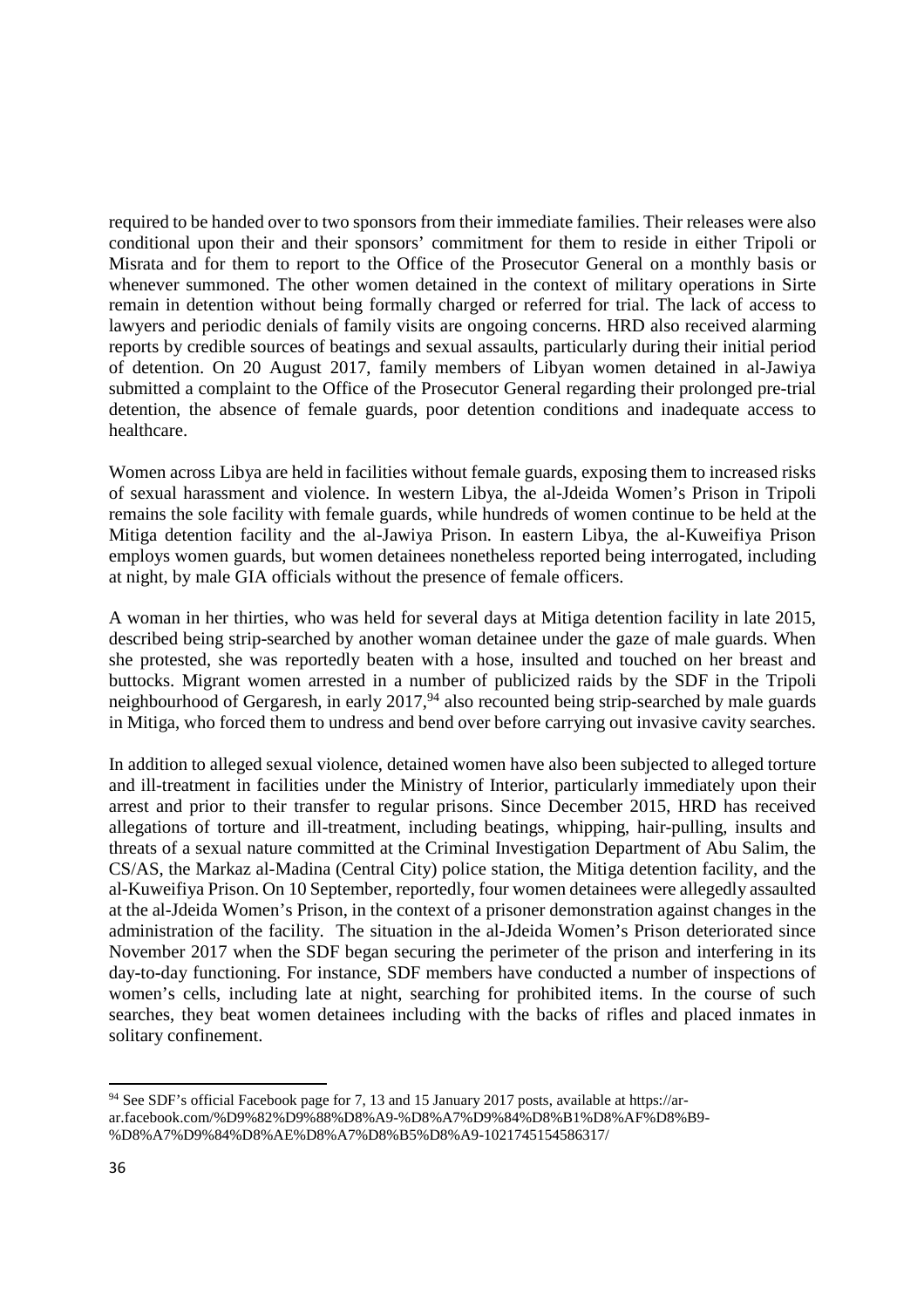In August 2017, a 20-year-old Libyan woman detained for four days at a facility under the Ministry of Interior, recounted to HRD of being slapped, having her hair pulled, and being forced to remove her shoes before lashes were inflicted on the soles of her feet.

In early 2016, a 21-year-old foreign national, who has lived in Libya her whole life, was held for 25 days at the CS/AS facility where she was reportedly beaten with water pipes by four guards. She was arrested without warrant on accusations of committing "adultery"<sup>95</sup> and was searched by men upon her arrival to the facility. A 24-year-old Nigerian woman detained by SDF on suspicion of "prostitution" from January 2017 to May 2017 recounted being taken out of her cell on two occasions, ordered to stand facing a wall, and flogged on her back with water pipes and sticks.

Former detainees at the al-Kuweifiya Prison recalled being slapped, kicked and threatened during interrogations by members of the GIA. Others alleged that they were insulted and labelled as "Daeshi" (belonging to Daesh, Arabic acronym for the so-called IS) because of suspected affiliations of their male relatives with the BRSC.

## 11. Conclusion and recommendations

Widespread prolonged arbitrary and unlawful detention and endemic human rights abuses in custody have plagued post-2011 Libya. The efforts of successive authorities to address concerns has been resisted by armed groups, and have been further undermined by ongoing political and security challenges. The reliance of transitional authorities on salary payments to and public praise for armed groups has empowered the latter and entrenched their sense of impunity. Various influential political and military actors (including those affiliated with the State) routinely ignore widespread abuses in the context of detention, unless committed by their rivals.

According to OHCHR/UNSMIL, despite the scale and extent of custodial abuses, no armed group commander or member has been brought to justice for allegedly committing human rights violations since the 2011 armed conflict. While the GNA does not appear to have effective control over most armed groups carrying out unlawful deprivation of liberty, by providing support and authorizing certain armed groups to exercise powers of arrest and detention, the Government is responsible for ensuring their compliance with domestic and international norms and standards, in particular, international human rights law.

Re-establishing the rule of law requires political will from the GNA and other parties in *de facto* control in different parts of Libya, and support from the international community. Authorities must prioritize the release of all those detained arbitrarily, provide humane treatment and conditions for those detained lawfully, and ensure all are afforded due process rights. Releasing those unlawfully detained would greatly reduce the prison population, free up resources to improve infrastructure and conditions in prisons, and facilitate the task of judicial bodies. Authorities must also signal a zero-tolerance policy for torture and unlawful killings in custody, and ensure accountability for

<sup>&</sup>lt;sup>95</sup> Sexual relations outside marriage between consenting adults are criminalized and prosecuted in Libya. Women and girls are believed to be disproportionally affected. Further, non-married women denying charges of "adultery" are forced to undergo demeaning, degrading and unscientific "virginity tests."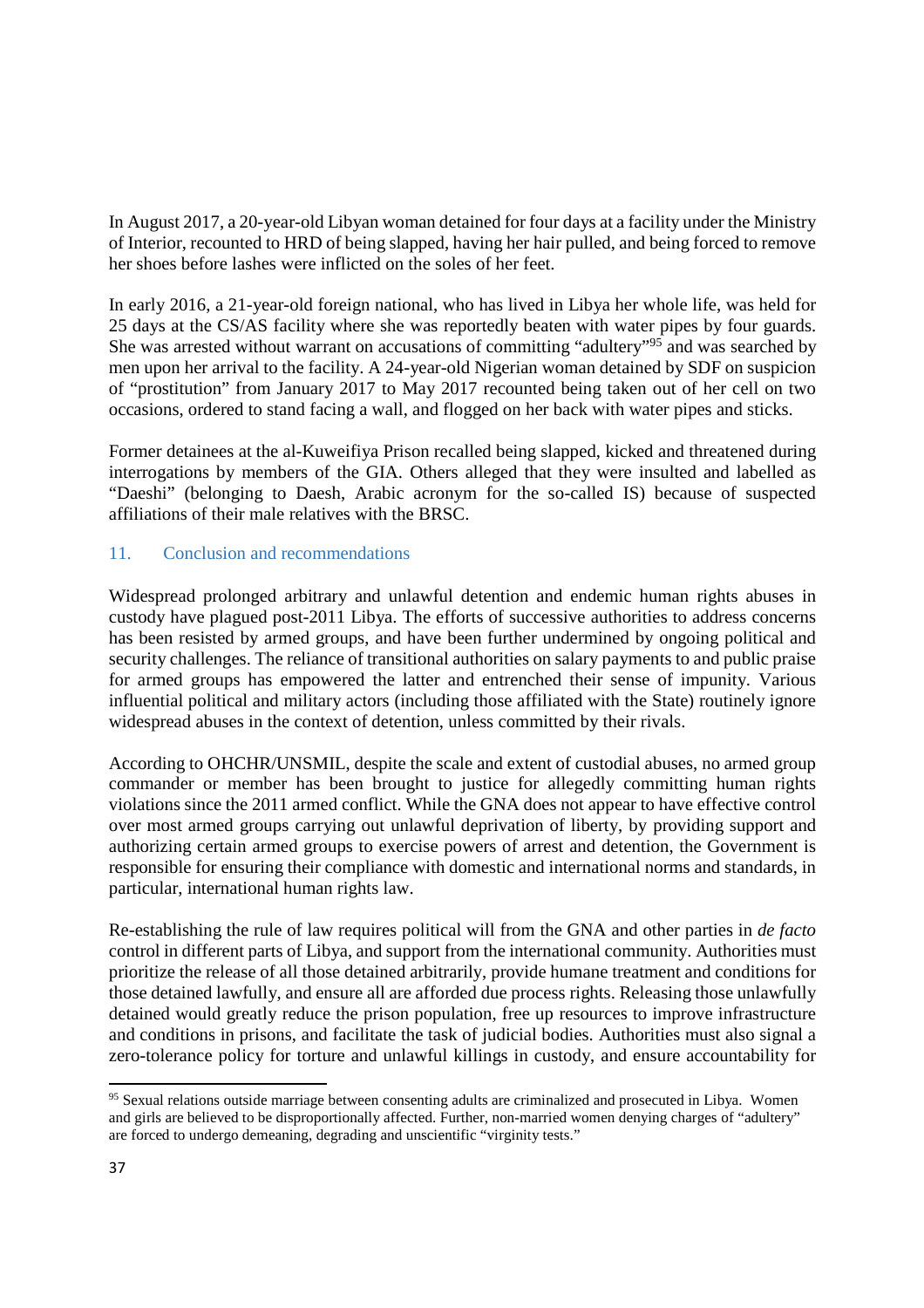past, alleged abuses. Failure to do so will not only inflict additional suffering on thousands of detainees and their families and lead to further loss of life, but will also be detrimental to any stabilization, peacebuilding and reconciliation efforts.

Based on findings outlined in this report, OHCHR and UNSMIL make the following recommendations:

## **To all State and non-state entities that deprive persons of liberty:**

- Immediately and unconditionally release all those detained arbitrarily or otherwise unlawfully deprived of their liberty, including (1) hostages and others detained solely on account of their family links, political affiliations and tribal origin and/or for purposes of prisoner exchanges and/or for ransom; (2) all those detained solely for exercising their rights to freedom of expression, peaceful assembly, association, or conscience; (3) all other individuals detained without a factual and legal basis of their detention.
- Transfer all those lawfully deprived of their liberty to official prisons under the effective and exclusive control of the Judicial Police of the Ministry of Justice, or in the case of military personnel, the Military Police of the Ministry of Defence. The State should take measures to put an end to all unofficial detention facilities run by state-affiliated detaining powers, and non-state actors.

## **To the GNA:**

- Formulate a strategy and plan of action to end arbitrary detention in consultation with relevant national stakeholders, including judges, prosecutors, lawyers, human rights activists, law enforcement and security officials; as well as relevant United Nations entities and other members of the international community. The plan should outline concrete measures to be taken, to commit relevant authorities to specific deadlines, and layout sanctions for failure to meet them. The plan should aim to:
	- o Without further delay, devise and implement a prosecutorial strategy to ensure that all detainees are screened by independent judicial bodies to determine whether they should be immediately released or referred for trial to face criminal charges in proceedings meeting international fair trial standards. Given the large number of detainees and facilities, priority for screening should be given to vulnerable groups including children, women at risk of abuse, pregnant women, and 2011 conflict-related detainees held for over six years without sentencing.
	- o Provide all those released with documentation indicating the length and place of their detention and information on whether they were released without charge or trial or on their charges and sentences.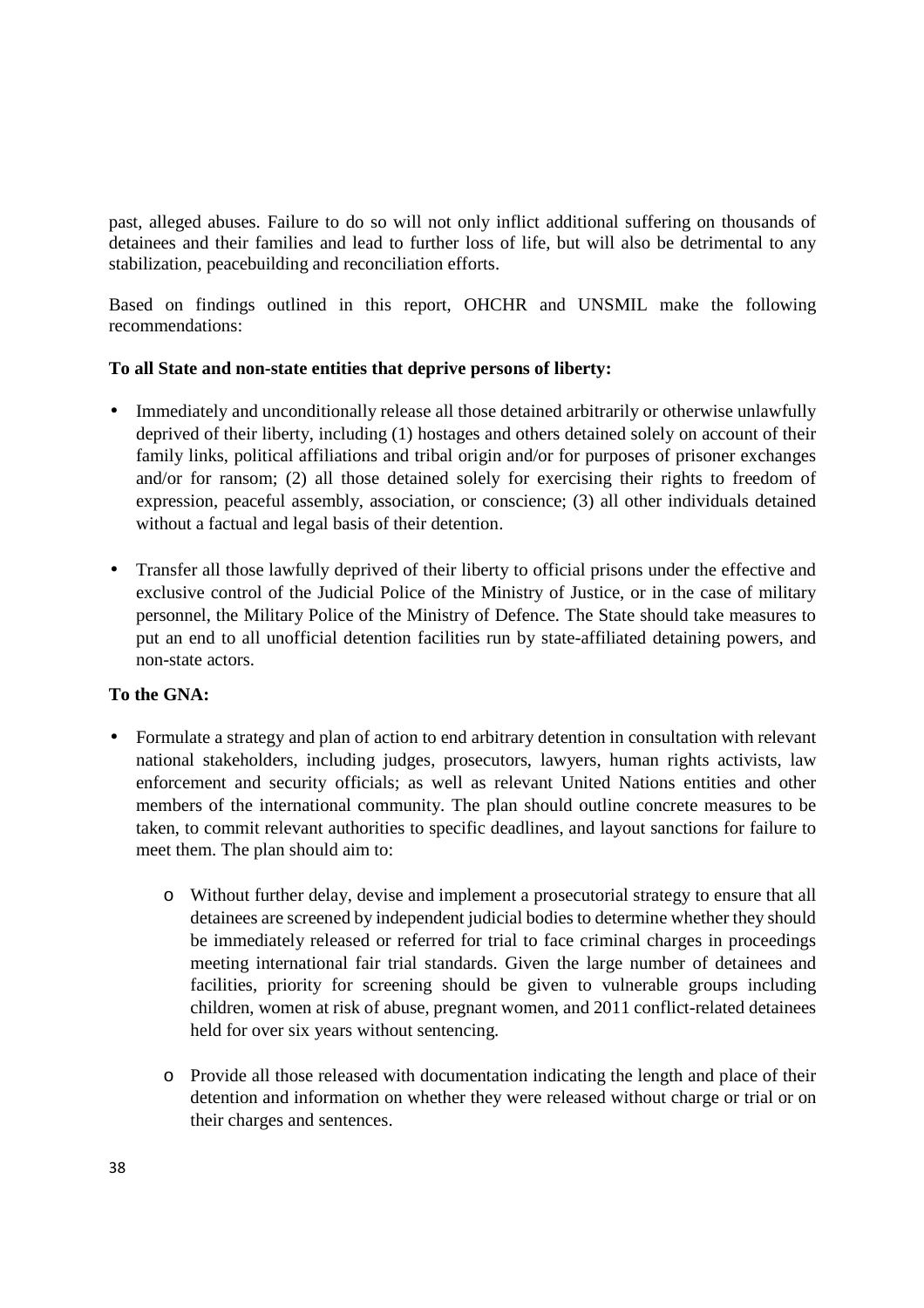- o Ensure commensurate reparations for all those subjected to unlawful deprivation of liberty.
- o Pending amendments to the Code of Criminal Procedures, issue guidance on maximum permissible detention periods before a detainee is released or brought before a judge and charged, and if charged with a criminal offence, maximum periods before a defendant is brought to trial or released.
- o In line with the LPA, begin a process to remove law enforcement powers from armed groups, prioritizing those with long records of committing human rights violations and/or those who refuse to handover detainees to State custody.
- In view of the systematic torture of detainees, the head of the Presidency Council should publicly and unequivocally condemn torture and ill-treatment, and order all armed groups and law enforcement, military, security and intelligence personnel and commanders to stop torturing, ill-treating and abusing detainees. All allegations of torture must be immediately referred to the relevant judicial authorities for investigation.
- Instruct law enforcement officials to bring persons deprived of their liberty before a judicial authority within 48 hours (following their arrest) as per Libyan law, in particular, the Code of Criminal Procedures.
- Put in place measures to guarantee that all those deprived of their liberty have the means to communicate externally and have immediate and unfettered access to their families and lawyers of their choosing.
- Order for detainees to be held in dignified and humane conditions, and install independent monitoring mechanisms. At a minimum, as per the United Nations Standard Minimum Rules for the Treatment of Prisoners (the Nelson Mandela Rules), detainees must (1) have access to adequate and specialized medical care; (2) have sufficient food and drinking water (3) be granted recreational time outdoors; and (4) have access to basic necessities including bedding, clothing and items of personal hygiene.
- As a matter of urgency, transfer women detainees to facilities with sufficient female guards and other trained personnel, and establish gender specific healthcare and other services for women and accompanying children. Taking into account the history of discrimination and victimization of women as well their caregiving responsibilities, develop and implement noncustodial alternatives to detention, particularly for women held in relation to alleged nonviolent offences. Encourage women to join the Judicial Police and put in place measures to combat workplace discrimination.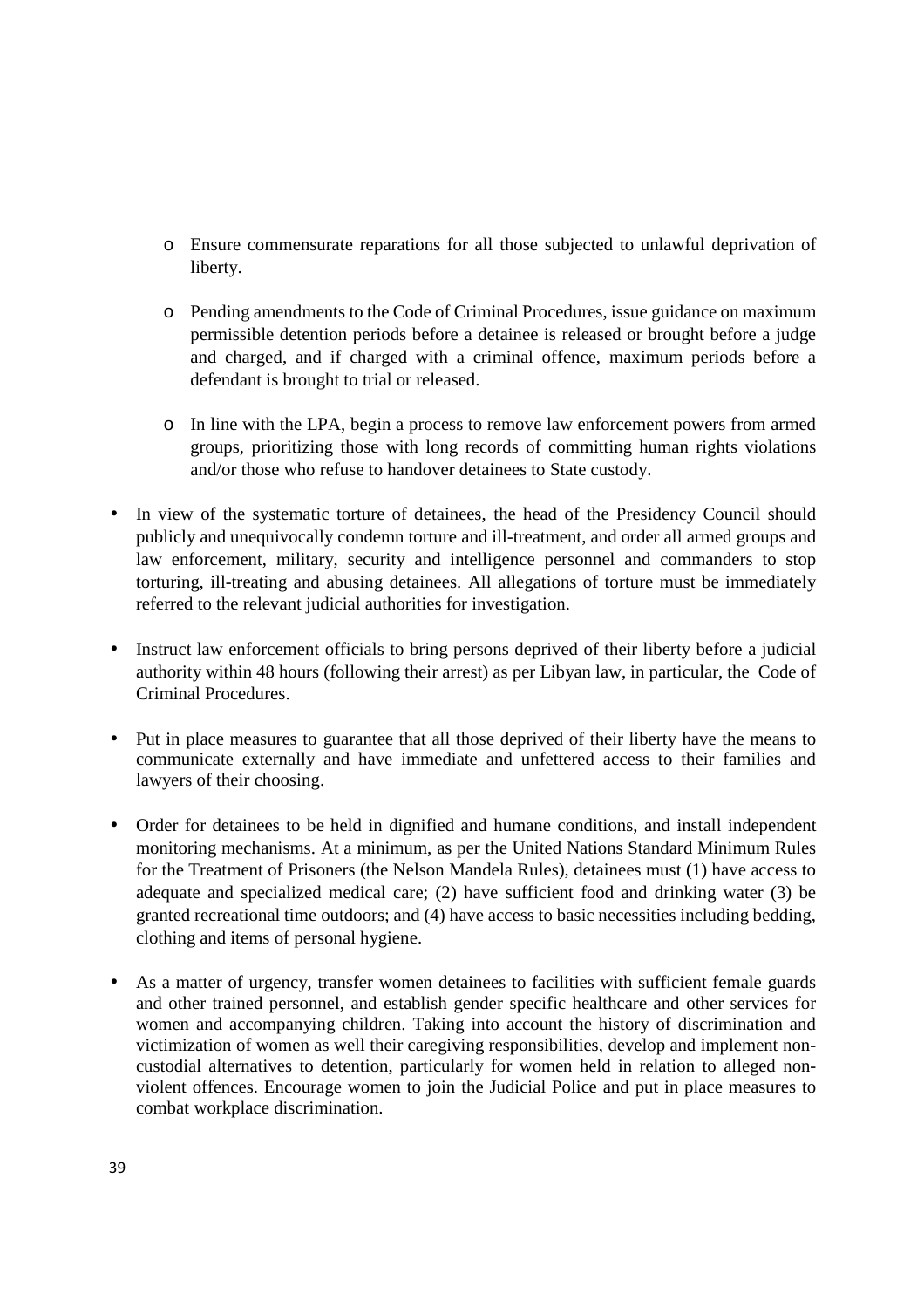- Establish, the fate and whereabouts of alleged victims of enforced disappearance, and take the measures necessary to ensure that relatives of persons deprived of liberty are informed without delay of the fate and whereabouts of their next of kin.
- Ensure that children are detained as a measure of last resort, and are separated from adults, unless held with a relative. Cease the practice of placing children in solitary confinement.
- Provide unfettered access, including for unscheduled visits, to recognized international oversight mechanisms that monitor detention conditions and treatment of all prisons and detention facilities.
- Instruct all heads of detention facilities to keep accurate records of detainees, including each person's legal status (if brought before a judge, referred to trial or convicted), which should be open for inspection to officials at the Ministry of Justice, the Office of the Prosecutor General, and relevant international organizations.
- Prioritize technical support and capacity building for the Judicial Police, other law enforcement agencies and the judiciary, including on the establishment of a fair vetting and recruitment process to ensure that those suspected of involvement in alleged human rights abuses are excluded; and the provision of further specialized training, including on international minimum standards for the treatment of prisoners.

## **To the Office of the Prosecutor General:**

- Render inadmissible as evidence any statements made under torture or duress, including broadcast videos of "confessions", in any criminal proceedings.
- Conduct full, impartial and independent investigations into all allegations of unlawful killings in custody, torture and ill-treatment with a view to bring those responsible to justice. Create measures to protect victims and witnesses from any attacks or intimidation. Pending investigations and prosecutions, individuals against whom there are reasonable suspicions of committing, ordering or participating in torture and other crimes should be removed from active duty.
- Conduct unannounced visits to prisons and other detention facilities to ensure that no individuals are detained without a legal basis and to prevent further torture or ill-treatment.
- Issue a circular instructing prosecutors to use non-custodial alternatives to pre-trial detention, including judicial monitoring, house arrest, or release on bail.